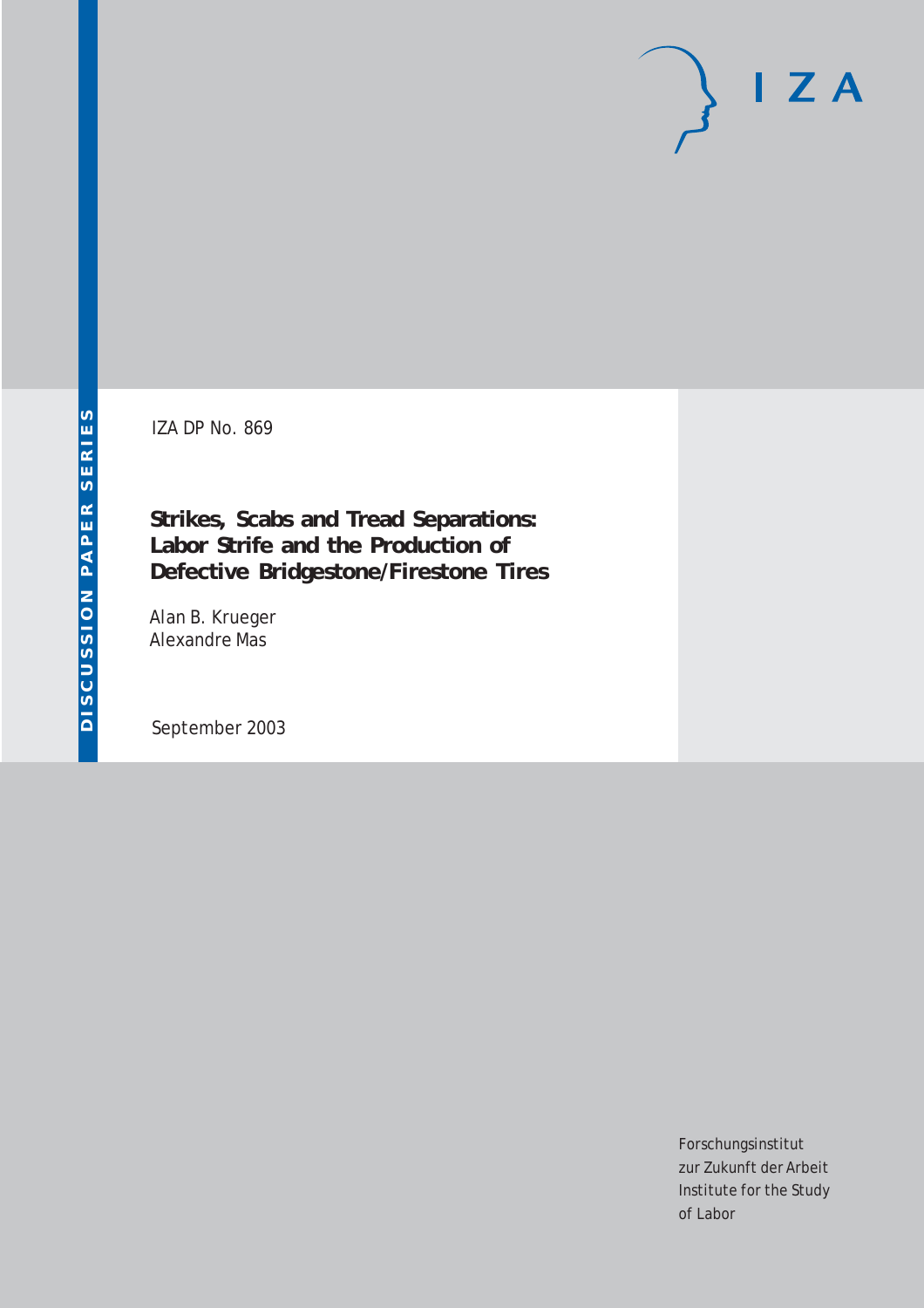# **Strikes, Scabs and Tread Separations: Labor Strife and the Production of Defective Bridgestone/Firestone Tires**

# **Alan B. Krueger**

*Princeton University, NBER and IZA Bonn* 

## **Alexandre Mas**

*Princeton University* 

Discussion Paper No. 869 September 2003

IZA

P.O. Box 7240 D-53072 Bonn Germany

Tel.: +49-228-3894-0 Fax: +49-228-3894-210 Email: [iza@iza.org](mailto:iza@iza.org)

This Discussion Paper is issued within the framework of IZA's research area *Welfare State and Labor Market.* Any opinions expressed here are those of the author(s) and not those of the institute. Research disseminated by IZA may include views on policy, but the institute itself takes no institutional policy positions.

The Institute for the Study of Labor (IZA) in Bonn is a local and virtual international research center and a place of communication between science, politics and business. IZA is an independent, nonprofit limited liability company (Gesellschaft mit beschränkter Haftung) supported by Deutsche Post World Net. The center is associated with the University of Bonn and offers a stimulating research environment through its research networks, research support, and visitors and doctoral programs. IZA engages in (i) original and internationally competitive research in all fields of labor economics, (ii) development of policy concepts, and (iii) dissemination of research results and concepts to the interested public. The current research program deals with (1) mobility and flexibility of labor, (2) internationalization of labor markets, (3) welfare state and labor market, (4) labor markets in transition countries, (5) the future of labor, (6) evaluation of labor market policies and projects and (7) general labor economics.

IZA Discussion Papers often represent preliminary work and are circulated to encourage discussion. Citation of such a paper should account for its provisional character. A revised version may be available on the IZA website ([www.iza.org](http://www.iza.org/)) or directly from the author.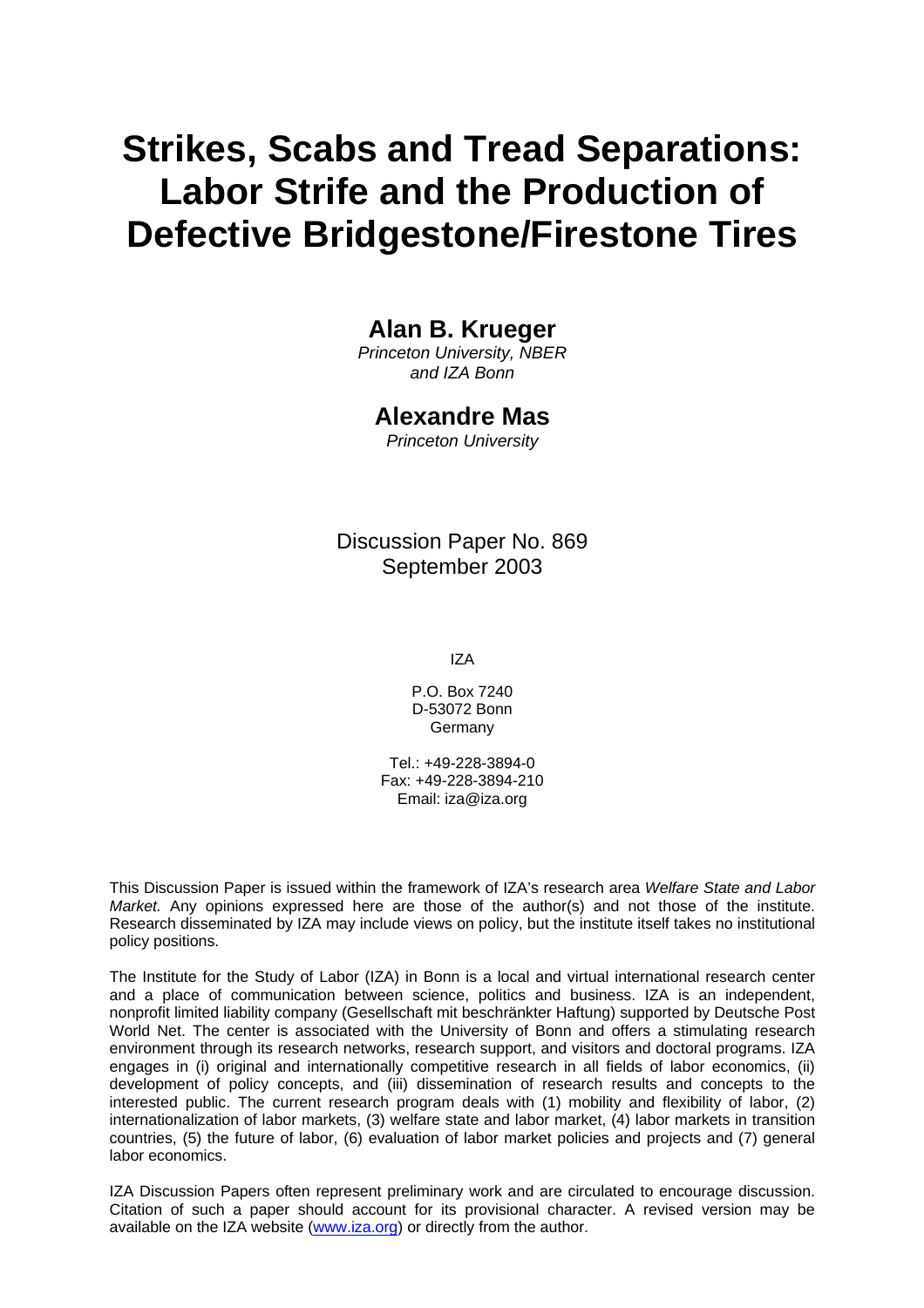IZA Discussion Paper No. 869 September 2003

# **ABSTRACT**

# **Strikes, Scabs and Tread Separations: Labor Strife and the Production of Defective Bridgestone/Firestone Tires**[∗](#page-2-0)

This paper provides a case study of the effect of labor relations on product quality. We consider whether a long, contentious strike and the hiring of replacement workers at Bridgestone/Firestone's Decatur plant in the mid-1990s contributed to the production of defective tires. Using several independent data sources, and looking before and after the strike and across plants, we find that labor strife at the Decatur plant closely coincided with lower product quality. Monthly data suggest that defects were particularly high around the time concessions were demanded and when large numbers of replacement workers and returning strikers worked side by side.

JEL Classification: J5, M5, M1

Keywords: labor relations, product quality, Bridgestone/Firestone, strike

Corresponding author:

 $\overline{a}$ 

Alan B. Krueger Industrial Relations Section Firestone Library Princeton University Princeton, NJ 08544 USA Tel.: +1 609 258 4046 Email: [akrueger@princeton.edu](mailto:akrueger@princeton.edu)

<span id="page-2-0"></span><sup>∗</sup> We are grateful to Colin Cameron, David Card, Henry Farber, Seth Harris, Alain Kornhauser, Paul Rosenbaum, Chris Sims, Jim Sturm and seminar participants at Princeton University, Stanford Law School, U.C. Berkeley, MIT Sloan School, the NBER, the Biennial Hong Kong Economic Association Meeting, the University of Pennsylvania, and NC State University for helpful comments.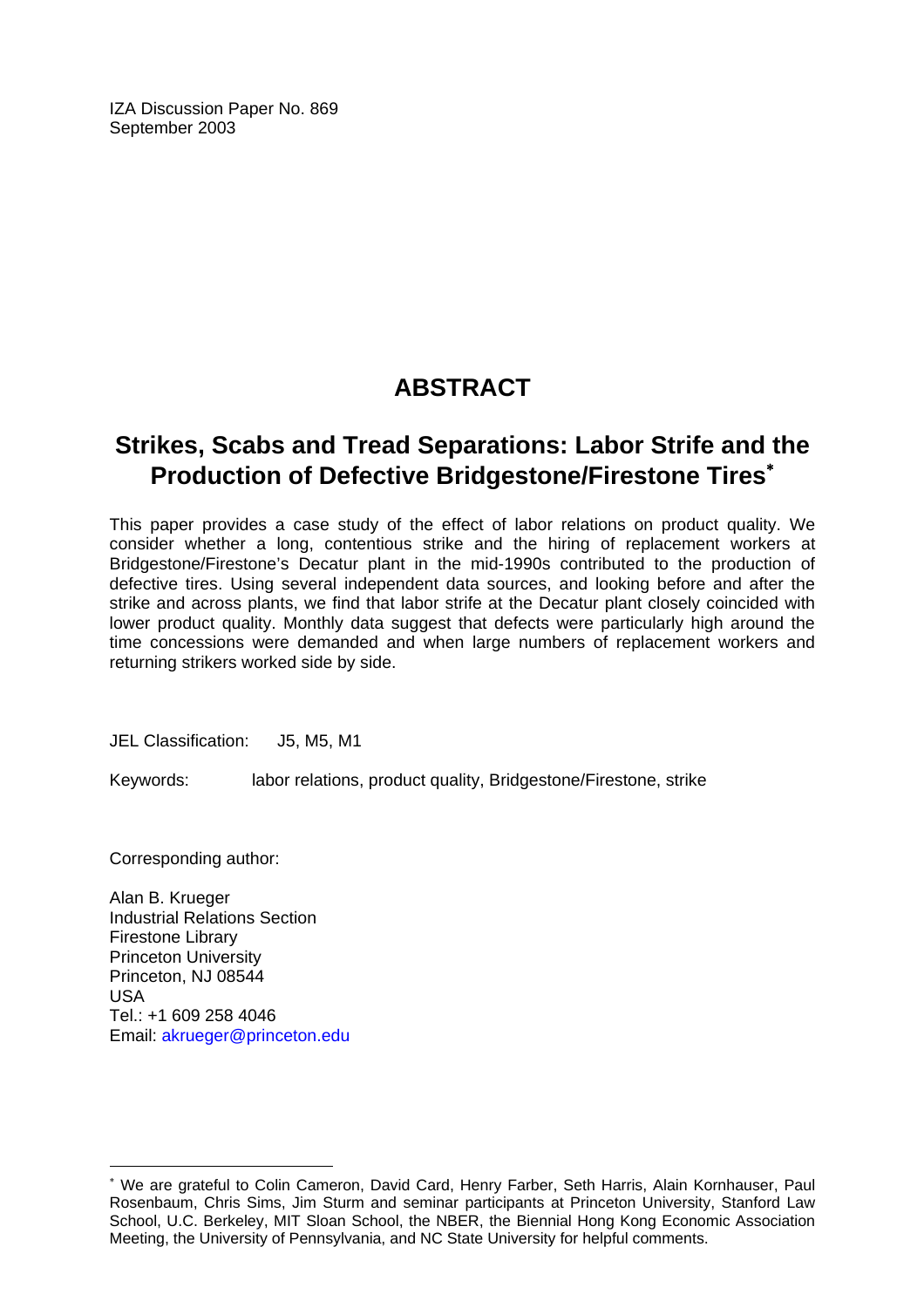Do workers provide more effort and due diligence if they feel they are treated better? Does the labor relations climate affect the quality of production? Economic models of fairness (e.g., Rabin, 1993 and Fehr and Gächter, 2000) suggest that workers are more cooperative and less prone to commit sabotage if they feel they are treated well and in good faith. In addition, the dependence of worker effort on pay is an essential feature of efficiency wage models. Yet a relationship between worker treatment and the quality of production has proved difficult to establish. Quality is often unobserved or hard to measure. This paper provides new evidence on the impact of *labor strife* on the quality of production at the plant level by examining the incidence of defective Bridgestone/Firestone (B/FS) tires.

In August 2000, Firestone and Ford jointly announced the recall of 14.4 million size P235/75R15 ATX, ATX II and Wilderness AT tires, some 6.5 million of them still on the road, mostly on Ford Explorers.<sup>1</sup> The National Highway Traffic and Safety Administration (NHTSA) issued an advisory concerning several other sizes and models of Firestone tires in September 2000. NHTSA reported that the Firestone tires under investigation were related to 271 fatalities and more than 800 injuries. The most common source of failure of the recalled tires was tread separation; that is, a sudden detachment of the rubber tread from the steel belts, causing the tire to blow out. One of every 400 tires produced in the Decatur, IL plant in 1995 was returned under warranty because of a tread separation by  $2000.<sup>2</sup>$ 

<sup>&</sup>lt;sup>1</sup> The recall pertained to size P235/75R15 Firestone ATX and ATX II tires made in *all* Firestone plants from 1991 to 2000, and P235/75R15 Wilderness AT tires produced in the Decatur, IL plant from 1996 to 2000. On May 22, 2001 Ford announced plans to replace all Wilderness AT tires on certain Ford vehicles. In October 2001 Firestone recalled additional P235/75R15 tires and P255/70R16 Wilderness AT tires.

 $2$  This figure is based on our calculations using warranty data provided by B/FS to NHTSA, and is an underestimate of the overall incidence of tread separations because not all tires were covered by the warranty program at the time of a tread separation, and because some owners may not have returned covered tires under the warranty program despite having a tread separation.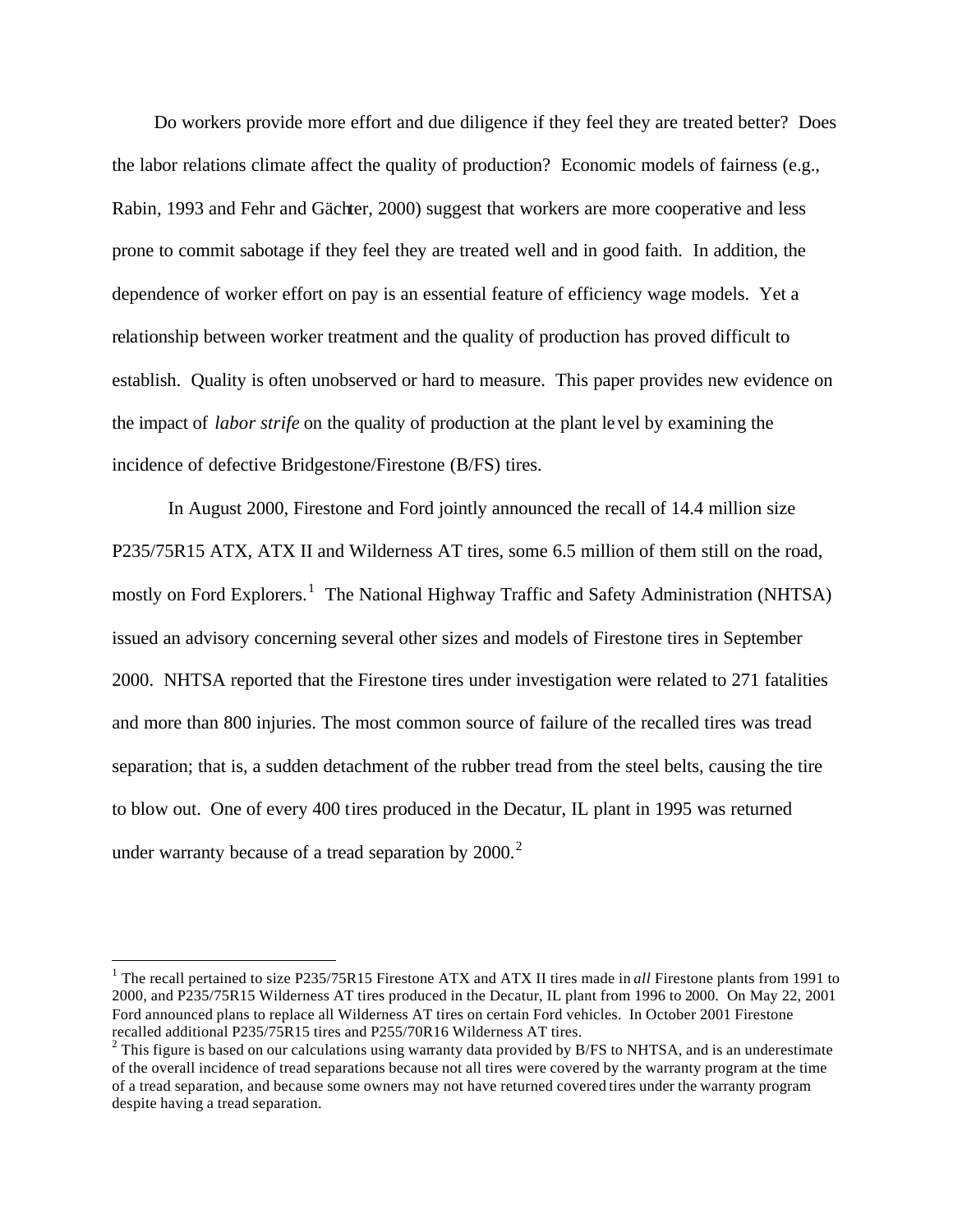As described in detail in the next section, three of Firestone's 11 North American tire production plants, including its Decatur, IL plant, which manufactured a large number of P235/75R15 tires, underwent a severe strike beginning in July 1994, after B/FS proposed deviating from the industry-wide pattern bargain by moving from an 8 to 12 hour shift that would rotate between days and nights, as well as cutting pay for new hires by 30 percent. Almost immediately after 4,200 workers walked out on strike, the company hired replacement workers. A final contract, which included provisions to recall all strikers, was not settled until December 1996.

A unique vista into the possible effect of labor relations on product quality is possible in this instance because the recall of Firestone tires, Congressional hearings, and scores of liability lawsuits have made confidential, proprietary data publicly available. Tires are still made in large part by hand, so there is scope for human error in producing this product. In addition, because millions of tires are produced and in service each year, failure rates can be calculated for an enormous sample.

Laboratory tests by Firestone and Ford have been unable to identify a single manufacturing or design defect that is responsible for the high incidence of defective tires. A variety of different types of defects were probably at work. Is it possible that the labor dispute affected the safety of the tires? A number of observers – Congressmen, plaintiffs' attorneys, reporters – have hypothesized that under-trained replacement workers or lax supervision during the strike contributed to the tire defects. It is also possible that discord among replacement workers, union members who crossed the picket line, and returning strikers contributed to the production defects. And workers may have been fatigued and more prone to errors because Firestone introduced a 12-hour, rotating shift to operate the plant 24 hours a day during the strike.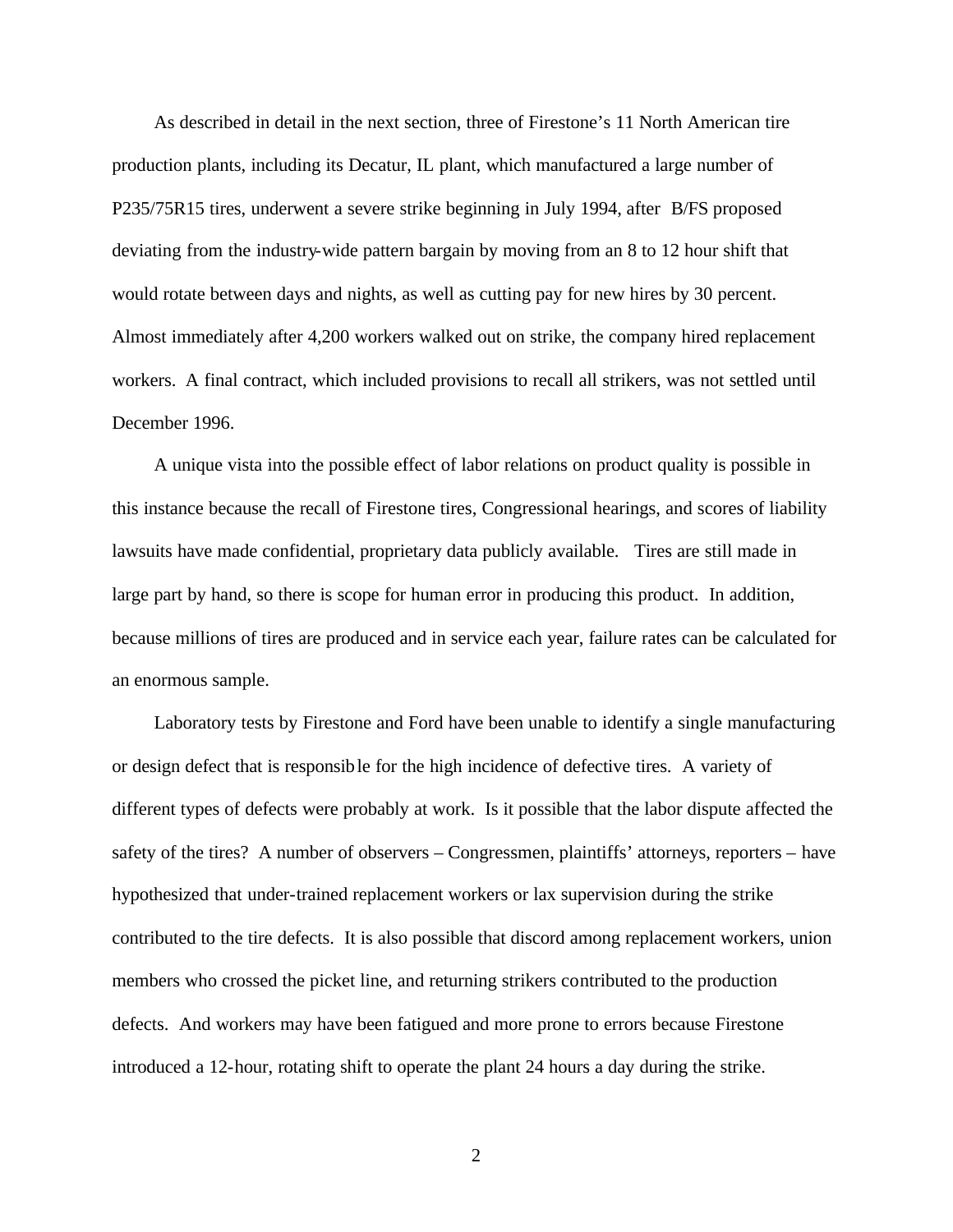At least five other hypotheses have been proposed as the source of defective tires. First, B/FS executives blamed the defects in part on the design of the Ford Explorer, which they argued was prone to roll over. Second, B/FS also argued that Ford recommended that the air pressure of the tires be set at 26 pounds per square inch (PSI), while the tire manufacturer recommended 30 PSI. At lower pressures tires become hotter and are more prone to blow out. Third, others have conjectured that features of the manufacturing process in the Decatur plant increased the risk of safety defects, including a shortening of the vulcanization process (time that tires are cooked to imprint the tread) and plant conditions that may have allowed moisture to seep into the rubber linings. Fourth, some tire experts and workers have conjectured that faulty material inputs, such as outdated rubber, weakened tires manufactured in Decatur. Finally, some have claimed that the design of the tires was responsible for the high rate of tread separations.

Anecdotal evidence is available for all these explanations. In sections 3-5 we try to systematically sort through the possible reasons for the safety-related defects, focusing closely on whether the production of defective tires coincided with the labor dispute. We examine three different data sets, and provide five types of evidence. We focus mostly on P235/75R15 tires because they have more data available, but look at other tires as well. Almost all of the P235 tires were produced in three plants: Decatur, IL; Joliette, Canada; and Wilson, NC. For nearly three years -- from April 1994 to December 1996 -- union workers at the Decatur plant were either on strike or working without a contract; tires were produced by 1,048 replacement workers, union members who crossed the picket line, management and recalled strikers in this period. The Wilson plant was nonunion, so it did not experience a strike. A Canadian union represents the Joliette plant, but labor relations there were much less contentious. Joliette had a six-month strike over fringe benefits at the end of 1995, but the plant did not hire replacement workers (which are illegal in Quebec).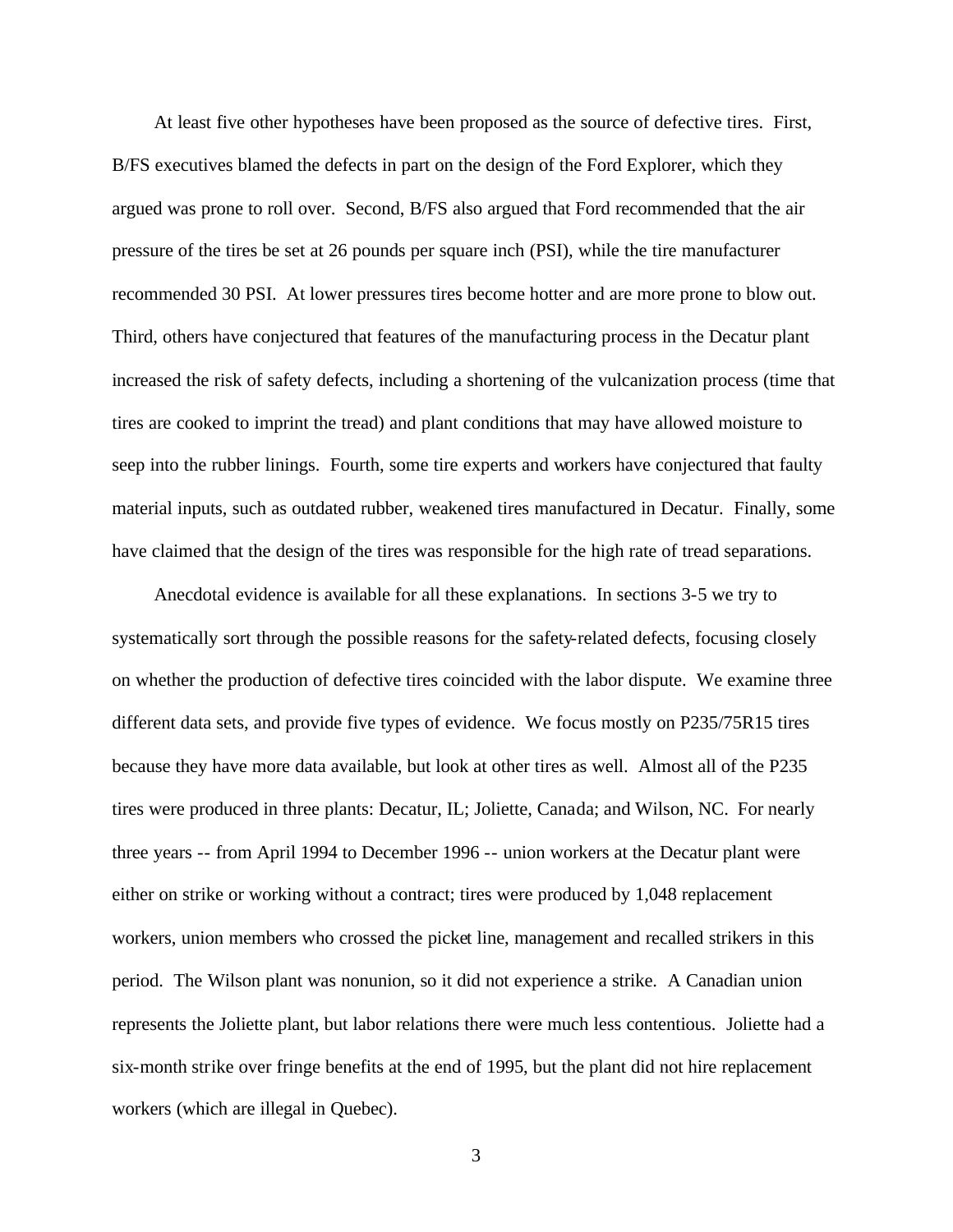The evidence that we have assembled suggests that the strike and associated labor strife in Decatur was a major contributing factor to the production of defective tires. First, descriptive analysis and count regression models using data on claims for compensation for property damage or personal injuries show significantly higher defect rates for tires manufactured in Decatur during the labor dispute (defined as 1994-96) than in Decatur at other times, or in other plants, conditional on production and other variables. Second, NHTSA data on complaints involving Firestone P235/75R15 tires indicate a similar pattern: a significantly higher incidence of complaints filed concerning tires manufactured in Decatur during the strike period than at other times, or at other plants. Third, engineering tests conducted by Firestone – which hold conditions such as speed, load, tire pressure and ambient temperature constant – indicate a higher failure rate for tires manufactured in Decatur during the strike compared with tires manufactured in Decatur during non-strike years or in other plants.

Fourth, we more closely examine the timing of the production of defective tires, using data on the number claims disaggregated *by the month the tires were produced*. This analysis finds an excess number of claims for tires produced in Decatur in the few months before the contract expired, when B/FS demanded concessions, and in the period when many replacement workers and recalled union workers worked side by side. This finding leads us to a somewhat nuanced conclusion on the role of replacement workers: it is not simply that under trained or poorly supervised replacement workers produced defective tires. Instead, the timing suggests that the concurrence of replacement workers and union members working side by side before the contract was settled, as well as labor strife in the months leading up to the strike, coincided with the production of a high number of defective tires.

Fifth, we examine other models of Firestone tires, which have not been recalled by Firestone. The same workforce produced these tires, so labor strife might have affected their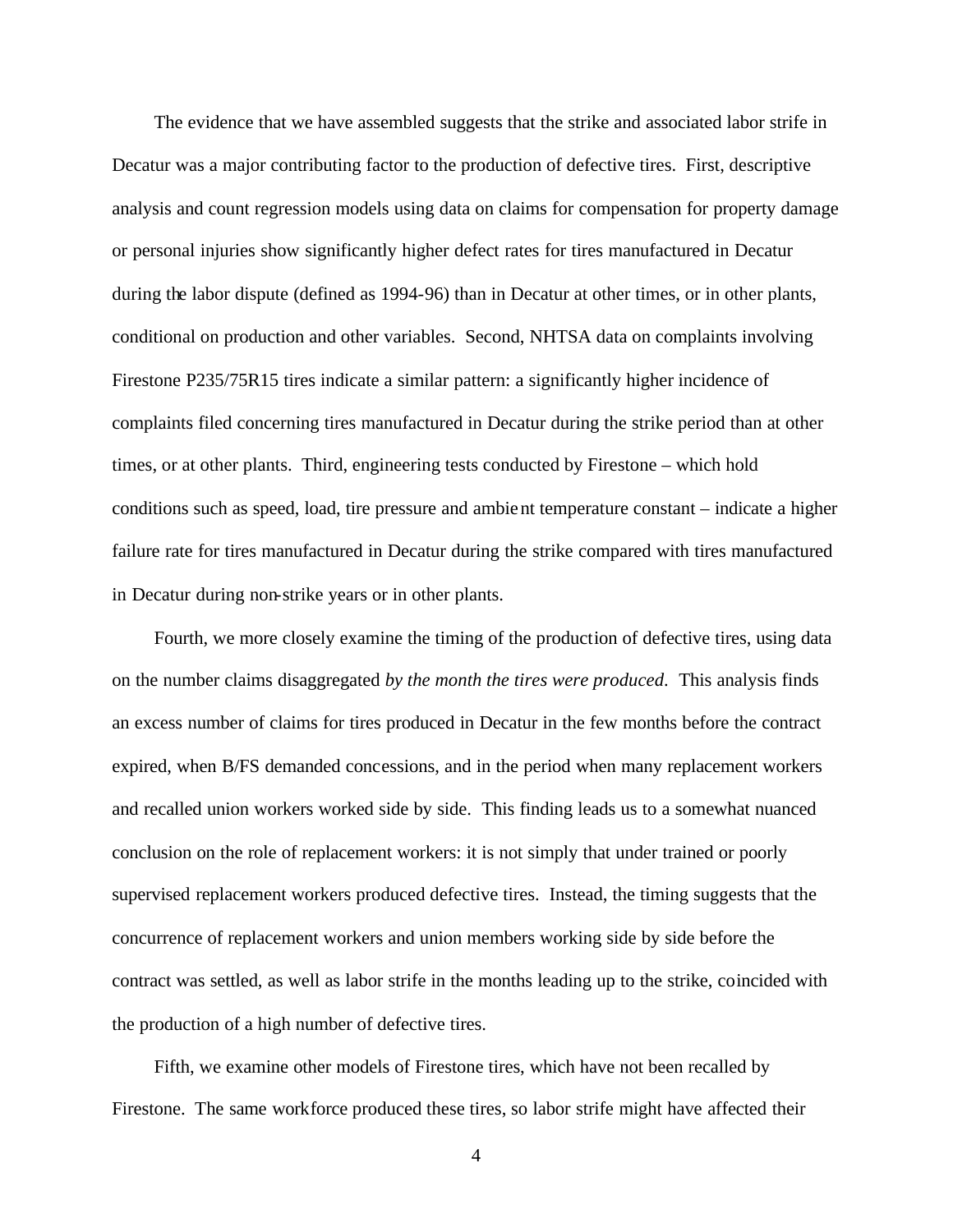quality. Results for these models also indicate a higher defect rate for tires produced in Decatur during the strike than in Decatur before or after the strike, or in other plants.

Although these findings suggest that labor strife contributed to the problems with Bridgestone/Firestone tires, it is unclear whether one can generalize from our results to other settings because tire manufacturing may be different from other industries and because the investigation into the problems with P235 tires made our case study possible in the first place, so "selection bias" may be an issue. Our findings were not preordained, however, because at the start of our work we were unaware that an excess number of defective tires were produced during the dispute period in the Decatur plant, or that the precise timing would indicate a major role for union workers as opposed to replacement workers, or that there was an unusual number of problems with non-P235 tires manufactured in the Decatur plant during the dispute. Still, we would recommend that the reader exercise caution in extending our results to other settings; our paper only provides a detailed case study of one firm in one unique period of its history.

#### *1. Background and Industrial Relations Environment*

 $\overline{a}$ 

In 1988, the Japanese tire manufacturer Bridgestone purchased Firestone, making Bridgestone/Firestone the largest tire manufacturer in the world. Initially, labor relations went smoothly. For example, Bridgestone upheld Firestone's agreement to allow its new plant in Warren County, TN to organize by means of a card sign-up, foregoing a secret ballot. In 1991, the three-year contract negotiated between Bridgestone and the URW became the pattern for the tire industry, and the company and union established a much ballyhooed "Partnership for Involvement" program.<sup>3</sup> When negotiations began in January 1994, however, B/FS sought to

 $3$  The material in this paragraph draws heavily from Franklin (2001) and Meyer (2002).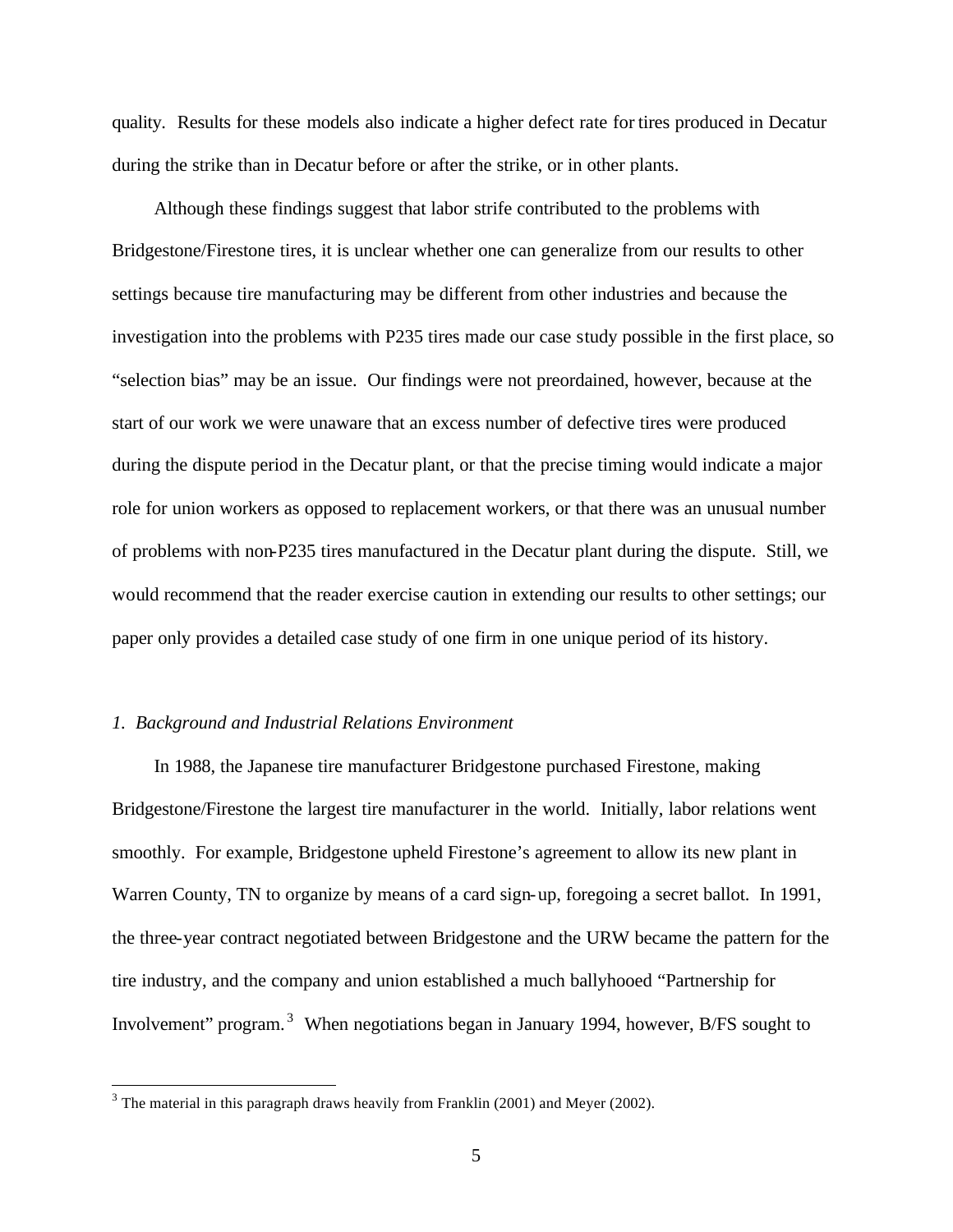deviate from the industry-wide practice of pattern bargaining, asking for what a company negotiator called "a turnaround agreement". Since the 1940s, Firestone plants had adhered to the industry wide pattern bargain. Peter Schofield, Firestone's former Director of Labor Relations, said the January 1994 bargaining session "certainly didn't make the union happy" (Meyer, 2002; p. 337).

Bridgestone/Firestone demanded that the union move from 8-hour to 12-hour shifts that rotated between day and night, that it operate the plant seven days a week, that the pay of new hires be reduced by 30 percent (although the cut would be made up by faster seniority increases over a three-year period), that hourly workers contribute to their health care costs, that the piece rate system be moved to a plant-wide performance pay system, and that vacations be cut by two weeks for senior workers. This request for concessions came at a time of falling national unemployment and just after B/FS's first profitable year since being acquired by Bridgestone (Whitford, 1994). The URW proposed that Bridgestone/Firestone follow the master pattern agreement set with Goodyear, which called for no wage increases other than cost-of-living adjustments.<sup>4</sup>

After the contract expired on April 1, 1994, union members continued working without an agreement. On July 12, 1994, URW locals representing 4,200 workers in three of B/FS's production plants (Des Moines, Decatur, and Oklahoma City), the Akron research center, and the Noblesville air springs plant went on strike. Bridgestone almost immediately began to hire temporary replacement workers and operate the plants with managerial and supervisory workers. Replacement workers were paid 30 percent less than the union rate.<sup>5</sup> By January 1995, when the

 $4$  The previous agreement at Goodyear also expired in April 1994, and the new contract was settled as soon as the old one expired.

<sup>5</sup> Franklin (2001; p. 140).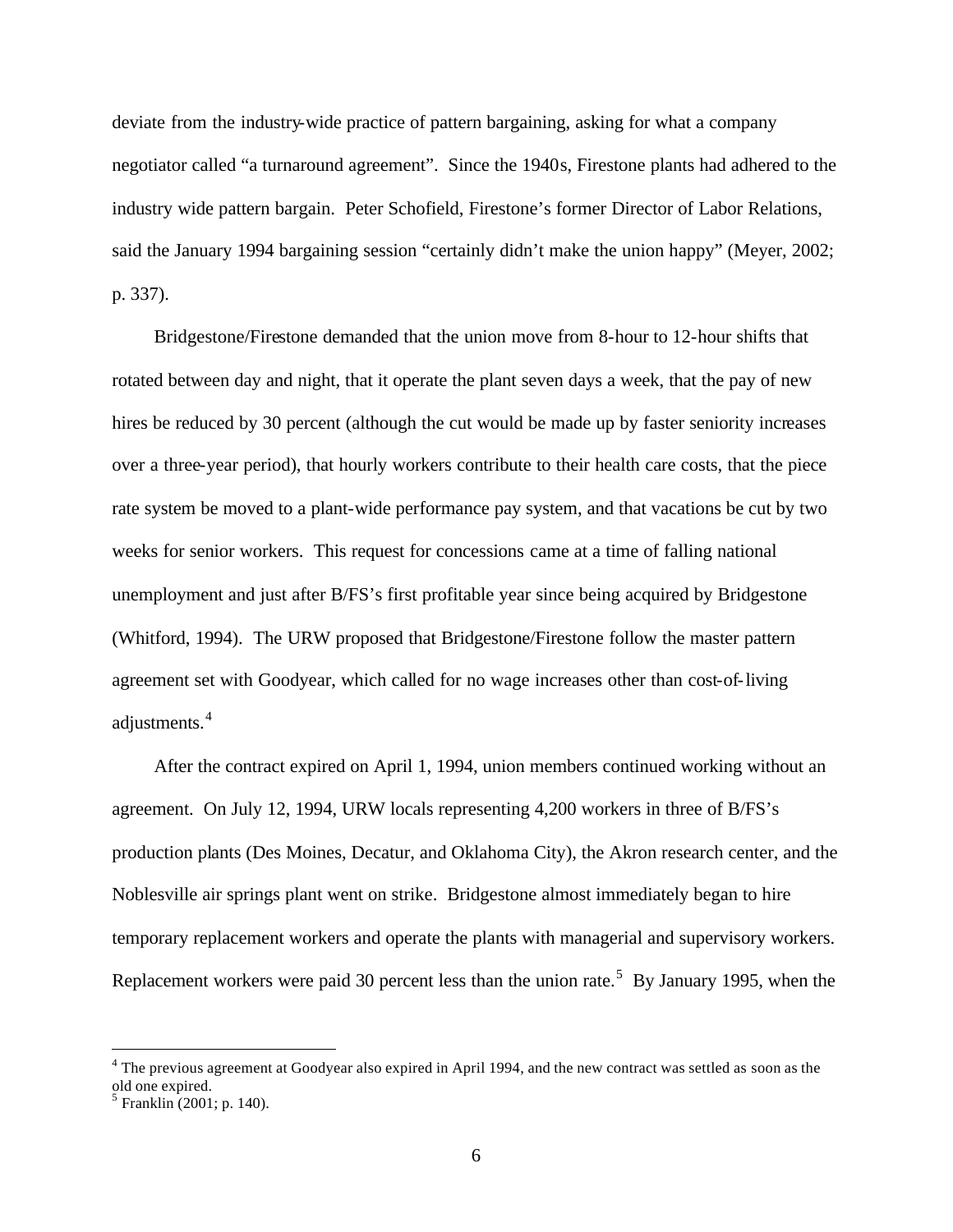company converted temporary replacement workers to permanent replacement worker status, it had hired a total of 2,300 replacement workers.<sup>6</sup>

The union set up pickets outside the struck plants. In Decatur, the union posted the names of each member who crossed the picket line under the title, "Hall of Shame." The list included a previous president of the local union.<sup>7</sup> More than 300 of the 1,209 members of Local 713 in Decatur eventually crossed the picket line. By May of 1995, the Decatur plant employed 1,048 replacement workers and 371 permanent workers.<sup>8</sup> The company initiated 12-hour, rotating shifts, and operated the plant 24 hours a day.

On May 7, 1995, members of the URW Local 713 in Decatur voted by a 2-1 margin to officially end their strike against B/FS. The other plants quickly followed suit.<sup>9</sup> On May  $22<sup>nd</sup>$ , the URW unconditionally offered to return to work. According to Local 713 President Roger Gates, the union offered to unconditionally end the strike as a strategy to prevent B/FS from hiring additional replacement workers and to forestall a union decertification election.<sup>10</sup> The strike was the longest in the history of the URW; its strike fund was depleted.

Bridgestone/Firestone unilaterally imposed its last offer from July 1994, which cut wages for some job classifications by \$5.34 an hour, to about \$12 per hour, moved piece rate pay to a flat hourly rate plus plant-wide performance pay, paid new hires 30 percent less than before the strike, froze pension benefits, and required workers to contribute a portion of their health care premiums.<sup>11</sup> The company also continued operating 12-hour shifts.

<sup>6</sup> Franklin (2001; p. 140).

<sup>7</sup> Franklin (2001; p. 127).

<sup>&</sup>lt;sup>8</sup> Statistics included in a letter submitted by Theodore Hester on behalf of B/FS, contained in House Committee on Commerce (2001) documents, p. 107.

<sup>&</sup>lt;sup>9</sup> In January 1995 the local representing the research facility in Akron had voted to end the strike.

 $^{10}$  U.S. Department of Labor (1996; p. 2).

 $11$  U.S. Department of Labor (1996; p. 2).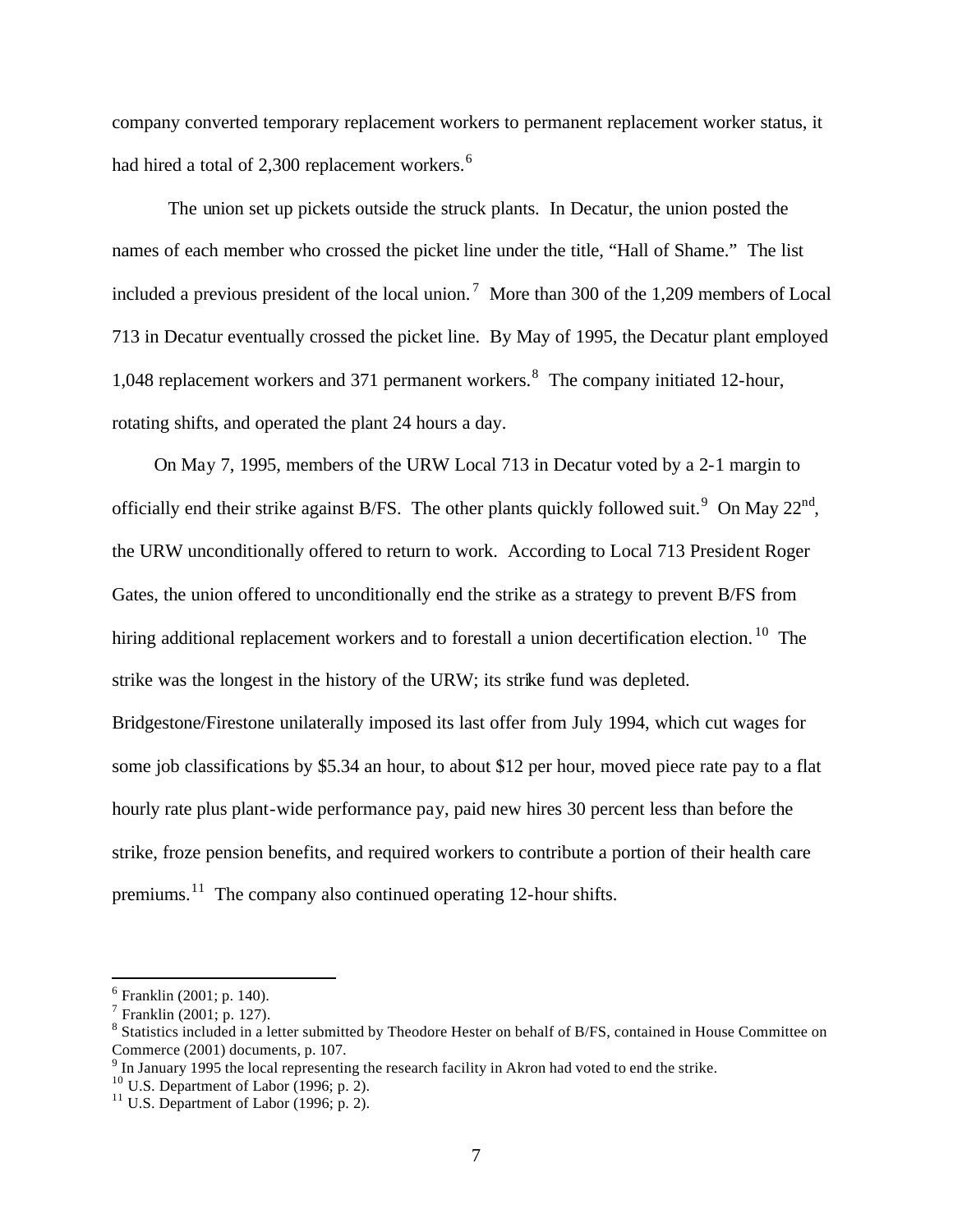Although the strike officially ended in May 1995, the labor dispute continued. The company notified the union that it intended to permanently retain the replacement workers and that it would "advise the URW of the number of employees for whom we have work."<sup>12</sup> In July 1995, the financially bankrupt URW voted to merge into the United Steel Workers of America (USWA). The URW ceased to exist. The USWA made the rehiring of all striking workers a priority for future negotiations, but B/FS and USWA did not reach a new agreement until December 1996. On July 18, 1995 the USWA announced a worldwide boycott of Bridgestone/Firestone and Sears Roebuck & Co., its largest domestic retailer. The union said it initiated the boycott because the company insisted on retaining replacement workers instead of recalling some 2,000 strikers who were willing to return to work.<sup>13</sup> The USWA broke off contract talks in January 1996 because B/FS would not agree to a system of pattern bargaining.

A final settlement, which included an agreement to recall all strikers, was ratified in December 1996. The new contract gave an across-the-board wage increase of 35 cents compared to the 1994 levels, a \$750 bonus, and restored pension benefits. Hourly wages were about \$1 below the rate at Goodyear.<sup>14</sup> A 12-hour shift remained in place, but it no longer rotated between day and night for the same worker.

Most strikers had been recalled prior to the final contract agreement.<sup>15</sup> By early November 1996, all but 40 strikers were recalled. Bridgestone/Firestone increased the operation of its plants to 24 hours a day, seven days a week during the strike, so total employment increased. Because B/FS gradually recalled strikers after the union unconditionally agreed to return to

<sup>&</sup>lt;sup>12</sup> Statement of B/FS spokesperson Trevor Hoskins.

<sup>&</sup>lt;sup>13</sup> U.S. Department of Labor (1996; p. 3). Among other activities, the USWA staged an anti-Firestone protest at the Indianapolis 500.

 $14$  Sabath (1997).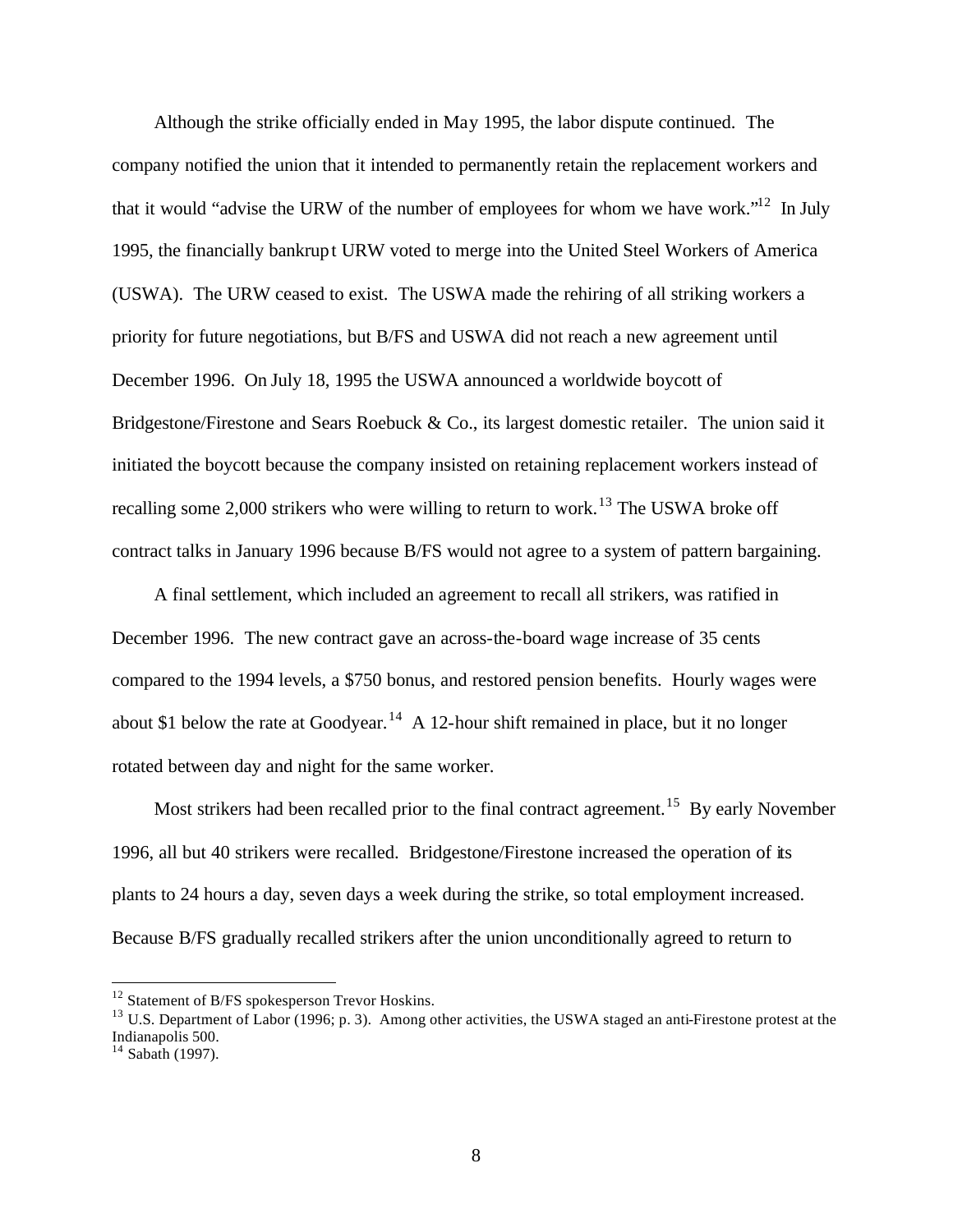work, replacement workers and returning strikers worked side by side for several months before a new contract was reached. From the union's perspective, working conditions in this period were described as "brutal."

Greenhouse (1996) observed, "Organized labor made the dispute one of its crusades largely because it involved one of the largest uses of permanent replacement workers in the nation's history."<sup>16</sup>

#### *Tire Production*

Column 1 of Table 1 reports the number of ATX, ATX II and Wilderness size-P235/75R15 tires produced in each of the six Firestone plants that manufactured such tires from 1991 to 2000. (Henceforth, we use P235 to refer to size P235/75R15 tires and ATX to refer to both ATX and ATX II models.) The Decatur, Joliette and Wilson plants produced the vast majority of these tires. Wilderness tires were not produced until 1996. A smaller number of ATX tires continued to be produced after Wilderness tires were introduced. The last column summarizes the labor relations situation in the 1990s.

Tire manufacturing remains a highly complex, labor-intensive task. According to Firestone's former CEO, Masatoshi Ono, "A typical tire can have more than 26 components, 14 different rubber compounds and require 29 separate steps to manufacture.<sup> $17$ </sup> The Decatur plant is Firestone's oldest manufacturing facility. The plant was originally used by Caterpillar to build

<sup>&</sup>lt;sup>15</sup> John Lampe, B/FS's Executive Vice President, testified that "by 1996, over half of our work force in the Decatur plant was unionized workers that had gone on strike and come back, and less than half were then replacement or temporary workers" (House Committee on Commerce, 2000; p. 1391).

<sup>&</sup>lt;sup>16</sup> There are many other notable examples where labor strife has arisen during strikes in which replacement workers were hired. Examples include the Hormel strike of 1985-1986 in Austin, MN (Green, 1990), the Iowa Beef Packers strike of 1987 in Dakota City, IA (Craypo, 1994) the Phelps Dodge Corporation strike of 1983 in Phelps Dodge, AZ (Rosenblum, 1995), and the International Paper Strike of 1988 in Jay, ME, which coincided with toxic gas leaks leading to the evacuation of the town (Bierecree, 1991).

 $17$  Quoted in Adams (2000).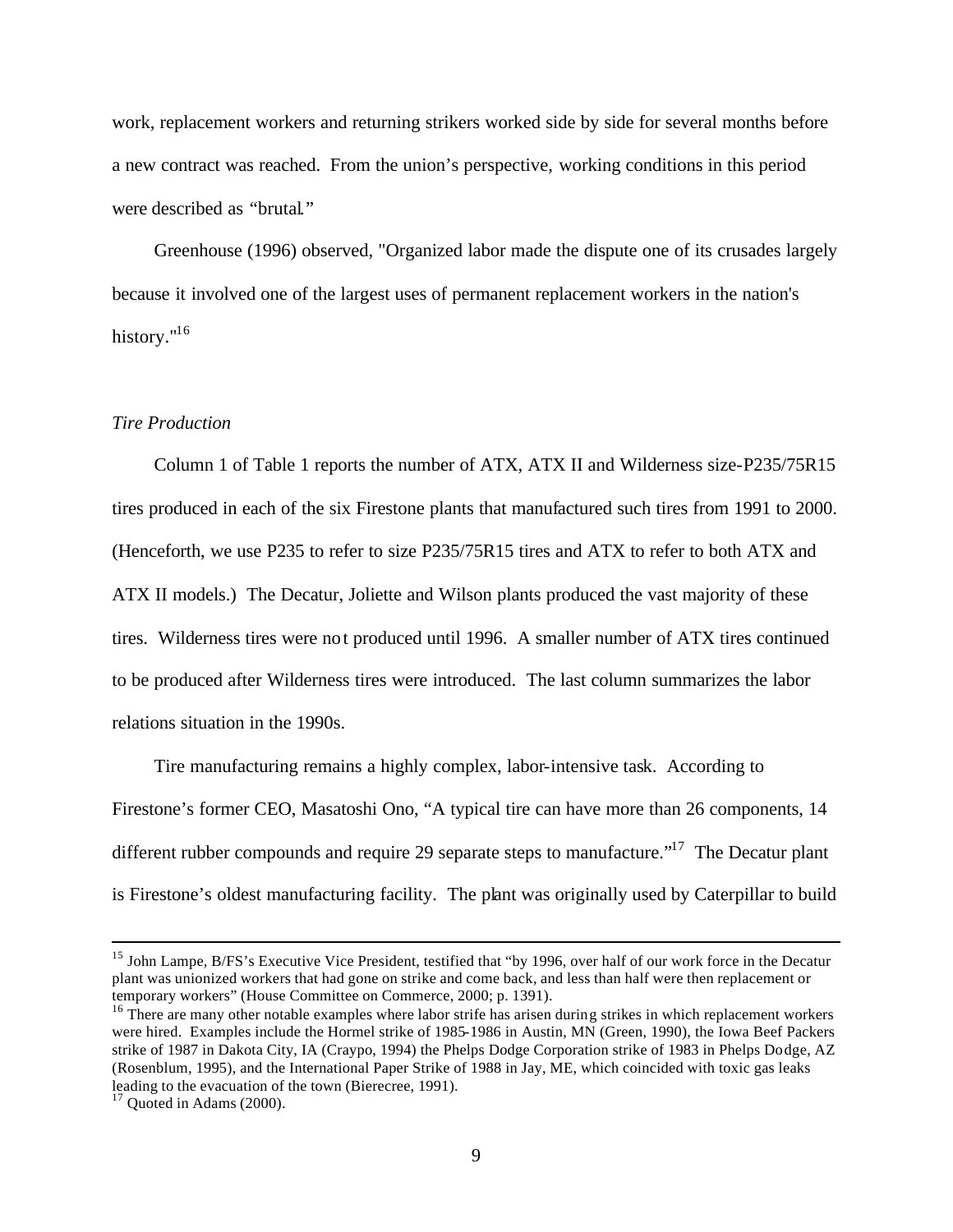large engines for the U.S. military during World War II. It was next used as a U.S. Army Signal Depot until 1961. In 1962 Firestone purchased the 160-acre site and converted it to produce tires. Local 713 of the URW immediately organized it. Franklin (2001; p. 117) describes the plant as, "dark, brooding, and smoky in places, a noisy monument to the almost unchanging way most tires are still made: with much reaching and lifting and cutting, a lot of human muscle power, and an endless demand for unflinching robot-like concentration." Particularly in the Decatur plant, tire production was not automated. For example, workers had much discretion over the amount of effort exerted to wrap the steel belts, the condition of the rubber used to produce the tread and sidewall, and the implementation of the vulcanization process.

There is much anecdotal evidence that replacement workers were less skilled tire makers, and perhaps more prone to build defective tires. According to William Newton, a retired tire builder from the Decatur, "It takes two years to become a good tire builder." When Mr. Newton returned to work after the strike, he said he "saw a lot of people who didn't know how to build tires."<sup>18</sup> Joe Roundtree, another retired worker from Decatur, reportedly testified in a civil case that he doubted the ability of replacement workers to match the quality of experienced union workers and that he thought moving to 12-hour shifts compromised product quality.<sup>19</sup>

Other employees have testified that they were ordered to remove blisters from tire sidewalls by piercing them with an awl, a small, handheld pointed instrument, and that production pressures during the labor dispute impaired quality. "I protested it, but I done it," Jan S. Wagoner said. "I didn't like sticking an awl all the way through the sidewall of a tire."<sup>20</sup> The Decatur plant manager, Harry McMillan, testified that the plant "was not producing the volume of tires it was expected to produce [during the dispute], and waste and scrap levels were higher

 $18$  Quoted in Barboza (2000).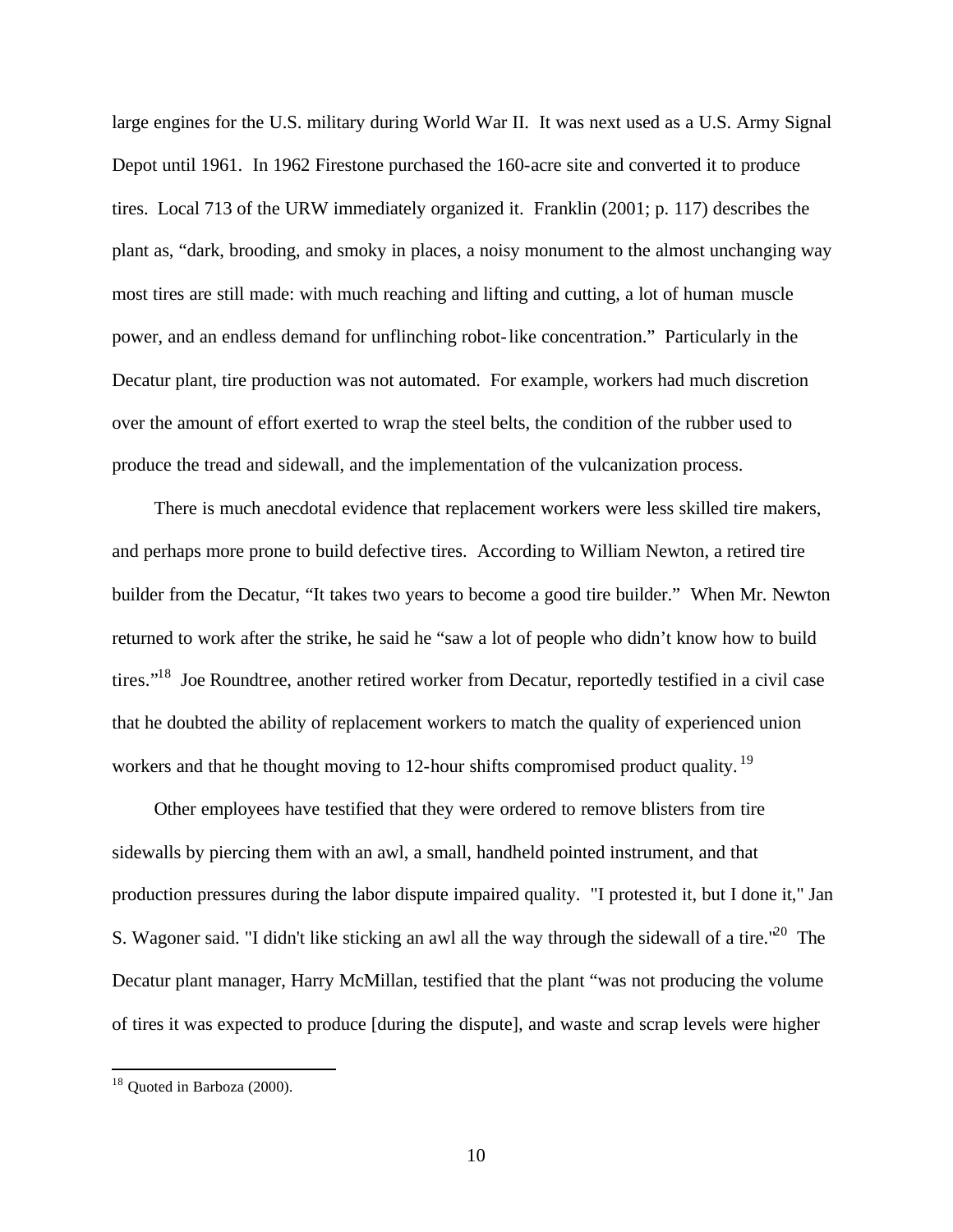than the company expected them to be.<sup>221</sup> Tires are scrapped if a defect is detected. "They preached quality," Lonnie Dart, a retired Decatur worker testified, "but if you didn't make the numbers, you was in trouble.<sup>"22</sup> According to one news account, production quotas made thorough inspections nearly impossible (Barboza, 2000).

#### *Tire Safety*

Tires are more likely to fail if they run at higher speeds, at higher temperatures, or carry heavier loads. Older tires are also more likely to suffer a tread separation. A large majority of tread separations occurred in the Southwestern part of the United States, almost certainly because of the higher average temperature there. We are not aware of any evidence indicating a change in the regional distribution of Firestone tires produced in different plants, but the location of tires that are installed as original equipment, as opposed to replacement tires, is determined by the auto manufacturer.

One possibly relevant development was that Ford began producing Explorers at a new plant that opened in St. Louis in 1995, and many of these vehicles were sent to dealers in the Southwest. The other Explorer plant was in Louisville, Kentucky. Firestone's Decatur plant likely supplied tires to both plants, because of its proximity. There are several reasons why we doubt that the temporal pattern of defective tires originating from Decatur that we document below was caused by a change in distribution to warmer states during the dispute, however. First, the St. Louis plant began producing in 1995, but there was already an excess number of defective tires produced in Decatur in early 1994. Second, our results are robust if we limit the analysis to replacement tires, which are unaffected by the new Ford plant. Third, the excess

 $19$  Fogarty (2000).

 $20$  Skertic (2000).

 $21$  Quoted in Pinkerton (2001a).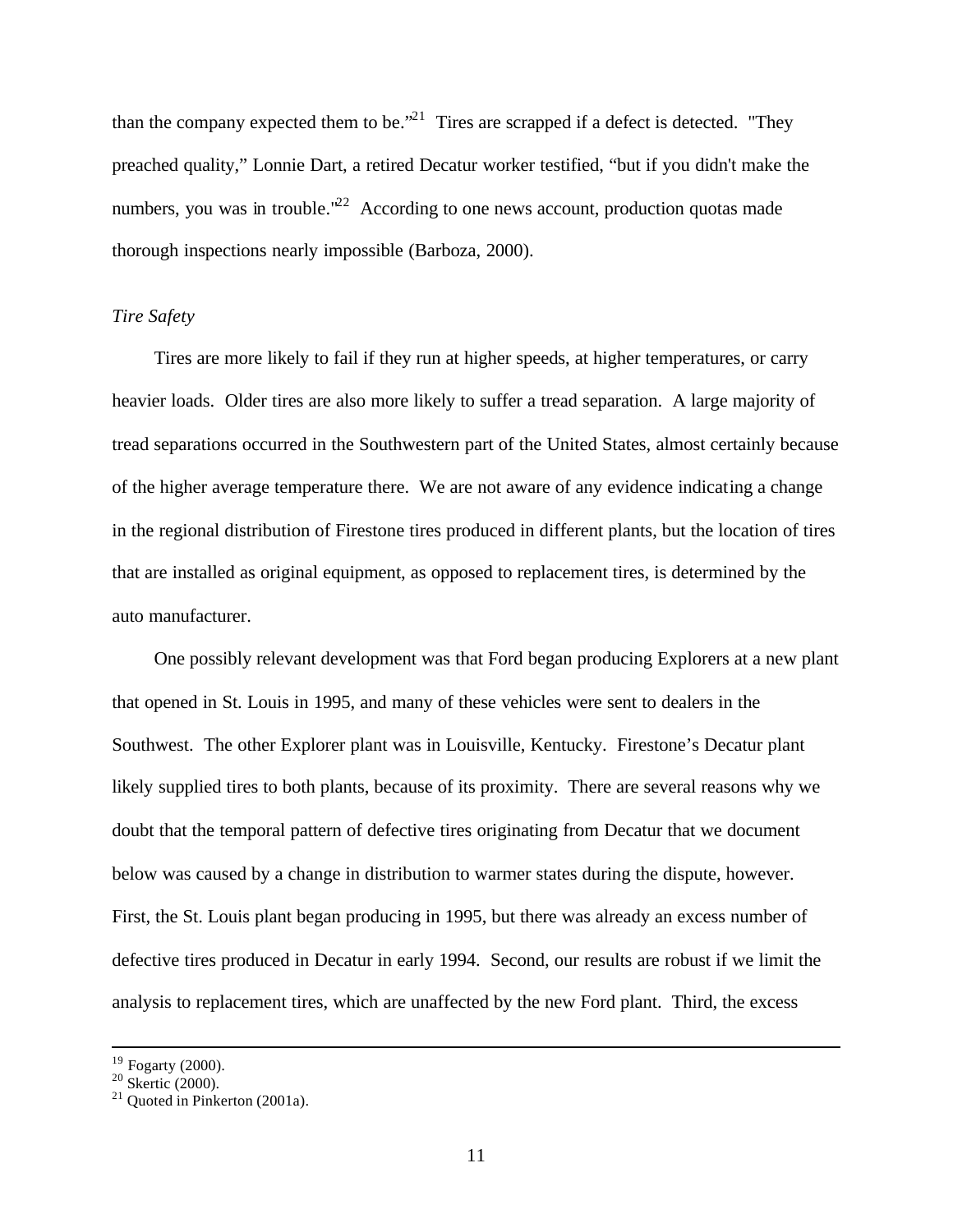number of defects from Decatur abated after 1996, while the St. Louis plant continued to operate. Fourth, and perhaps most importantly, engineering tests that hold constant temperature and other environmental factors point in the same direction as the field data.

Historically, Firestone has monitored tire safety by running product tests, studying warranty adjustment information, and analyzing failed tires that were returned from the field. Another source of information is claims paid for property damages and personal injuries. According to Congressional testimony, the company did not closely monitor these data for safety purposes until July 2000, in a joint effort with Ford.<sup>23</sup>

The third column of Table 1 reports the number of claims for property damages or personal injuries involving Firestone ATX tires. It is clear that the Decatur plant has a much higher rate of claims per million tires produced. A key question is: was the claims rate elevated for tires made during the labor dispute.

#### *2. Firestone Claims and NHTSA Complaints Data Sets and Descriptive Analysis*

We obtained Firestone's internal claims data from NHTSA. These data consist of a brief description of claims filed before 2000 for property damage or personal injuries stemming from tire failures. About 70 percent of the claims involved problems related to tread separations. The data we analyze includes claims concerning 2,597 P235 tires produced between 1991 and 1999. The data set includes micro data on tire model and size, date of failure, and the 10-digit Department of Transportation (DOT) tire code, from which plant and week of production can be inferred.

 $22$  Skertic (2000).

<sup>&</sup>lt;sup>23</sup> House Committee on Commerce (2001; p. 137). In a deposition for a civil suit in Texas, Allen Rauner, a Ford engineer, testified that he requested claims data in 1999 from Firestone, but was told the company did not have such data (Pinkerton, 2001b).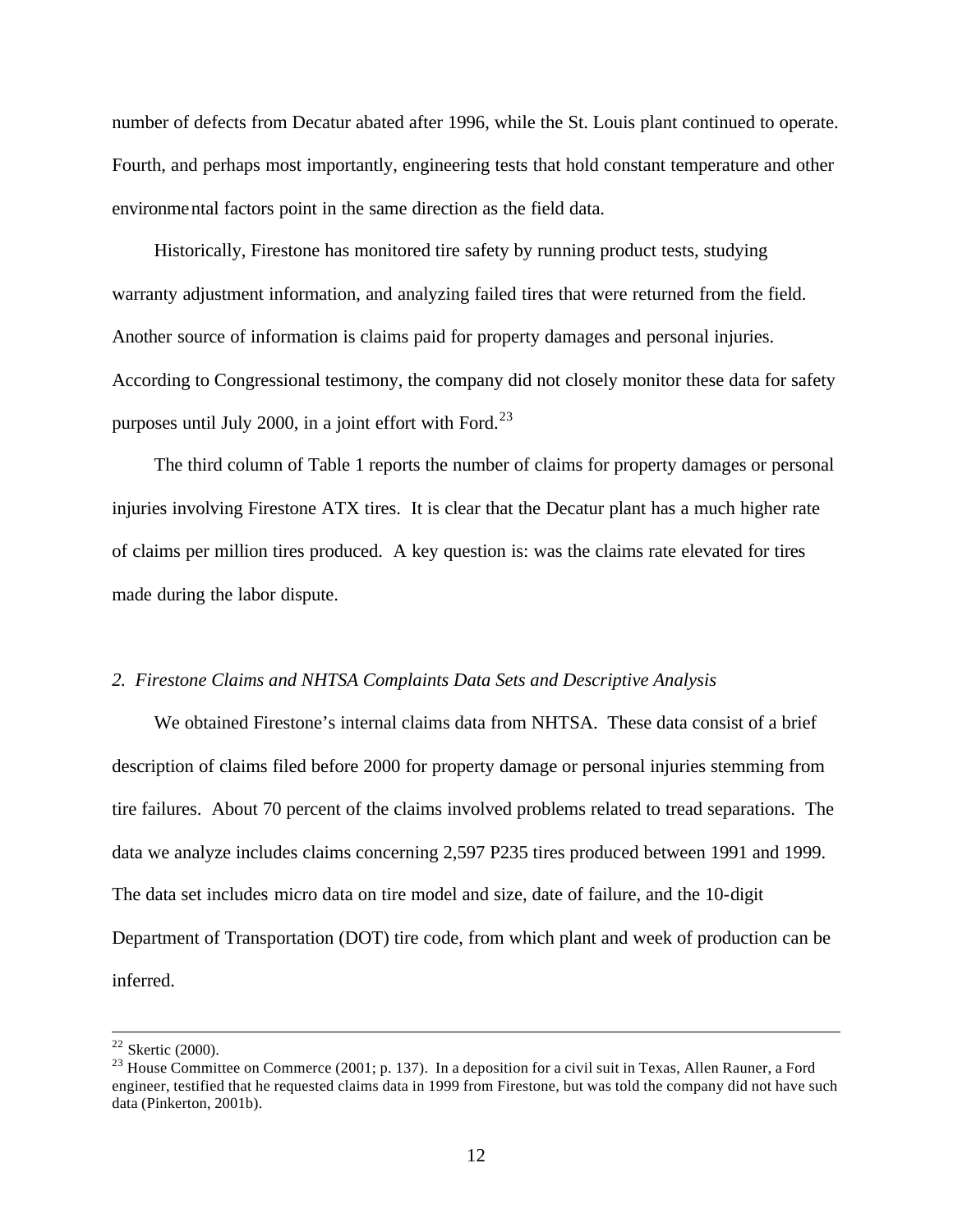We use these data to construct a cell-level data set, where the cell is a production year by age by plant. We also have added information for each cell on the number of P235 tires produced (by model), the share of tires that were used as original equipment, and the share of tires that are ATX model, which were all provided by Safety Forum, a non-profit organization that works with trial attorneys involved in lawsuits against Firestone and Ford.

The second set of data on failures was collected by NHTSA.<sup>24</sup> Briefly, NHTSA recorded information reported by consumers, police authorities, insurance companies and other organizations on Firestone tires that failed. The NHTSA data also include information on the tire model and size, date of failure, and DOT tire code. We use these data to construct a cell-level data set on the number of complaints by year of production, plant and age. One advantage of the NHTSA data set is that it indicates whether the tire failure resulted in a fatality or injury, allowing us to calculate failure rates depending on the severity of the incident. Another advantage is that we can analyze data on P235 and non-P235 tires. And unlike the claims data, the complaints data indicate whether the tire was installed as original equipment or as a replacement tire.

There are three major shortcomings with the NHTSA complaints data, however. First, the records contain many missing values for the variables of interest. Of 5,189 reported complaints (on all tire sizes), only 1,076 have complete data, 3,524 have partial data, and 586 are missing data on the production year, plant and calendar year of failure of the tire. Second, many complaints were filed after the recall was announced, and may involve routine use-related failures, such as running over a nail. Third, there is no financial incentive to report complaints to NHTSA, as opposed to claims data, so underreporting is probably common. We limited the data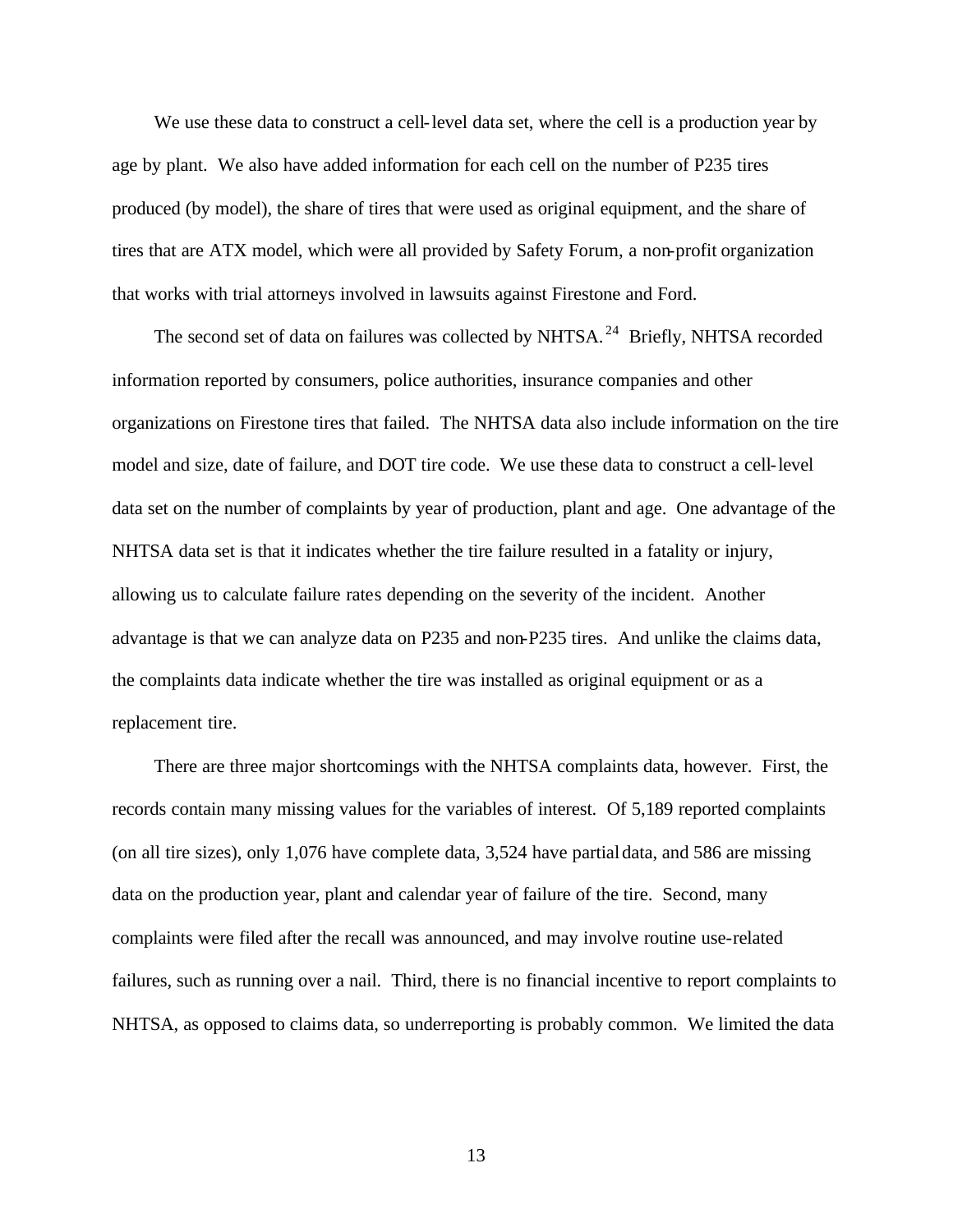to complaints filed before the August 2000 recall to avoid an avalanche of frivolous complaints, or complaints that were sparked because the recall singled out Wilderness tires made in Decatur. Before the recall, it was not publicly known that Decatur tires might have a higher defect rate.

To handle the missing values we multiply imputed missing data using the conditional distribution for the available data using a technique based on Rubin (1987). If, say, a randomly chosen half of all complaints had missing data, we could just double the number of complaints with complete data. But this would not make use of the partially reported data, and we could probably do better filling in the missing data by conditioning on the information that we do have. For example, if a tire's age was missing, we randomly assigned the age from the set of tires with the same year of production and vehicle miles.

Although it is possible to utilize a more sophisticated technique to impute missing values, given the strong likelihood that data are randomly missing (e.g., a tire was so badly damaged that the DOT code was not visible) we implemented a simple, transparent hot-decking technique that relied on *a priori* expectations of which variables contain information on the missing values. We created 10 micro complaints data sets imputing missing values in this way, and then aggregated each micro data set into plant-by-year-of-production-by-age cells. We report summary statistics for the average of the 10 cell-level data sets. The advantage of proceeding in this way (as opposed to assigning conditional expected values to missing data) is that the standard errors that we compute take into account sampling variability introduced by the imputation method.<sup>25</sup> The assumption that is required for the consistency of the estimates using both imputed and non-

<sup>&</sup>lt;sup>24</sup> The NHTSA complaints micro data set is publicly available from NHTSA. NHTSA began compiling the complaints regarding Firestone tires in February 2000, and ceased in June 2001. The data are described in detail in the Data Appendix to Krueger and Mas (2002).

<sup>&</sup>lt;sup>25</sup> Specifically, standard errors are calculated by taking the square root of the sum of the average sampling variance of the estimates in each of the data sets and the variance of the estimates across the ten imputed data sets (to account for variability due to imputation).; see the Data Appendix in Krueger and Mas (2002).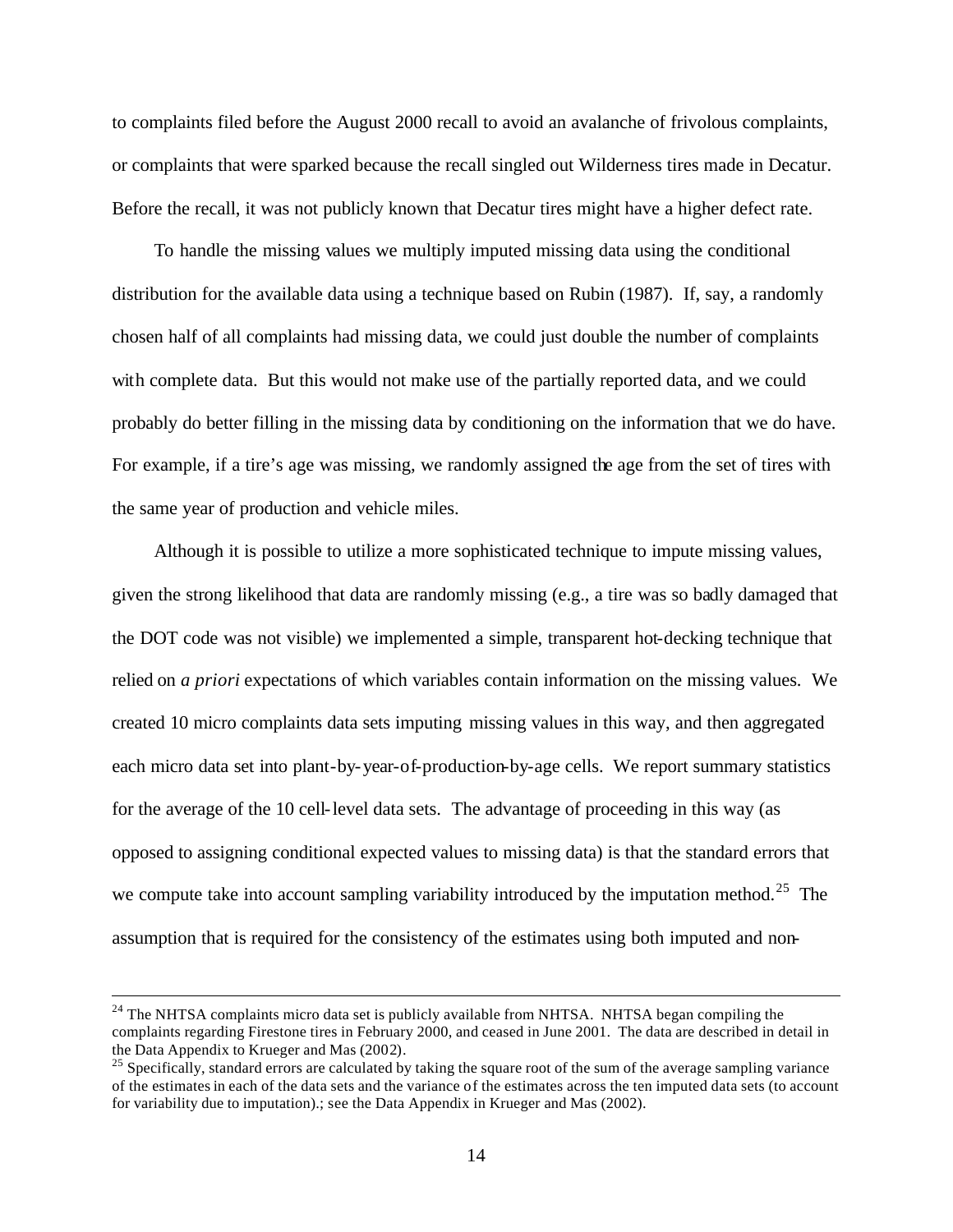imputed data is that the missing data are missing at random conditional on the variables used in the imputation. It is reassuring to note that none of our conclusions is qualitatively altered if we use only the non-missing observations.  $26$ 

Although both the claims and complaints data sets have limitations, they complement each other and have the virtue of being independently collected. For example, while the claims data are more complete and claimants have a financial incentive to file a claim, they lack information on the severity of resulting injuries. Moreover, there is no industry-wide standard definition of a claim, so the claims data rely on Firestone's interpretation and recording of claims.

#### *Descriptive Analysis*

 $\overline{a}$ 

Figure 1 reports the *cumulative* number of claims against Bridgestone/Firestone per million ATX tires produced by the year the tires were produced and the age of the tires. The left panel displays data for the Decatur plant and the right panel for Joliette and Wilson, the two other main producers.<sup>27</sup> The three years of the labor dispute – 1994, 1995, and 1996 – stand out in the figure for Decatur. Four years after production, tires that were made in Decatur during the labor dispute were at least 15 times more likely to have resulted in a claim than were tires manufactured in other plants. Such a large discrepancy in failure rates is not evident for other production years, although the claims rate was about double for Decatur tires than other tires for the 1993 production year.

Figures 2 and 3 report similar figures using the *complaints* data for ATX and Wilderness size-P235 tires combined. Figure 2 uses only the subsample with complete data for year, plant and age, while Figure 3 uses the average of 10 data sets with allocations for missing data, as

 $26$  Estimates using the sample of complaints without imputed data are available on request.

<sup>&</sup>lt;sup>27</sup> Ford submitted a similar graph in Congressional testimony, although it pertained just to tread separations and combined all plants other than Decatur (see House Committee on Commerce, 2001; p. 153).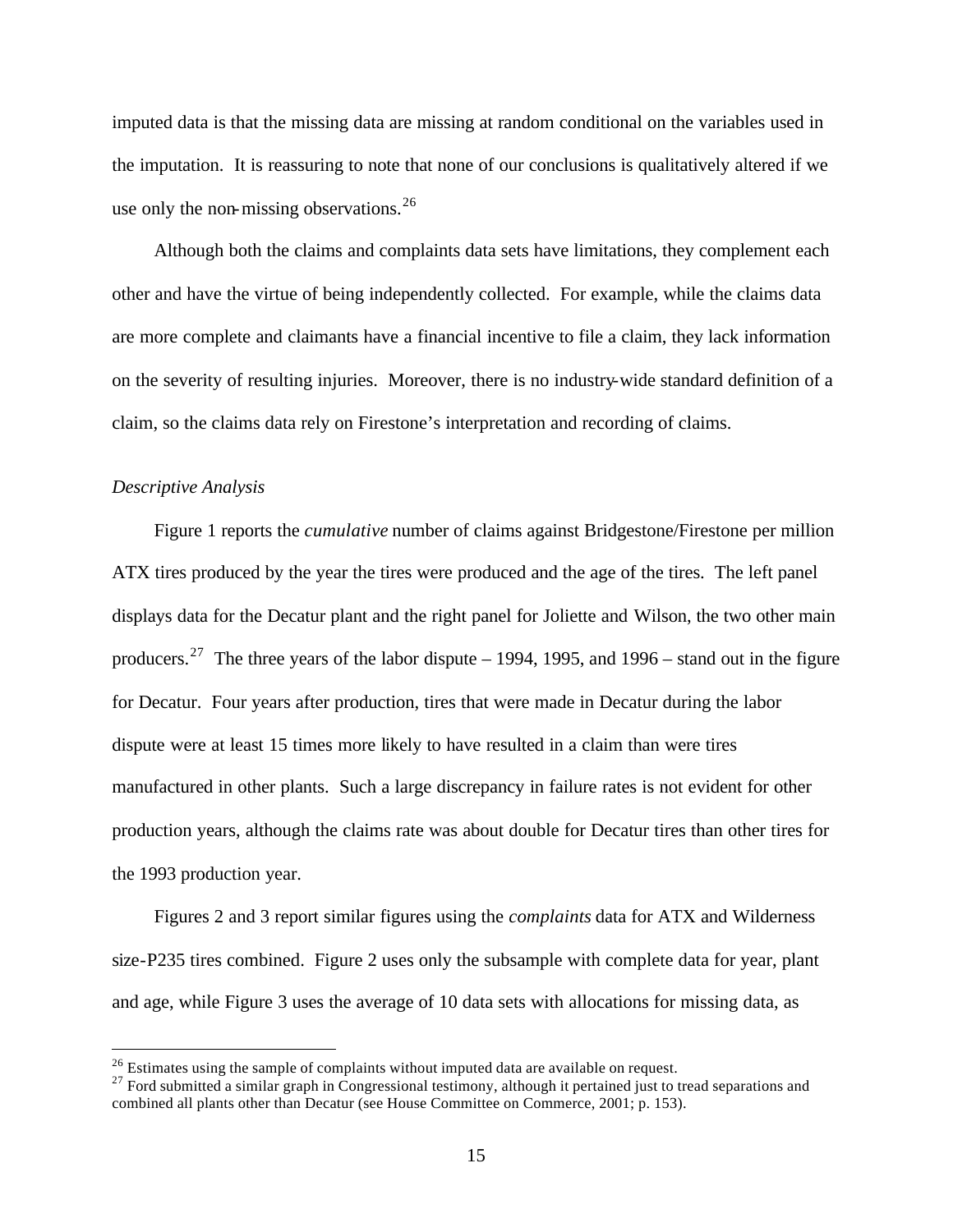described previously. The number of complaints is about half as large as the number of claims, even after imputations are made for missing data. Nonetheless, both figures tell a similar story, and a story similar to the claims data: tires produced during the labor dispute (1994-96) at the Decatur plant have a much higher failure rate than those produced at Joliette or Wilson, although before and after the dispute period the rate of complaints is similar for tires manufactured in Decatur and in the other plants.

 Figure 4 displays cumulative incidence rates for cases in the NHTSA database involving at least one fatality. <sup>28</sup> That is, we report the cumulative number of recorded tire failures linked to a fatality per million tires produced, by year of production, plant and age of tire. This sample was selected because fatalities are unlikely to be under counted in the NHTSA data and because records for cases involving fatalities were less likely to have missing data. Even with a small number of counts, these graphs convey a similar message: a higher rate of fatal accidents involving tires produced in Decatur during the labor dispute than tires produced in other plants, or tires produced in Decatur during a more tranquil period of labor relations. To put the numbers in perspective, note that before the recall tires made in Decatur during the labor dispute had a fatal accident rate of 10 to 30 per million tires produced. As a benchmark, we note that the risk of death from parachuting is estimated at 13 per million jumps (Poytner, 1992).<sup>29</sup>

#### *3. Count Data Models*

 $28$  The figure uses imputed data for missing values. The results are quite similar if records with incomplete data are eliminated.

<sup>&</sup>lt;sup>29</sup> Because tires are driven on frequently over several years, these statistics admittedly compare apples and oranges to dramatize the risk from tire failure. A common but still unsatisfactory alternative is to put both risks per mile traveled. One way to put the figures reported in the text in comparable context, however, is to note that the risk of a fatal tire blowout is reduced by changing one's tires, and each car has four tires with more or less mutually exclusive risks, so the reduction in risk for a driver from replacing P235 tires manufactured during the labor dispute surely exceeded the risk reduction from refraining from one parachute jump.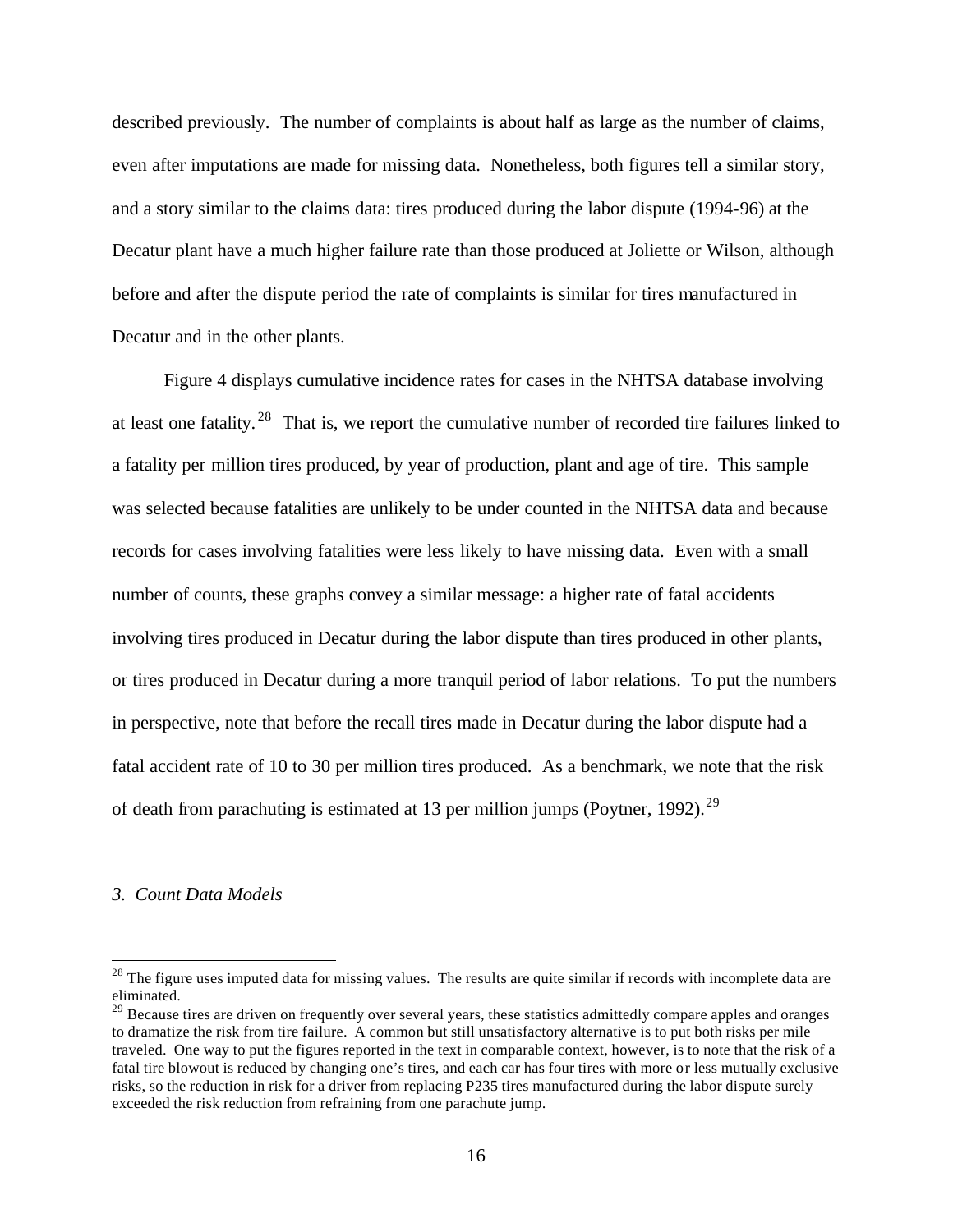To model tire failures conditional on other variables, we estimate a series of count data regression models. Specifically, we model  $y_{\text{lit}}$ , the number of claims (or complaints) for tires produced in plant i in year j that failed in calendar year t as:

(1) 
$$
E(y_{ijt} | x_{ijt}) = \exp(x'_{ijt} \mathbf{\$}) ,
$$

where the *x*-vector of explanatory variables includes the logarithm of tires produced in plant i in year j, a dummy variable indicating tires manufactured in Decatur, a dummy indicating tires manufactured during the labor dispute (defined as 1994-96), an interaction between the Decatur dummy and labor dispute dummy, a quadratic in tire age, and possibly other variables such as the fraction of tires in the cell that were installed as original equipment on new vehicles. The vector of parameters is denoted \$.

The "law of rare events" holds that the total number of events of some kind occurring in a time interval will approximately follow a Poisson distribution if a single event may occur in any of a large number of trials, but the probability of the event occurring in any one trial is small. Tire failures would seem a natural to model as a Poisson process because they are rare events and there are a large number of trials, with hundreds of thousands of cars driving on tires made in the same plant and year. A testable restriction of the Poisson model is that the conditional mean,  $E(y_{ijt} | x_{ijt})$ , equals the conditional variance,  $Var(y_{ijt} | x_{ijt})$ . Even if this restriction does not hold, however, Poisson maximum likelihood estimates of \$ are still consistent if equation (1) is a correct specification, although the standard errors are inconsistent.

A common feature of count data – and one that we find in our tire failure data – is that the conditional variance exceeds the conditional mean. As a consequence, to avoid understating the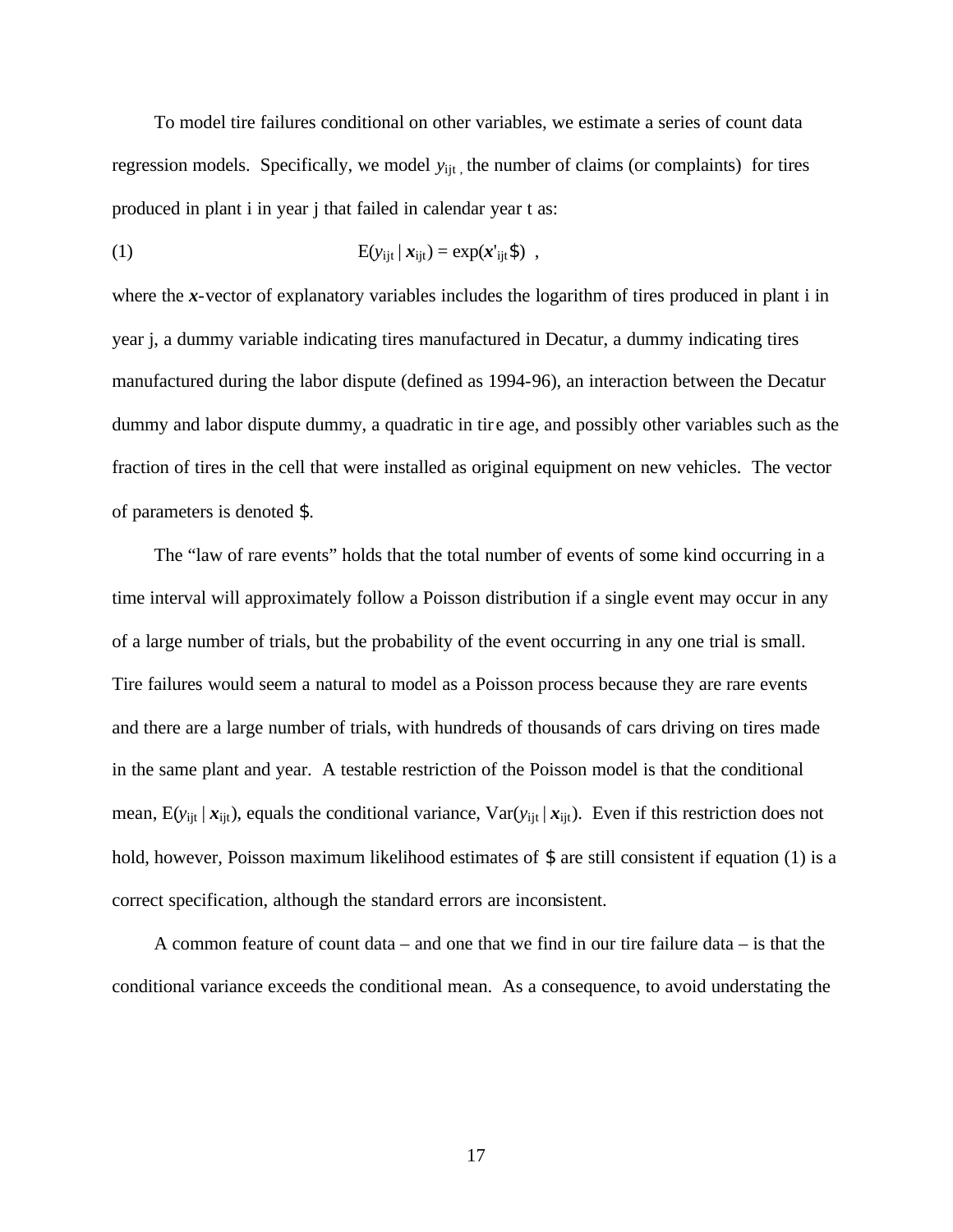standard errors we compute robust standard errors that are consistent in the presence of over dispersion.<sup>30</sup> Specifically, we allow:

$$
\text{Var}(y_i/\mathbf{x}_i) = \mathbf{a} \exp(\mathbf{x}_i \cdot \mathbf{b}), \quad \mathbf{a} > 1,
$$

where " is an over dispersion parameter. The robust standard errors thus equal the usual Poisson standard errors multiplied by the square root of  $\alpha$ . We estimate  $\alpha$  by:

$$
\hat{\mathbf{a}} = (n-k)^{-1} \sum_{i=1}^{n} (y_i - \hat{y}_i)^2 / \hat{y}_i.
$$

In addition, we present estimates of Negative Binomial models for our first set of specifications. The Negative Binomial model does not impose the restriction that the mean equal the variance, and are also consistent if equation (1) holds.

Table 2 reports means of the two cell-level data sets we use to estimate count models. The first two columns present summary statistics for the Firestone claims data set and the next two for the NHTSA complaints data set. In both data sets, we have combined data on ATX and Wilderness tires. The dependent variable  $(y_{\text{lit}})$ , shown in the first row, is the total number of failures in either ATX or Wilderness P235 tires in a particular plant-by-year-of-production-bycalendar-year. Cells in the claims and complaints data sets are for three plants (Decatur, Joliette, and Wilson), by nine production years (1991-99), and nine calendar years (1991-99). The first and third columns present unweighted means, and the second and fourth columns use as weights the number of claims or complaints in the cell. Thus, columns 2 and 4 provide some information on the characteristics of tires that failed.

Complaints are only about half as common per cell as claims. This finding probably reflects under reporting of complaints in the NHTSA data. Nevertheless, the characteristics of the failed tires are quite similar. In both data sets, for example, more than 90 percent of the

 $30$  See Cameron and Trivedi (1998; p. 63-65) on robust Poisson.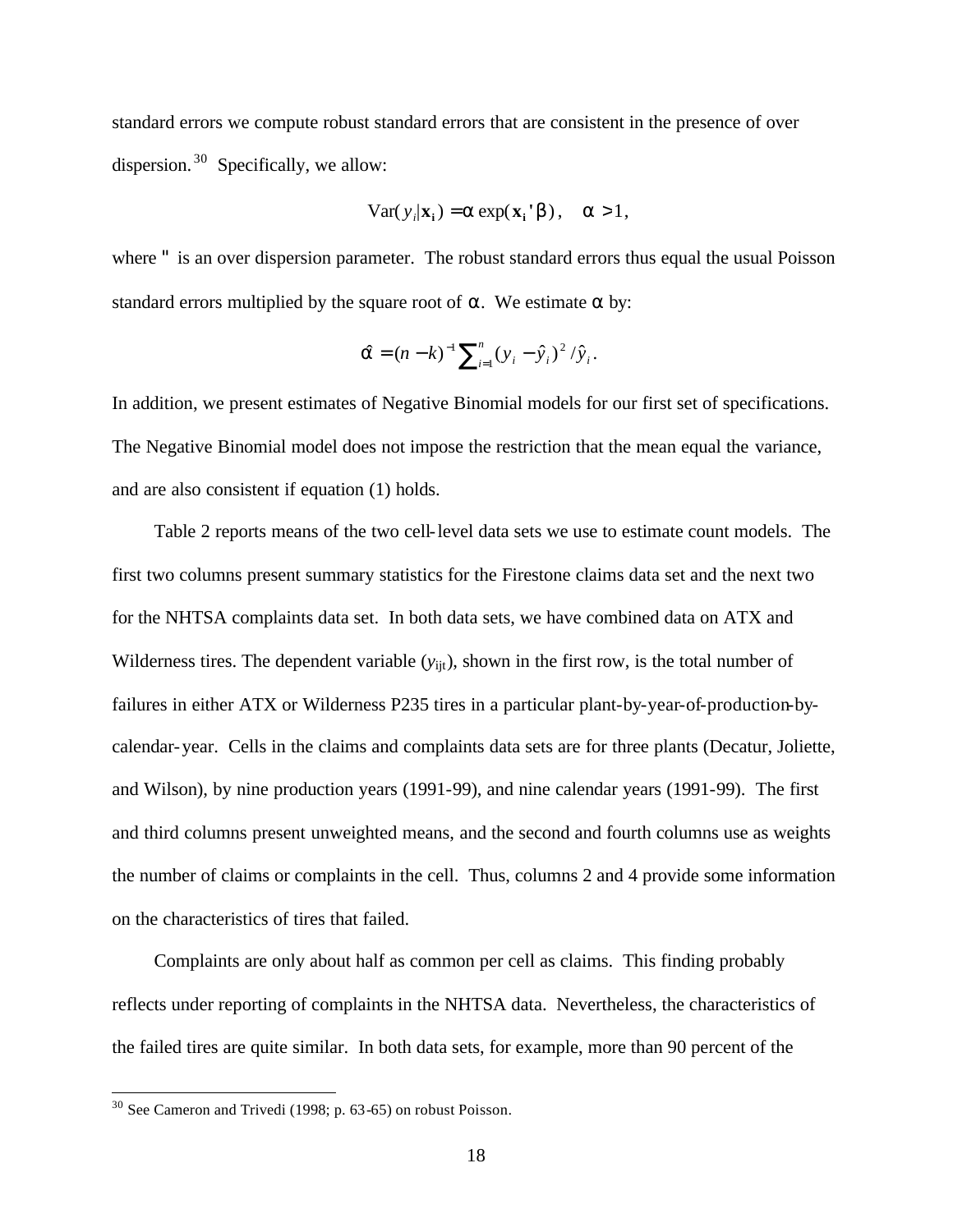failed tires are ATX models, reflecting the fact that ATX tires have a higher failure rate and are older (and therefore more likely to fail) in these samples. The average failed tire is around 3.5 years old at the time of the incident. About half of the failed P235 tires were produced in Decatur during the period of the labor dispute (1994-96); by comparison, only 9 percent of all P235 tires manufactured from 1991 to 1999 were produced in Decatur in this period.

Table 3 presents Poisson models for the Firestone claims data (columns 1-3) and for the NHTSA complaints data (columns 4-6). The first model conditions on log production and includes dummy variables indicating tires made in Decatur, made during the labor dispute in any plant, and the interaction between the two. The second model also conditions for the age and age-squared of the tire. The third model adds controls for the proportion of tires produced in the plant that year that are ATX model and the fraction of tires that were installed as original equipment.

In all the models, tires produced in Decatur during the labor dispute are found to have a statistically significantly higher rate of claims or complaints. First consider the results for claims. In column (3), for example, the Decatur-dispute interaction has a coefficient of 1.48, with a t-ratio of 2.79. This coefficient is a "difference-in-differences" estimate in that it measures the difference in claims between the dispute period and non-dispute period in Decatur less the difference over the corresponding time periods in the other plants, conditional on the other variables. To interpret the magnitude of the interaction effect, note that  $\exp(1.48) = 4.39$ , which implies that the incidence of claims is 339 percent higher for tires produced in Decatur during the labor dispute, other things held constant. The Decatur main effect is statistically insignificant in column (3), suggesting that, before and after the dispute, chance cannot be ruled out as the explanation for the difference in claims rates between tires manufactured in Decatur and those manufactured in Joliette and Wilson. Furthermore, the dispute period dummy is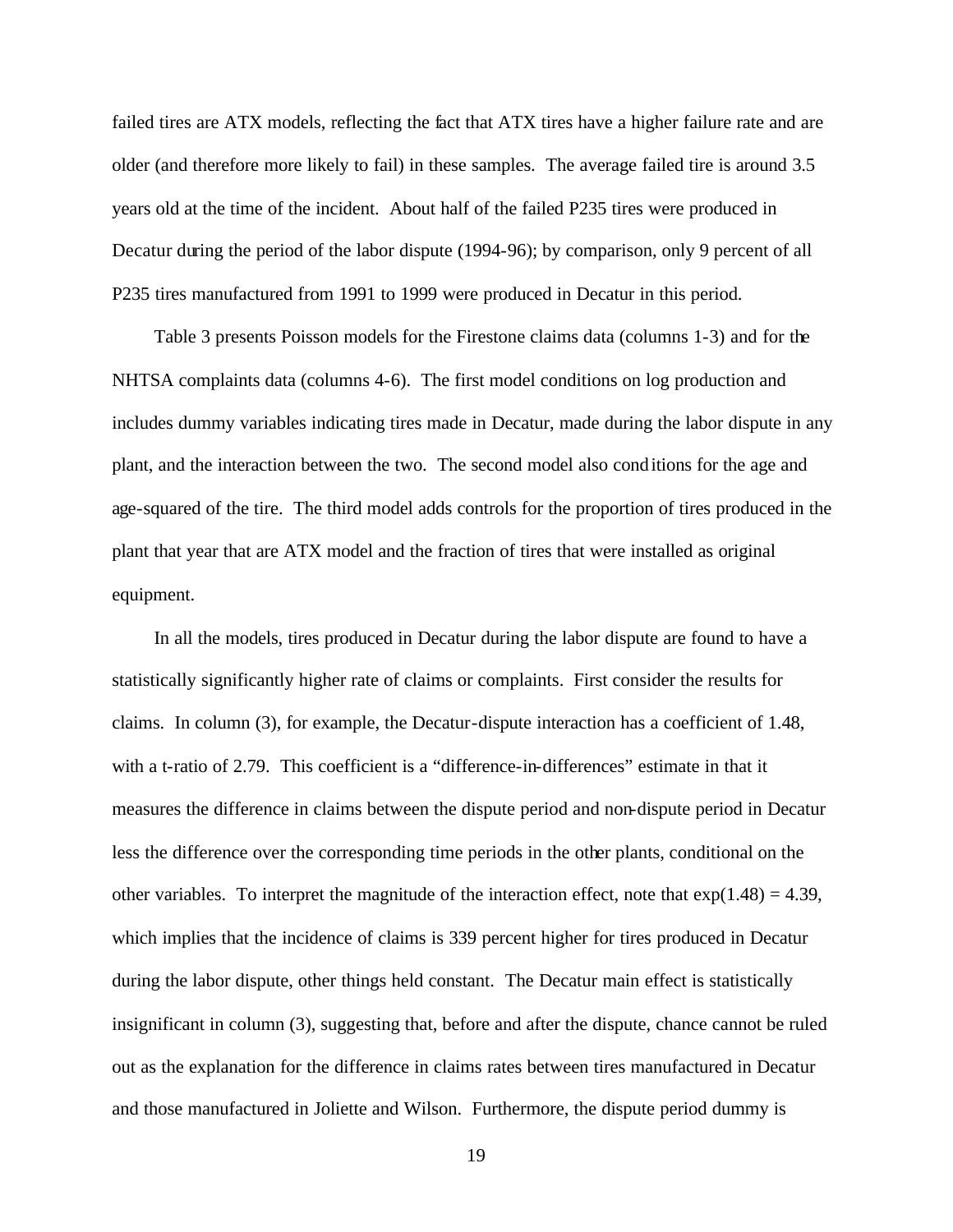insignificant, suggesting that tires from Joliette and Wilson did not result in an increase in claims if they were manufactured during the labor dispute.

The coefficient on the log production variable can be interpreted as a "defect-scale" elasticity. Interestingly, in the models in columns 2 and 3, the number of claims rises more than in proportion with the number of tires produced, suggesting that failures exhibit "increasing returns to scale," perhaps because of (accelerating) fatigue in the production process. But in column (3) the coefficient is statistically indistinguishable from 1.0, so constant returns to scale cannot be rejected.

Surprisingly, the proportion of tires in a cell that are ATX models has a small and statistically insignificant, though positive, effect on the incidence of claims. The proportion of tires installed as original equipment has a negative coefficient, which is also statistically insignificant.

Insofar as the labor dispute is concerned, the results for complaints are similar to those for claims. The Decatur-dispute interaction is highly statistically significant, with a t-ratio of 4.89 in column (6). The model in column (6) indicates that tires made in Decatur during the labor dispute were associated with  $exp(1.71+.20) = 6.75$  times more complaints than tires made in Decatur before or after the dispute. Similarly, tires manufactured in Decatur during the strike were associated with  $exp(1.71+.20-.15) = 5.81$  times more complaints than tires manufactured in Wilson or Joliette in non-dispute years. The number of complaints concerning tires produced during the dispute in Joliette and Wilson is insignificantly higher than that for tires produced there in other years. And it is worth noting that for both claims and complaints we cannot reject that the plant main effect and dispute-interaction are equal for Wilson and Joliette if we estimate a model that allows their coefficients to differ.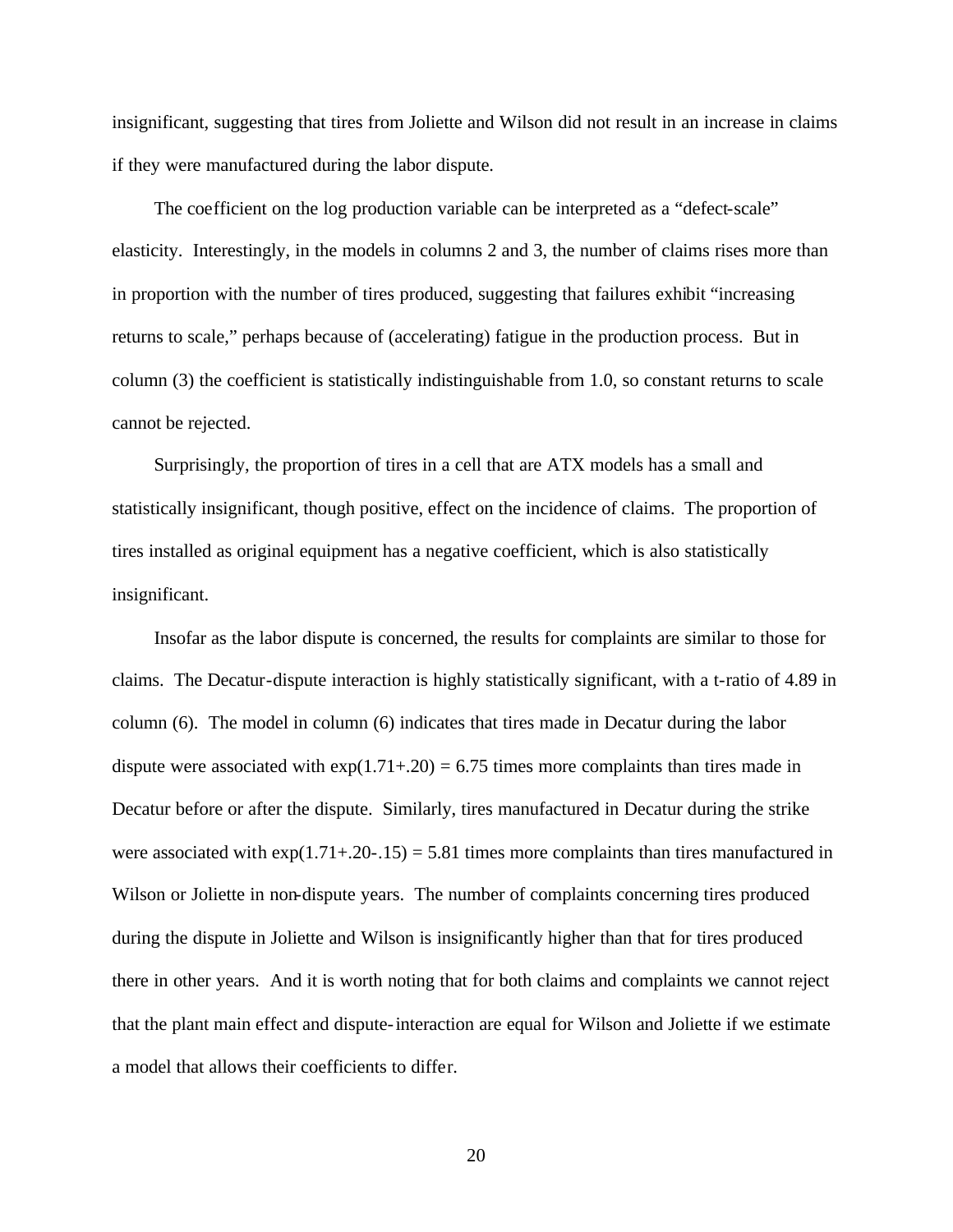As with the claims, the production variable has close to a unit elasticity in the complaints models in column (5) and (6). The coefficient on proportion new equipment is negative in the complaints equation, and statistically significant in this case.

For both dependent variables, the coefficients on the age variables display an inverted-U shaped pattern, with the number of failures peaking when tires are around 5 years old. Note that we have made no adjustment to production for tires that are no longer in service. Older tires are more likely to be removed from the road, so the age variables in part reflect obsolescence. We could adjust production by assuming some depreciation rate each year. If we include unrestricted age dummies, however, they would completely absorb any (cross-plant) age-specific obsolescence rate because of the logarithmic specification of production. When we included unrestricted age dummies the coefficients on production and the Decatur and labor dispute dummies were hardly changed, and the pattern of age effects indicated that the quadratic specification of age fit the data reasonably well. For example, if the model in column (3) of Table 3 is estimated with unrestricted age dummies, the coefficient on production is 1.28 (versus 1.27) and the coefficient on the Decatur-dispute interaction is 1.45 (versus 1.48). Because the results are so similar if age dummies are included, we have used the more parsimonious quadratic specification.

If we limit the sample of complaints to those involving replacement tires – which are not subject to the regional distribution decisions of the auto manufacturer – the results are very similar. For example, the coefficient on the Decatur-dispute interaction in the model in column (5) of Table 3 rises from 1.73 to 2.30 (with a t-ratio of 4.6) if the analysis is limited to spare tires. The other coefficients are also qualitatively similar. This finding suggests that possible changes in Ford's distribution practices are unlikely to account for the results in Table 3.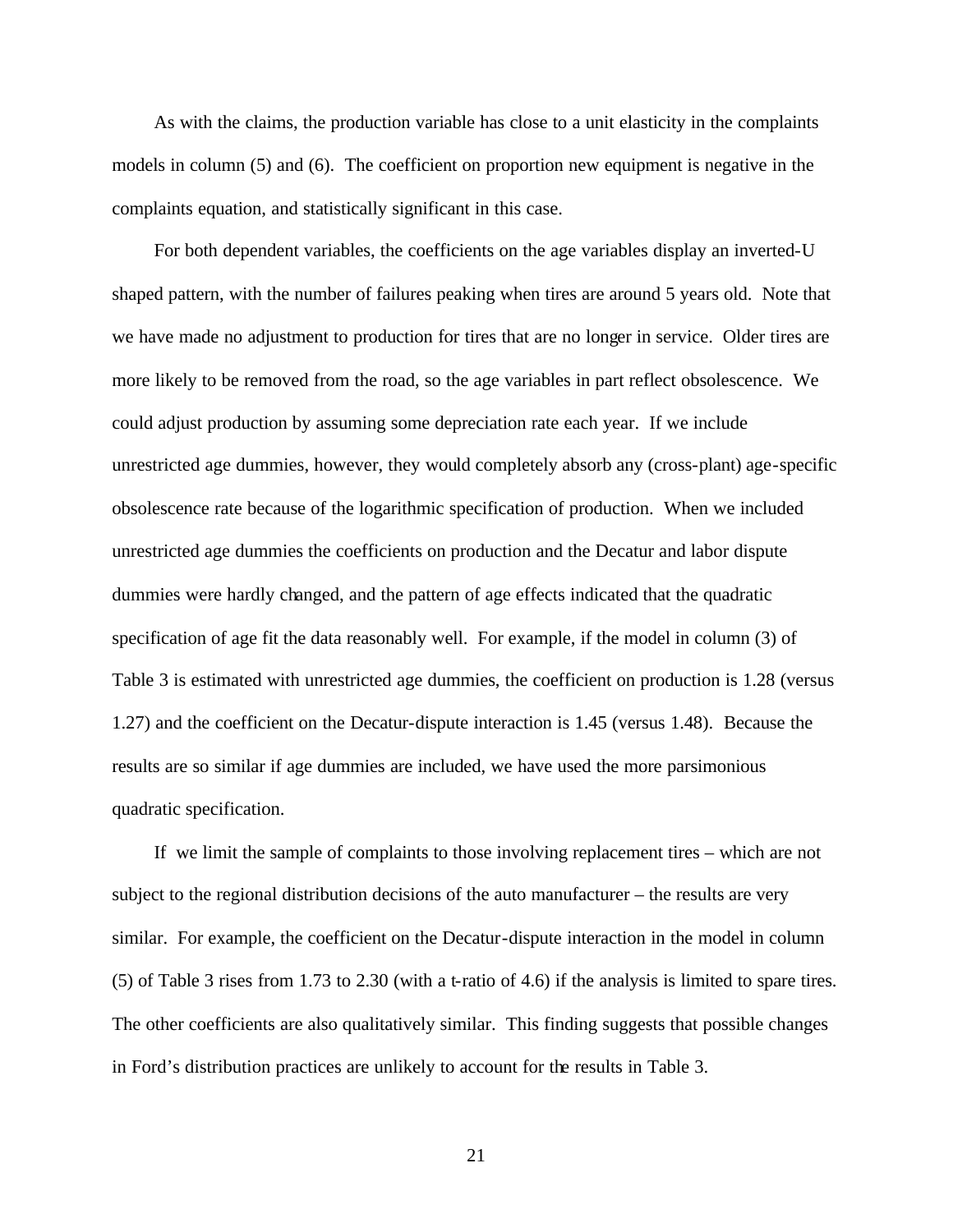As mentioned previously, the Poisson models impose the constraint  $Var[y|x] = E[y|x]$  $exp(x \mid \hat{\mathbf{x}})$ . A generalization of the Poisson, the Negative Binomial II model, specifies the conditional variance as  $Var[y|x] = (1+8) exp(x \cdot \$)$  while maintaining equation (1). If  $8=0$  the Negative Binomial is equivalent to a Poisson. A common test for over dispersion is a likelihood ratio test of whether  $8 > 0$ . Table 4 presents MLE estimates of Negative Binomial regression models corresponding to those in Table 3. Both the claims and complaints data exhibit over dispersion. This causes the standard errors on many of the coefficients to roughly double in the Negative Binomial model compared to a conventional Poisson model. The parameter estimates are fairly similar in the Negative Binomial regressions, however, as one would expect because both models are consistent if equation (1) holds.

In Table 5 we present additional Poisson models where the unit of observation is disaggregated into finer cells, delineated by ATX or Wilderness tires as well as year of production, plant, and calendar year of failure. We pool the ATX and Wilderness cells together in the sample, and include a dummy variable indicating whether the cell pertains to ATX or Wilderness tires. These models provide a more precise assessment of whether ATX tires have a higher failure rate than Wilderness tires. Indeed, the results for both claims and complaints indicate a substantially higher failure rate for ATX tires, other things equal. The other results are fairly similar to those for the more aggregate cells in Tables 3 and 4.

#### *Incidents with Fatal and Nonfatal Injuries; NHTSA Data*

Table 6 presents estimates of Poisson models using the NHTSA complaints database, where we provide separate estimates for the number of cases involving at least one fatal accident, number of cases involving a non-fatal injury, and number of cases without a reported injury. The unit of observation is a cell defined by plant-by-year-by-age, as in Tables 3 and 4. Because we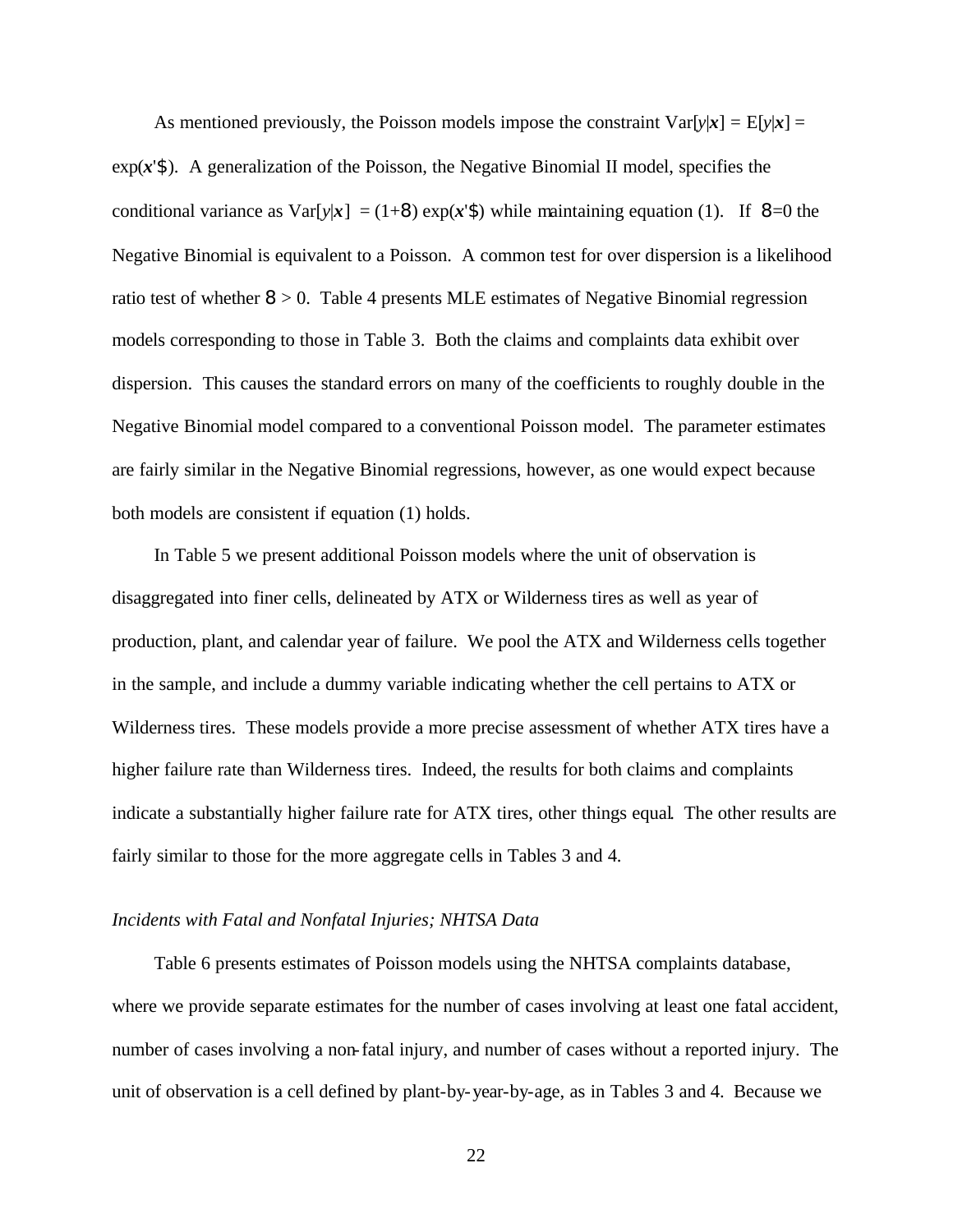are less concerned about reporting biases in cases involving injuries or fatalities, we use the full reporting period to calculate counts in this Table. We continue to limit the sample to tires that failed in 1999 or earlier, however. Results for the unallocated data, which are quite similar, are in Krueger and Mas (2002).

Interestingly, the coefficient on the Decatur-dispute-period interaction is positive and statistically significant -- and of roughly equal magnitude -- in all of the models. Likewise, the Decatur and dispute period main effects are statistically insignificant in all of the models. To estimate the excess number of fatal incidents involving tires manufactured in Decatur during the labor dispute, denoted ), we calculated

(2) 
$$
= E_{ijt} \{ exp(x'_{ijt} \$ + S_j'' + D_i(+S_j^*D_{ij}^*) - exp(x'_{ijt} \$ + S_j'' + D_i() \},
$$

where  $x'_{ijt}$  is a vector of explanatory variables such as log production and proportion original equipment,  $S_j$  is a dummy variable indicating production during the dispute period (1994-96),  $D_i$ is a dummy variable indicating production in Decatur, and  $S_i * D_{ii}$  is the Decatur-dispute-period interaction.<sup>31</sup> In our hypothetical calculation, we set the Decatur-dispute interaction to zero, but otherwise keep production and the other variables the same. The results suggest that 35.2, or 53 percent, of the 67 fatal accidents linked to P235 tires were due to the excess number occurring on tires manufactured in Decatur during the labor dispute. The number of fatalities is higher because fatal accidents had 1.30 victims, on average. Thus, these results suggest that about 46 lives were lost because of the excessive number of defects occurring in P235 tires manufactured in the Decatur plant during the labor dispute.

<sup>&</sup>lt;sup>31</sup> Notice that equation (2) also equals  $E_{ijt} y_{ijt} - E_{ijt} \exp(x'_{ijt} \$ + S\_j'' + D\_i() because the exponential of the fitted Poisson values replicate the total count.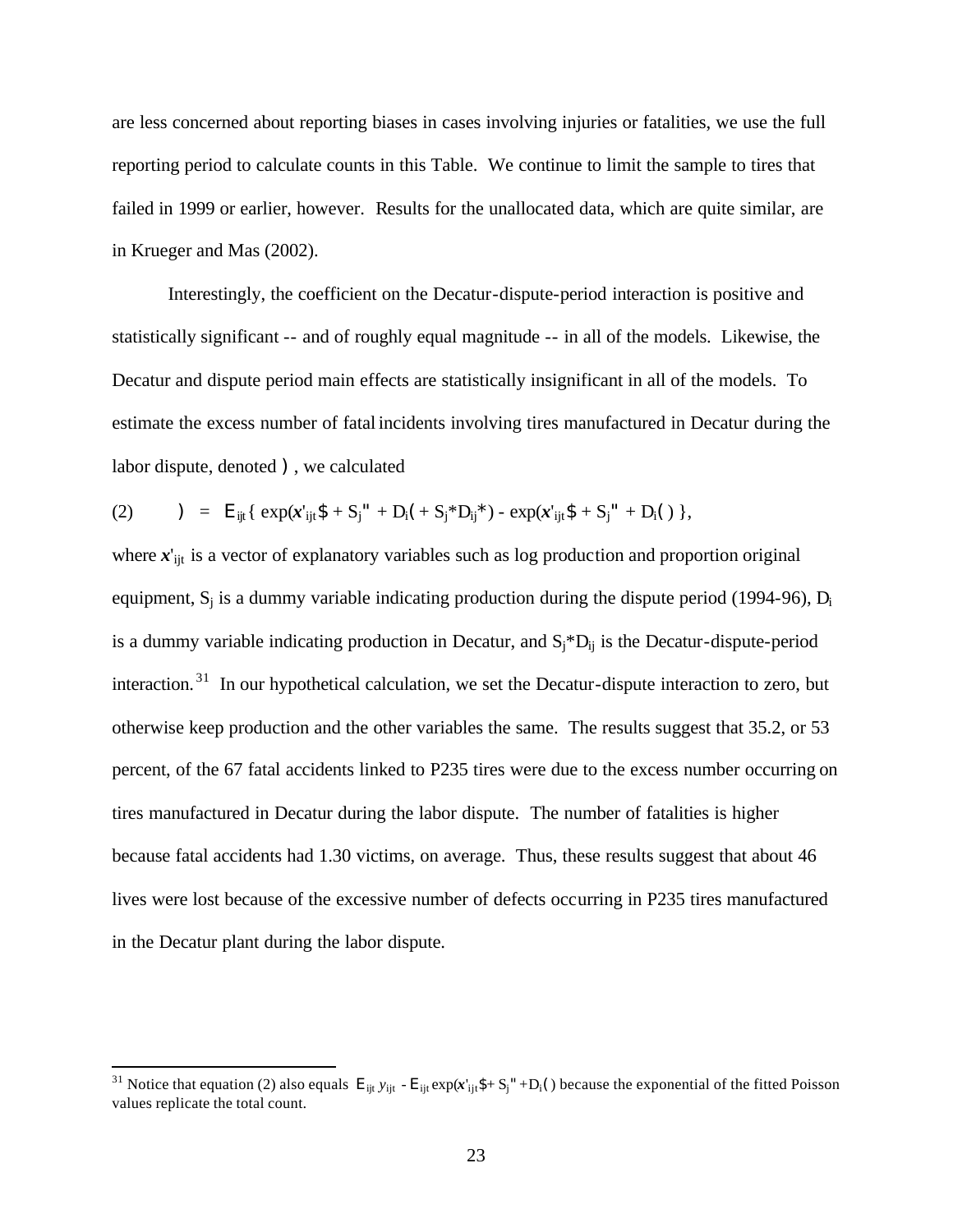Using the model in column (2) we can also predict the number of fatalities that were avoided because of the recall of all P235 Firestone tires. Specifically, we predicted the number of fatal accidents that would occur over the period 2000-2004 by:

(3)  $E_{ijq} \{ exp(x'_{ij} \$ S + S\_j'' + D\_i \left( + S^\* D\_{ij}^\* + (Aj\_0 + q)\right)6\_1 + (Aj\_0 + q)^2 6\_2 \} for q=1,...,5,

where  $A_0$  is tire age in 1999 and  $6_1$  and  $6_2$  are the coefficients on age and age squared in the Poisson model. This calculation gives an estimate that 191.4 additional fatal accidents would have occurred on the recalled P235 tires over five years.<sup>32</sup> Using the assumption of 1.30 deaths per fatal accident, these results suggest that 249 deaths were avoided as a result of the recall.

#### *4. Engineering Tests*

 $\overline{a}$ 

Firestone performs "advanced aging" tests on tires that are selected off the production line. These stress tests are designed to detect production defects before tires are in the field, and are also required for certain tire ratings. We obtained data on 106 high-speed stress tests Firestone performed on size-P235 tires, and two identical tests on size P255 tires, that Firestone submitted to Congress.<sup>33</sup> The high-speed stress test is used by tire manufacturers to obtain a Society of Automotive Engineers "S" speed rating. The test data pertain to tires produced from 1989 to 1998, although most of the data are from 1995-98, and there are only two tests available for Decatur prior to 1995, both conducted in 1990. Three of the 108 tests were either missing variables or unreadable and were therefore dropped from the analysis.

According to the protocols, the high-speed test is conducted by over inflating a tire to 38 PSI and running it on a lab machine at specified (accelerating) speeds for prescribed lengths of

 $32$  Of course, it is possible that the replacement tires could also contribute to fatalities. We have no way of quantifying this effect, and suspect that it is small in any event.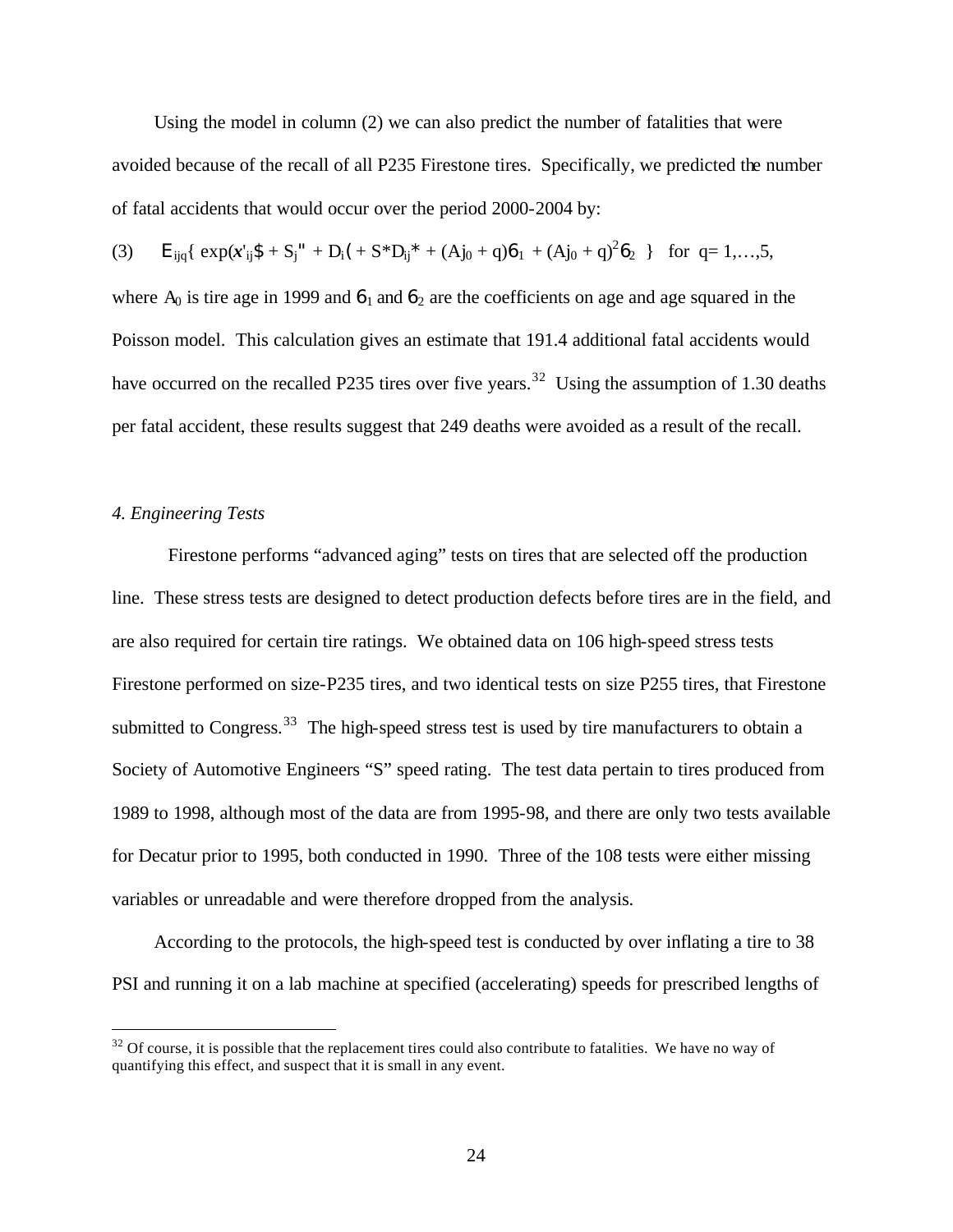time, at 100 degrees Fahrenheit (plus or minus 5 degrees) with a load of 80 percent of the maximum load stamped on the tire sidewall. For the first five minutes, the tire is run at 50 miles per hour (MPH), then the speed increases to 75 MPH for the next five minutes, then to 87 MPH for 10 minutes, then to 93 MPH for 10 minutes, and thereafter the speed increases in increments of 6 MPH after each 10 minute period. The tire undergoes this test until it bursts. The most common type of failure was a tread separation. To receive an "S" speed rating the tire must exceed 112 MPH for 10 minutes before breaking.

The advantage of analyzing these test results is that they hold many factors constant, including the load, temperature, tire pressure, speed, and driving conditions. A disadvantage of this (and other) engineering tests is that it is unclear whether failures caused by the extreme conditions in laboratory settings can be extrapolated to everyday, normal use; the types of conditions (e.g., driving speeds) encountered in practice are different. Nevertheless, the laboratory tests provide another check on the quality of the tires produced during the labor dispute vis-à-vis other tires.

Figure 5 presents box plots for the high-speed test results. The outcome measure used to summarize test performance is distance traveled before the tire developed a problem, as this reflects both the amount of time the tire ran and its speed. The figure indicates that tires made in Decatur during the labor dispute had lower performance on the high-speed stress test than did tires made in Decatur after the labor dispute, or tires made in Joliette or Wilson either during or after the dispute. The median tire produced in Decatur during the dispute traveled less distance before bursting than the tire ranked at the bottom  $25<sup>th</sup>$  percentile from the Decatur plant after the dispute or the other plants either during or after the dispute. Indeed, the tire that performed at the

 $33$  Firestone refers to these as "Indoor Test U1". It is possible that more than 108 test results were submitted to the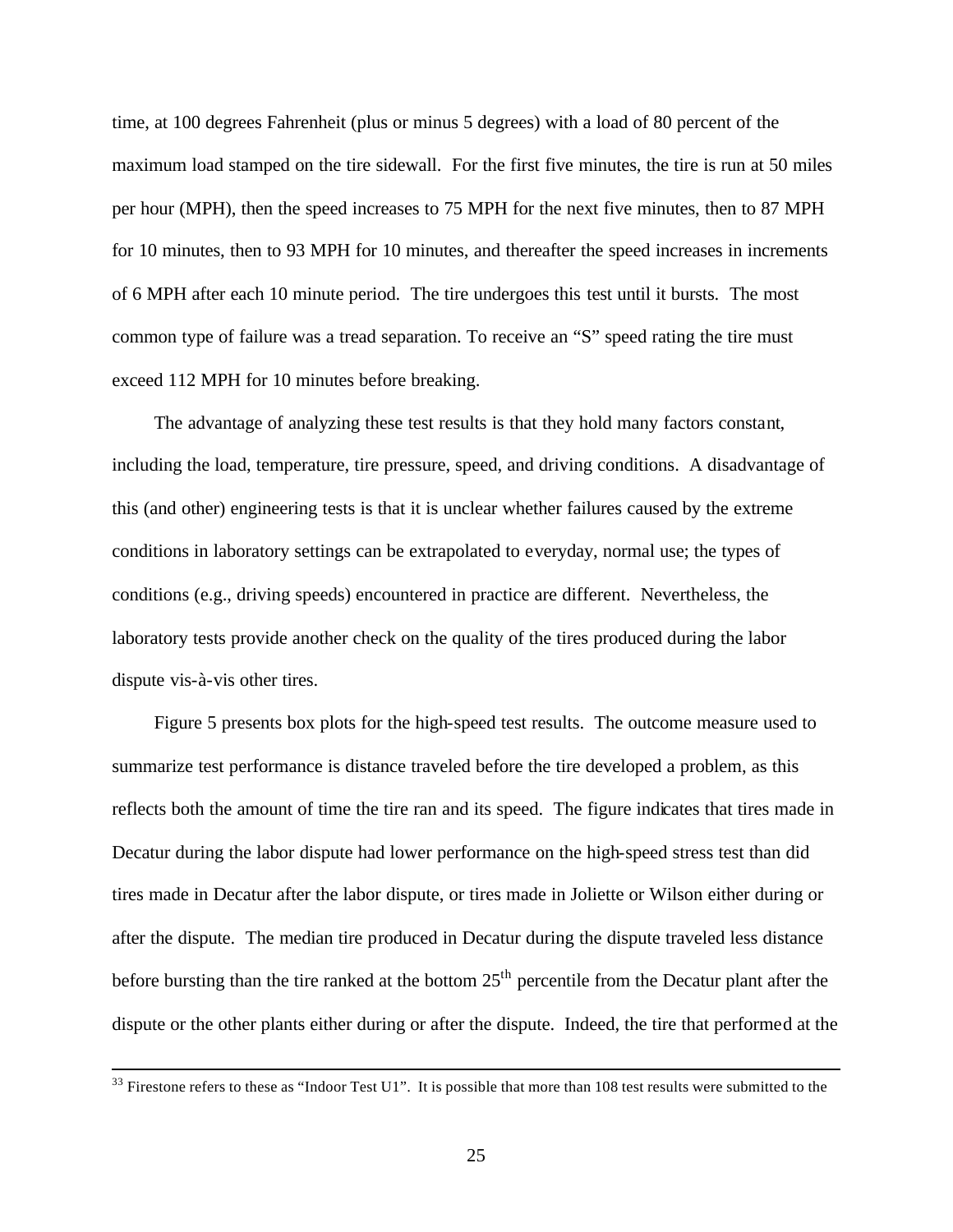top  $75<sup>th</sup>$  percentile from Decatur during the dispute performed about as well as the  $25<sup>th</sup>$  percentile tire produced at other plants at the same time. Also, tires produced in Decatur during the dispute have a positively skewed distribution, while the other tires are more symmetric, which tends to exaggerate the performance of Decatur tires in least squares compared to median regression models.

Table 7 presents regression estimates where the dependent variable is the number of miles traveled on the stress test before failing, and the key explanatory variables are a Decatur dummy, dispute period dummy, Decatur-dispute-period interaction. We also control for pre-production model tires; for example, the Wilderness tire was a pre-production tire before it was marketed in 1996. Although one could argue that the pre-production tires should be excluded because they have a different design, they do provide an indication of the skill and care of the employees who built the tires at the various plants. We vary the years covered by the sample, as well as present results in the last two columns excluding the pre-production tires. In all cases, however, the results are similar to the box plots: tires made in Decatur did not perform as well on the stress tests as tires produced in Decatur after the dispute or tires produced in the other plants. For example, in column (3) the Decatur-dispute interaction has a coefficient of -17 miles, with a tratio of 3.18. Interestingly, these tires all passed the standard for an "S" speed rating, so one could reasonably question whether the standard is set at an appropriately stringent level.

#### *5. Precise Timing*

 $\overline{a}$ 

The NHTSA complaints data set can be used to determine the particular week in which tires that tires that resulted in a claim were produced. Although we do not have weekly

Congressional record, but we could only obtain 108 results from the information the committee made publicly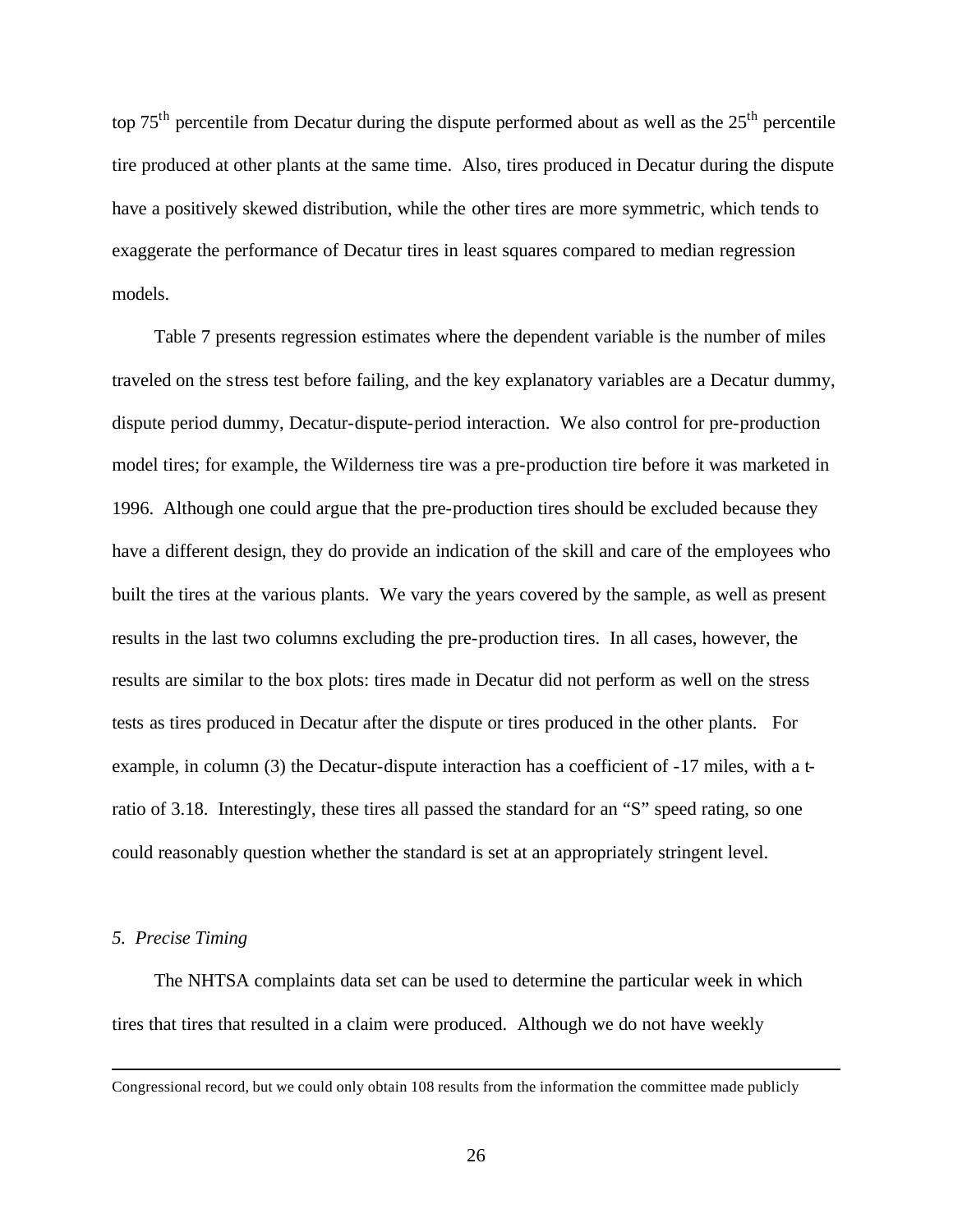production figures, we can examine whether there was an excess number of complaints generated by tires around key dates, such as when replacement workers were hired. In addition, we can make a crude adjustment for scale by interpolating annual production figures. Because the data are noisy, we examine the month the tires were produced instead of the week, but the weekly data suggest the same patterns.

Figure 6 displays the number of complaints concerning tires produced each month in Decatur. Figure 7 makes an attempt to scale complaints by monthly production.<sup>34</sup> The figure displays the number of complaints relative to estimated monthly production (in millions) as well as our best estimate of the number of replacement workers and permanent workers working in the Decatur plant each month. Interestingly, there was a spike in the number of tires that generated complaints in the first half of 1994, around the time when concessions were demanded and the old contract expired. Tires produced early in the strike were cited in a relatively small number of complaints, even when we scale by production. Continuing through early 1995, when a large number of replacement workers were building tires, the number of complaints remained relatively low. It was not until the end of 1995, when large numbers of replacement workers and returning strikers worked side by side, that the complaints rate reached its highest level.<sup>35</sup> Complaints remained high for tires made through the first half of 1996.

For Figure 8 we constructed monthly production estimates for Joliette and Wilson tires combined, and then subtracted their monthly complaints rate from the Decatur rate to net out any

available. Results are robust if we exclude the two tests on P255 tires.

<sup>&</sup>lt;sup>34</sup> We have annual P235 production by plant, but not monthly data. We used the annual data and other sources to estimate monthly production for the Decatur, Joliette and Wilson plants. The procedures for estimating monthly production are described in detail in the Data Appendix of Krueger and Mas (2002).

<sup>&</sup>lt;sup>35</sup> Roger Gates, former president of the URW local in Decatur, has argued that not until December 1996, when a new contract was settled, were most strikers back at work, so there was no period of time when a significant number of returning strikers worked with replacement workers (Ginsbach, 2002). This claim, however, is at odds with press releases from the AFL-CIO, which report that of the 4,200 Firestone workers who went on strike company-wide, all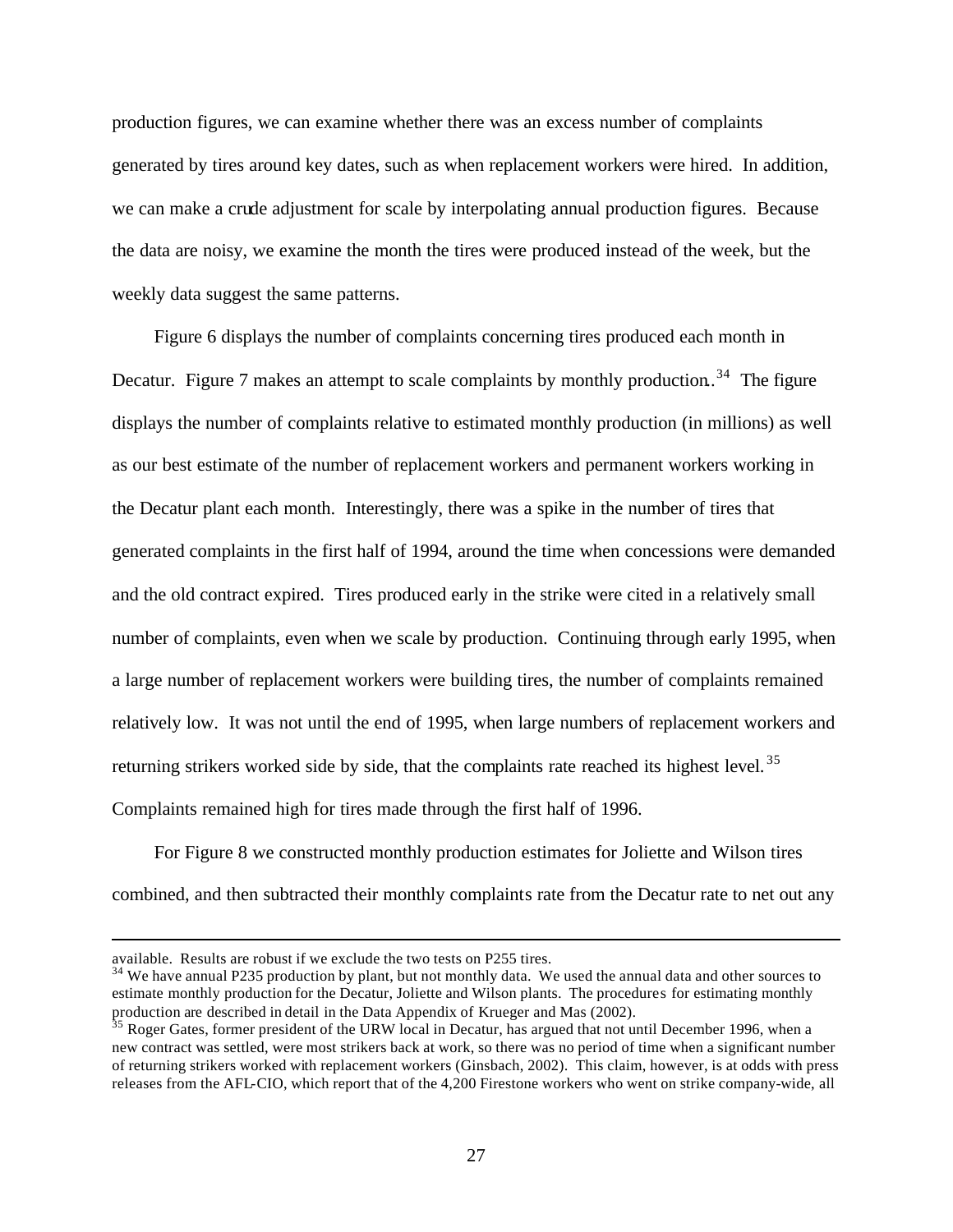temporal company-wide effects that may have existed. Figure 8 displays the difference in the complaints rate by month of production between the Decatur plant and Joliette and Wilson plants. This figure displays a similar pattern to that in Figure 7.

The monthly complaints data are somewhat noisy and sparse, and possibly affected by retrospective reporting biases. One reason we have confidence that the pattern displayed in Figures 6- 8 is not spurious, however, is that the *claims* data by production month show a strikingly similar pattern: an excess number of complaints in the first half of 1994 and an even larger peak in the second quarter of 1996. Figure 9, for example, displays the claims rate by month, for the Decatur plant minus the Joliette and Wilson plants.

These results suggest that faulty workmanship by novice replacement workers is not the sole source of problem tires. A more complicated dynamic is required to explain the timing of the production of defective tires. It appears likely to us that something about the chemistry between the replacement workers and recalled strikers, or the cumulative impact of labor strife in general, created the conditions that led to the production of many defective tires. Frictions among production workers, supervisors and inspectors engendered by the strike and request for labor concessions might also have played a role. It is also possible that the Decatur plant became less vigilant at monitoring and scrapping defective tires in the second half of 1995, which may have contributed to the dissemination of faulty tires. The fact that a multitude of different types of defects appear to have been responsible for the tire problems is consistent with our interpretation that the human element was important.

#### *6. Other Tire Models and Sizes*

but 700 to 800 had been recalled by March 1996, and all but 150 had been recalled by October 1996 (see Parks,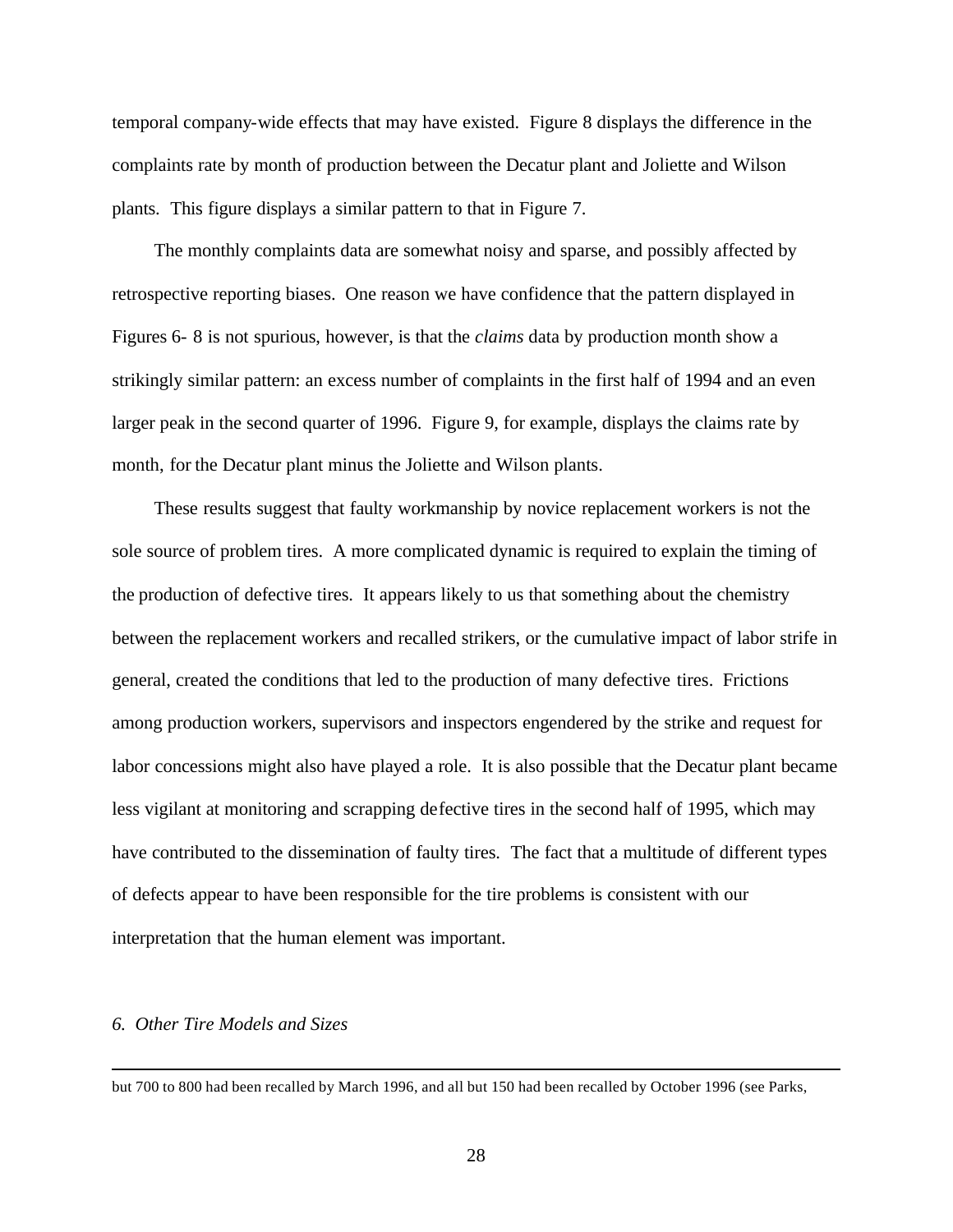If labor strife and ill will among replacement workers, recalled strikers and management contributed to the production of defective P235/75R15 tires, then one would expect these factors to have compromised the quality of other Firestone tires as well. The NHTSA database includes complaints concerning non-P235 tires covered by their EA00-023 investigation. These data are probably not as complete as the P235 sample, but nonetheless provide information as to whether the number of complaints for other tires produced during the labor dispute was elevated.<sup>36</sup>

Table 8 presents estimates of Poisson regression models where the dependent variable is the number of occurrences of complaints concerning non-P235 Firestone tires. The sample consists of three-plants-by-9-production-years-by-9-calendar-year cells. As explained in the Data Appendix of Krueger and Mas (2002), we use a variety of sources to derive the total number of non-P235 tires produced in each plant each year. This variable is likely to be measured with error, so we constrain the coefficient to one in column 3. In view of the likely impact of measurement error, it is surprising that the unconstrained production elasticity exceeds one (see column 2 and 5). The estimated effect for the Decatur-dispute period is reduced somewhat if we constrain the coefficient on log production to one.

Most importantly for our purposes, in all of the models the coefficient on the Decaturplant-dispute-period interaction term indicates that Decatur had an elevated number of complaints involving tires produced during the labor dispute, other things equal. These results suggest that the high incidence of defective tires in the Decatur plant during the labor dispute was not unique to P235, as one would expect if labor strife was an important reason for the production of defective tires.

<sup>1996</sup>a,b).

 $36$  To avoid contaminating the sample by including P235 tires because of through the allocation of missing values, when we constructed the sample we eliminated all tires that might have been P235 tires, and then imputed the missing values for this subsample.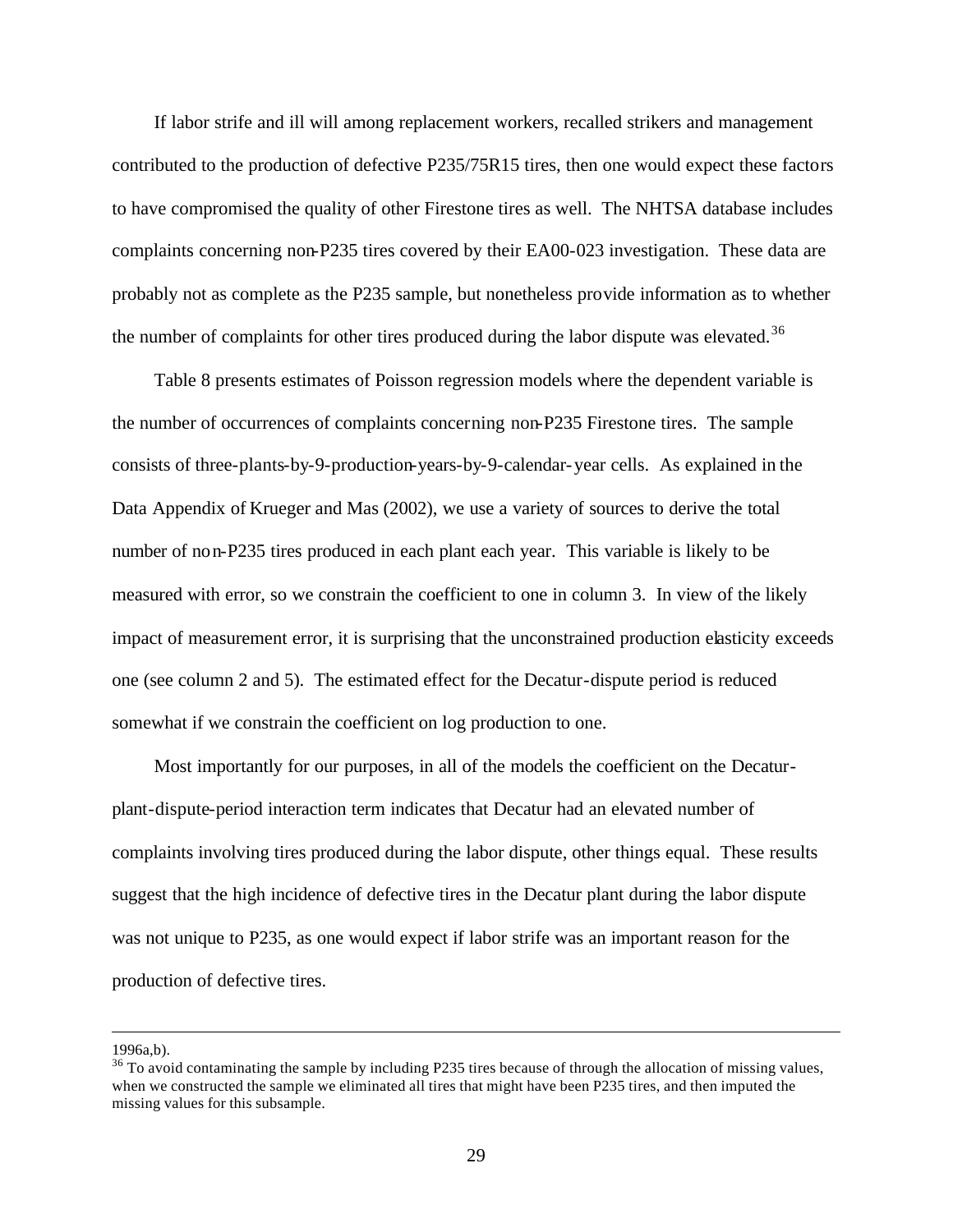#### *7. Conclusion*

The evidence we have assembled suggesting that the labor dispute contributed to the production of many defective Firestone tires in the 1990s is circumstantial but broad and consistent; we think that the evidence pointing toward the role of labor strife is more persuasive and comprehensive than that in favor of the alternative hypotheses that have been proposed. The temporal patterns in all of the data sets we have examined indicate that a higher than expected rate of problems occurred in tires produced in Decatur, the plant with the most contentious labor relations, during their labor dispute. We can also rule out many other explanations – for example, the fact that high-speed stress tests conducted under uniform conditions indicated that tires produced in Decatur during the labor dispute performed less well weighs against the hypothesis that changes in regional distribution patterns or the Ford Explorer was the root cause of the elevated defect rate during the labor dispute – but we cannot be certain that some unobserved factor did not change, causing defect rates to rise in the struck Decatur plant in the 1994-96 period, and then changed back. This would be a remarkable coincidence, and no such factor has yet been identified, but it is a possibility.

Unless another factor can be found that explains the sudden rises in defects in tires produced when B/FS demanded contract concessions from the union in stalled negotiations and again when replacement workers and recalled strikers worked side-by-side, we think the weight of the evidence points to labor strife as being at the root of many of the defective tires.

Our results complement other findings concerning labor-management conflict. Freeman and Medoff (1984, p. 167) cite evidence suggesting that the union productivity effect in the underground bituminous coal industry varies sharply over time with the state of labor relations and management policies. Kleiner, Leonard and Pilarski (2002) study the impact of the industrial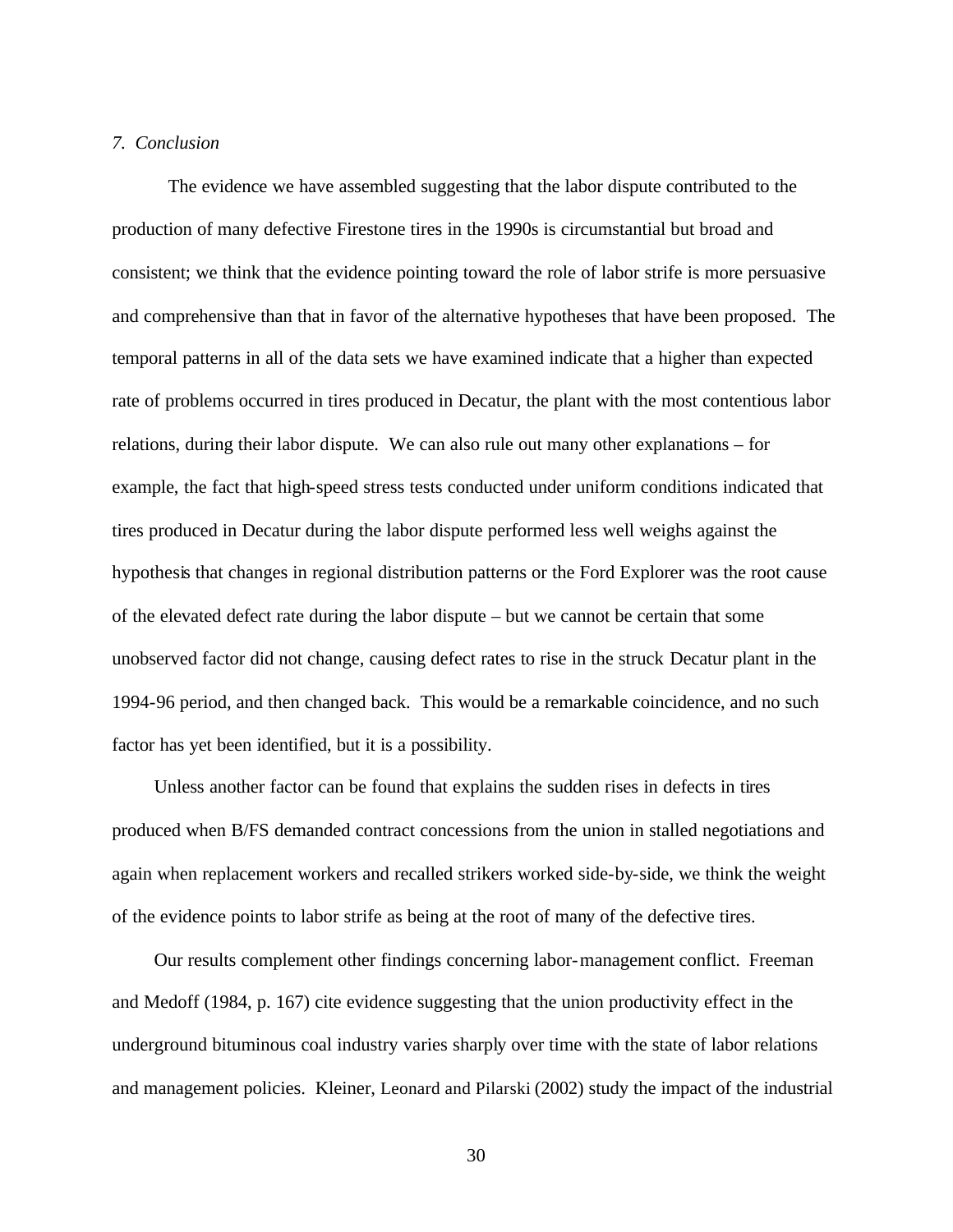relations climate on productivity at a plant that assembles large aircraft. The evidence they present suggests that industrial relations events had short-term effects on productivity, which dissipated in the longer term. Katz, Kochan and Gobeille (1983) study the relationship between various plant-level measures of industrial relations and economic performance at General Motors, and find strong correlations between the industrial relations climate and productivity. Additionally, they find a strong correlation between some measures of industrial relations performance and the quality of production. Interestingly, the industrial relations measure with the strongest negative correlation with production of automobiles that did not pass inspection is the negotiation time required to reach a new contract agreement.

Ironically, an internal Bridgestone document obtained by the URW reportedly stated, "while it was nice to share a good relationship [with the union], it would no longer be in the company's interest."<sup>37</sup> The stock market valuation of B/FS fell from \$16.7 billion to \$7.5 billion in the four months after the recall was announced, and the top management of Bridgestone/Firestone has been replaced. The company also closed the Decatur plant in December 2001, and considered abandoning the Firestone brand name. If antagonistic labor relations were responsible for many of the defects, even indirectly, this episode would serve as a useful reminder that a good relationship between labor and management can be in both the company's and the union's interests.

More speculatively, our results raise the possibility that there may be costs associated with hiring replacement workers and labor strife that are not internalized or anticipated by labor or management, especially in industries that affect the public safety. We estimate that more than 40 lives were lost as a result of the excessive number of problem tires produced in Decatur during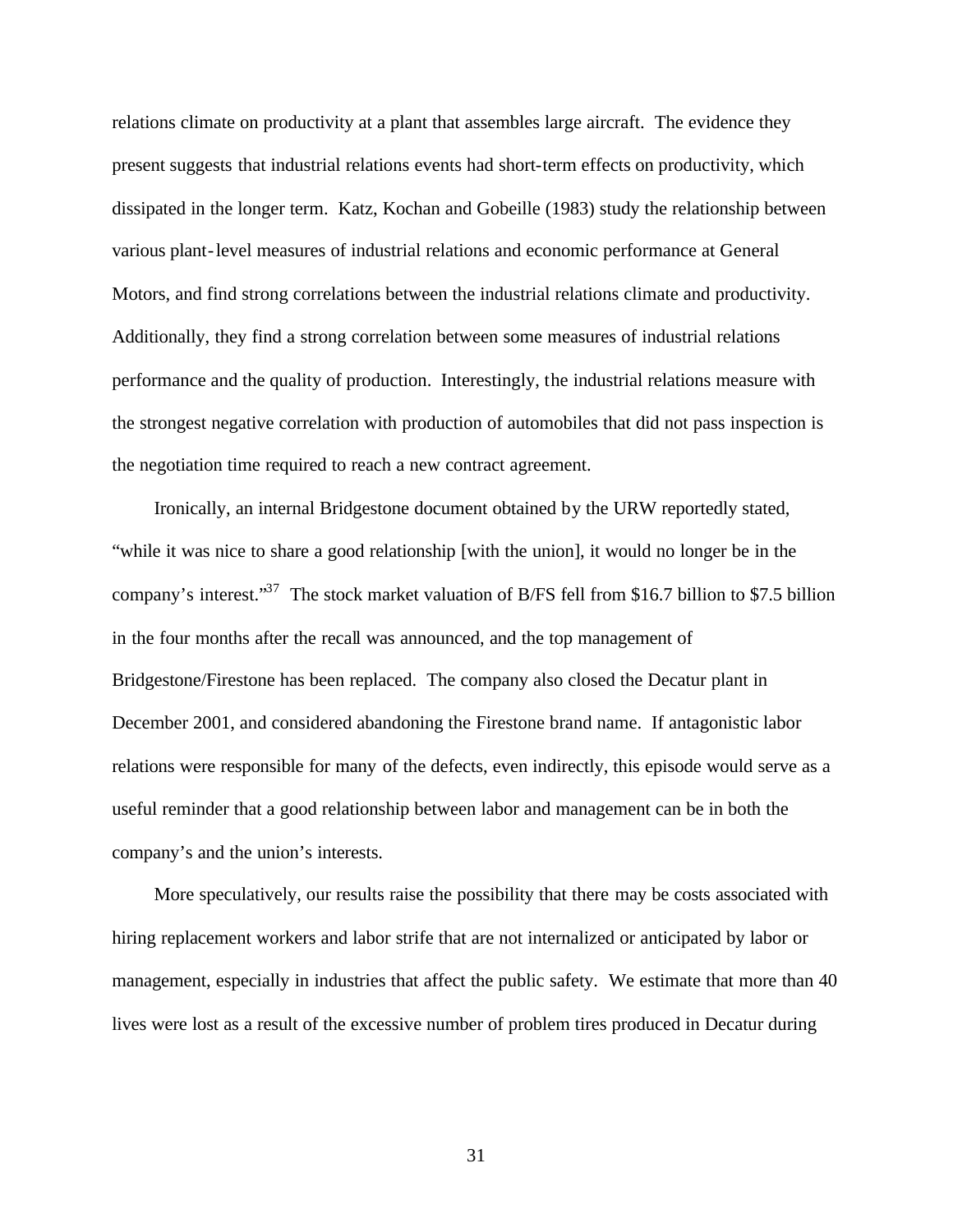the labor dispute, and that number probably would have been more than twice as high if it were not for the tire recall. If the external costs were not taken properly into account by labor and management, then public policy could possibly play a valuable role by requiring more safety inspections for products manufactured during a strike or period of labor strife.

 $37$  See Franklin (2001; p. 122). This document was obtained by the union from an anonymous source, so it is unclear how much stock to put in it.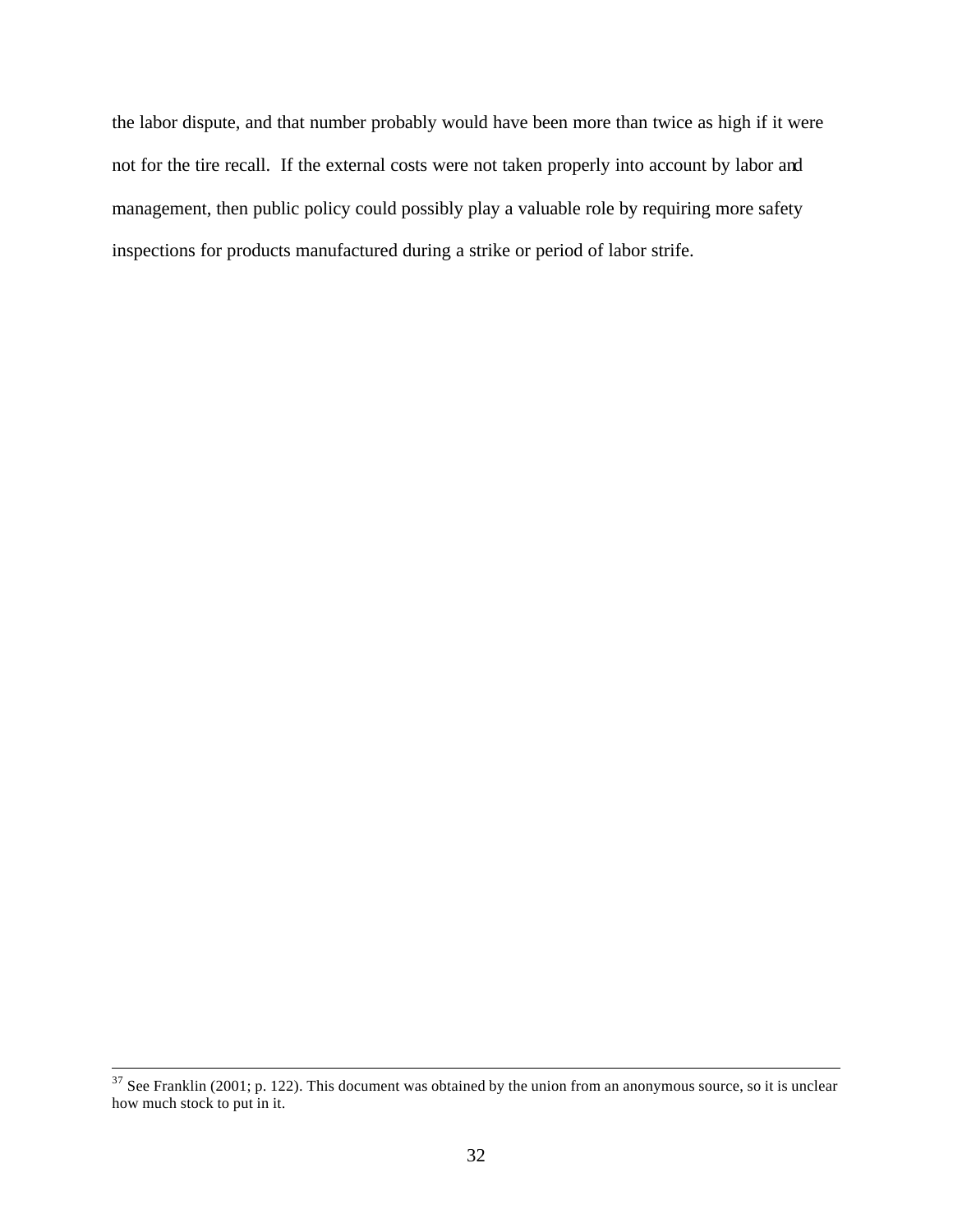#### **References**

- Adams, Larry. "Software Helps You Mind Your APQPs." *Quality Magazine*, October 2000: available from http://www.qualitymag.com/articles/2000/oct00/1000f3.asp.
- Barboza, David. "Firestone Workers Cite Lax Quality Control." *The New York Times*, September 15, 2000, p. C1.
- Bierecree, Adrienne, "Capital Restructuring and Labor Relations: The International Paper Strike." In *International Contributions to Labour Studies*. Vol. 1, edited by Gerald Berk. Notre Dame, I.N.: Academic Press, 1991.
- Cameron, A. Colin, and Trivedi, Pravin. *Regression Analysis of Count Data*. Cambridge, U.K.: Cambridge University Press, Econometric Society Monograph, 1998.
- Craypo, Charles. "Meathpacking: Industry Restructuring and Union Decline." In *Contemporary Collective Bargaining in the Private Sector*, edited by Paula B. Voos. Madison, W.I.: Industrial Relations Research Association, 1994.
- Fehr, Ernst and Gächter, Simon. "Fairness and Retaliation." *Journal of Economic Perspectives* 14 (Fall 2000): 159-182.
- Fogarty, Thomas. "Retirees cite production practices: Depositions in '92 case may shed light on recent problems, but company, unions dispute claims." *USA Today*, August 24, 2000.
- Franklin, Stephen. *Three Strikes*. New York, N.Y.: The Guilford Press, 2001.
- Freeman, Richard and Medoff, James. *What Do Unions Do?*. New York, N.Y.: Basic Books, 1984.
- Ginsbach, Pam. "Labor Strife Found Key Factor in Production of Defective Tires at Bridgestone/Firestone." *Daily Labor Report*, Washington, D.C.: Bureau of National Affairs, January 11, 2002: AA-1.
- Green, Hardy. *On Strike at Hormel*. Philadelphia, P.A.: Temple University Press, 1990.
- Greenhouse, Steven. "Accord Reached in Dispute at Tire Company." *The New York Times*, November 7, 1996, p. A16.
- U.S. House of Representatives. House Committee on Commerce. *The Recent Firestone Tire Recall Action, Focusing on the Action As It Pertains To Relevant Ford Vehicles*. 106th Cong., 2d sess., 2000. *Hearings before the Subcommittee on Telecommunications, Trade and Consumer Protection and the Subcommittee on Oversight and Investigations*. Washington, DC: U.S. Government Printing Office, Serial No. 106-165, 2001.
- Katz, Harry C.,; Kochan, Thomas A.,; and Gobeille, Kenneth R. "Industrial Relations Performance, Economic Performance, and QWL Programs: An Interplant Analysis." *Industrial and Labor Relations Revie*w 37 (October 1983): 3-17.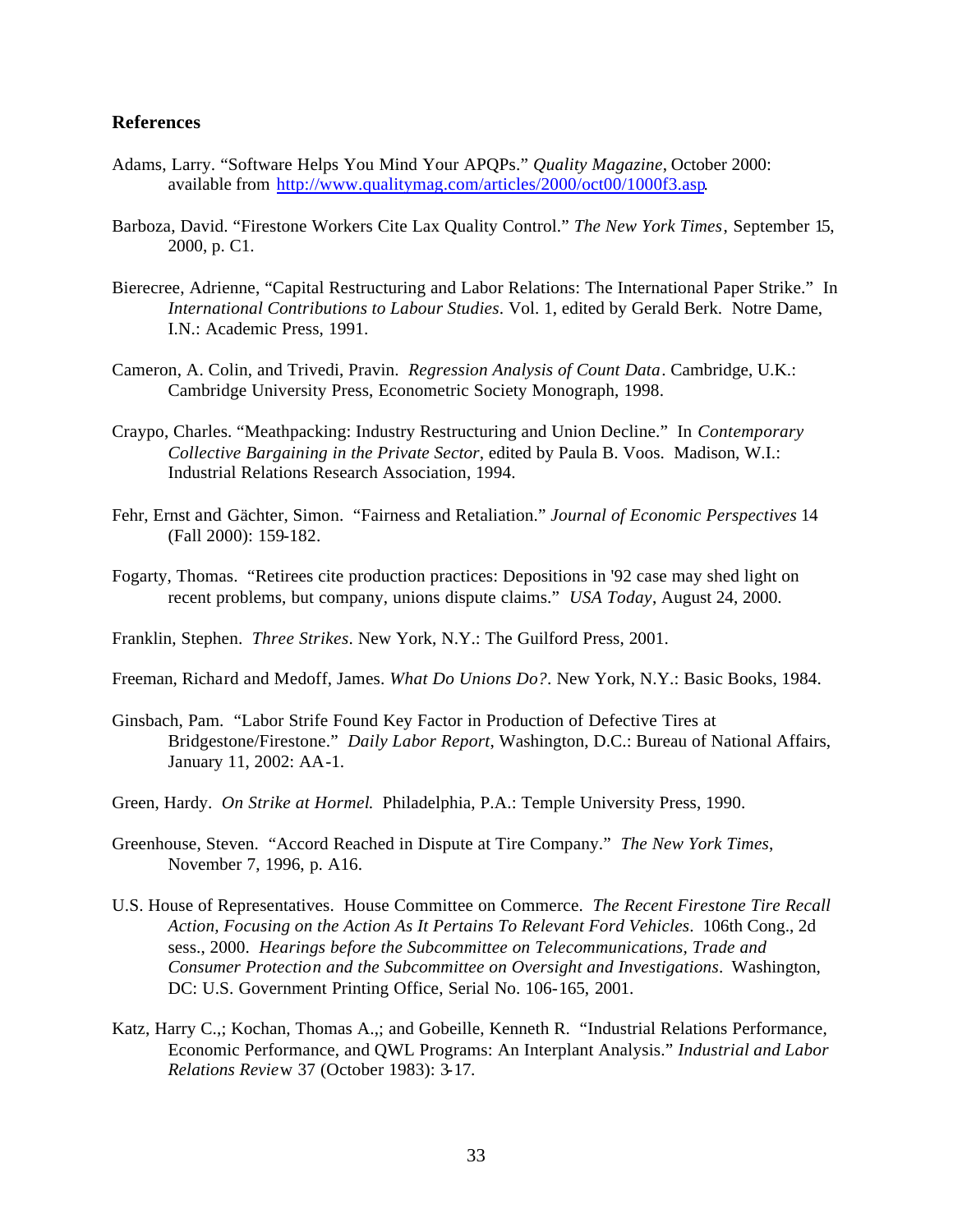- Kleiner, Morris M.,; Leonard, Jonathan S.,; and Pilarski, Adam M. "How Industrial Relations Affect Plant Performance?: The Case of Commercial Aircraft Manufacturing." *Industrial and Labor Relations Review* 55 (January 2002): 195-218.
- Krueger, Alan B. and Mas, Alexandre. "Strikes, Scabs and Tread Separations: Labor Strife and the Production of Defective Bridgestone/Firestone Tires." Princeton University Industrial Relations Section Working Paper No. 461. www.irs.princeton.edu/wpframe.html, January 2002.
- Meyer, Bruce. *The Once and Future Union: The Rise and Fall of the United Rubber Workers, 1935- 1995*. Akron, O.H.: University of Akron Press, 2002.
- Parks, James B. "Bridgestone face worldwide worker solidarity." *AFL-CIO News*, March 22, 1996a.
- Parks, James B. "Bridgestone calls most back; USWA fight will continue on fair labor practices." *AFL-CIO News*, October 11, 1996b.
- Pinkerton, James. "Firestone attorneys put blame on Ford in rollover lawuit." *The Houston Chronicle*, August 14, 2001 a, Business Section, p. 1.
	- \_\_\_\_\_\_\_\_\_\_\_\_\_. "Doctor tells jurors how Firestone tires failed." *The Houston Chronicle*, August 15, 2001 b, p. A21.
- Poynter, Dan. *Parachuting: A Skydiver's Handbook* , 6th edition. Santa Barbara, C.A.: Para Publishing, 1992.
- Rabin, Mathew. "Incorporating Fairness into Game Theory and Economics." *American Economic Review* 83 (December 1993): 1281-1303.
- Rosenblum, D. Jonathen. *Copper Crucible*. Ithica, N.Y.: ILR Press, 1995.
- Rubin, Donald. *Multiple Imputation for Nonresponse in Surveys*. New York, N.Y.: John Wiley, 1987.
- Sabath, Donald. "Goodyear Workers Stand Firm." *The Plain Dealer*, April 22, 1997, p. C1.
- Skertic, Mark. "Firestone retirees cite pressure to produce." *Chicago Sun Times*, October 27, 2000.
- U.S. Department of Labor, Bureau of Labor Statistics, *Compensation and Working Conditions*, January 1996, pp. 2-3.
- Whitford, Marty, "Bridgestone Unit to Show First Full-Year Profit," *Rubber & Plastics News*, Crain Communications, January 17, 1994, p. 6.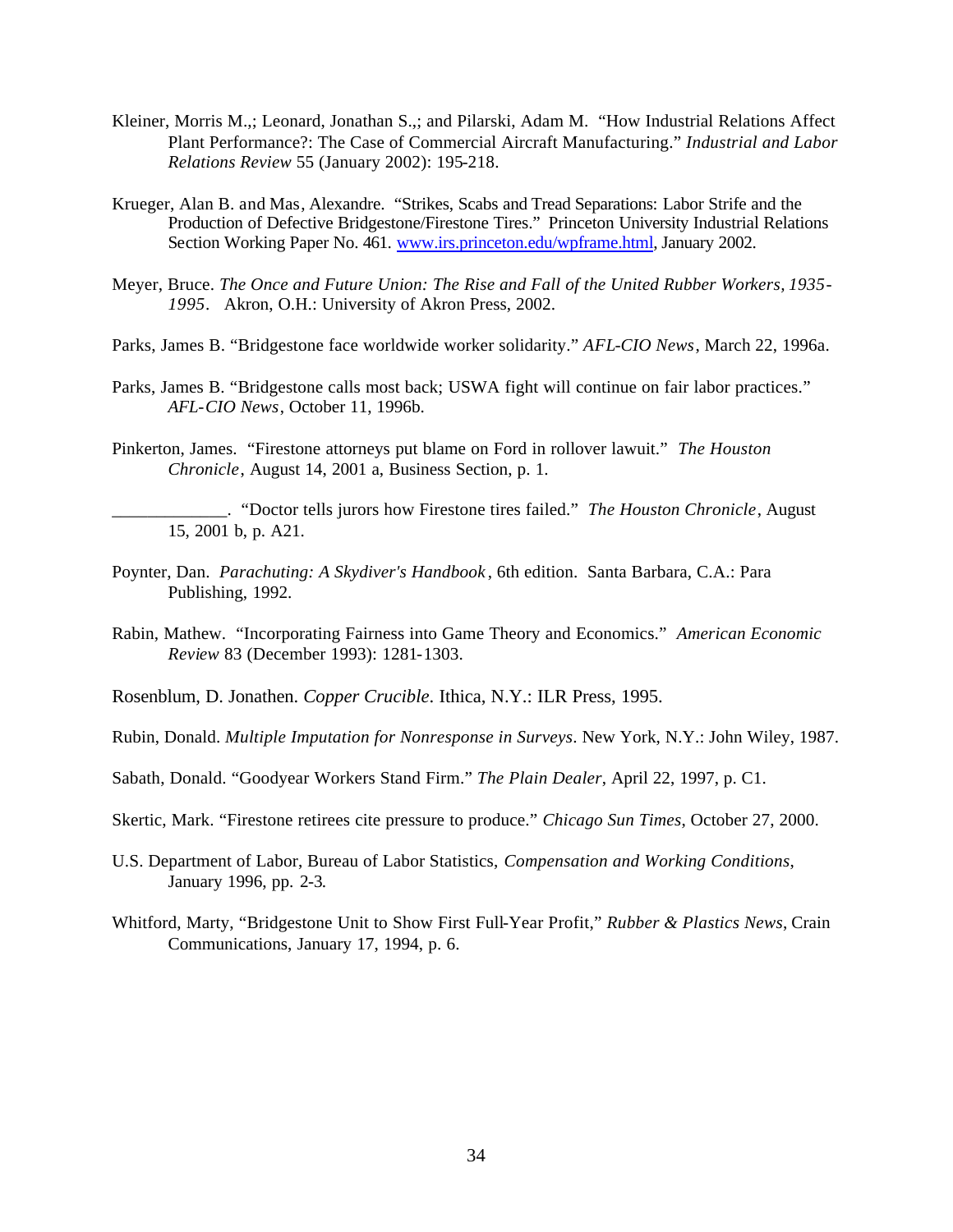

Figure 1: Claims per Million Firestone ATX Tires Produced, by Age of Tire at Failure, Production Year and Plant

Source: Authors' calculations based on Firestone claims data submitted to NHTSA. Claims are for personal injury or property damage involving Firestone ATX tires prior to 2000.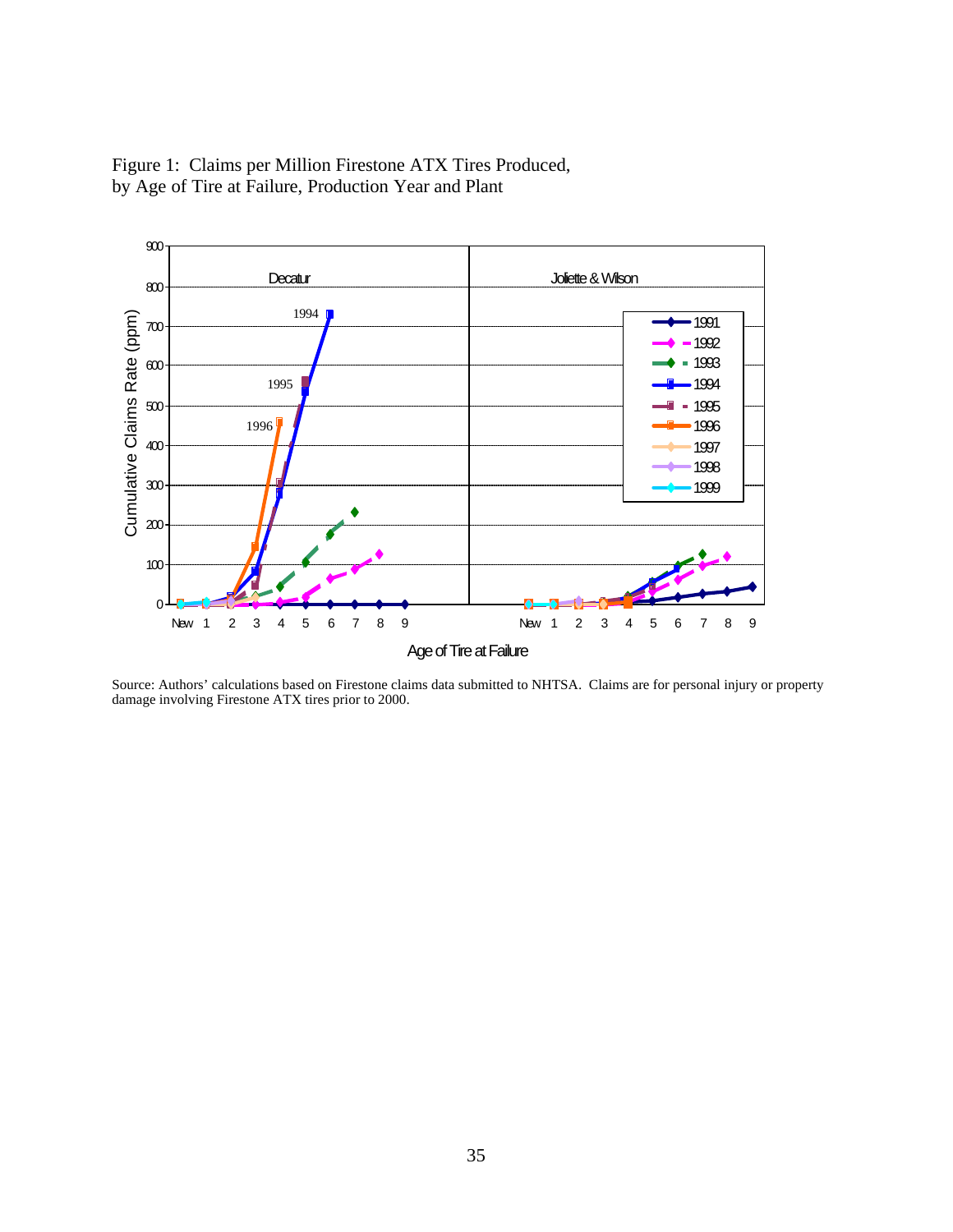Figure 2: Complaints Registered by NHTSA per Million P235/75R15 Firestone Tires Produced, by Age of Tire, Production Year and Plant, Non-Imputed Data



Source: Authors' calculations based on NHTSA and Safety Forum data. Complaints are concerning defects in 1991-99, reported prior to August 2000. Observations with missing data are excluded. Sample includes ATX and Wilderness P235/75R15 tires.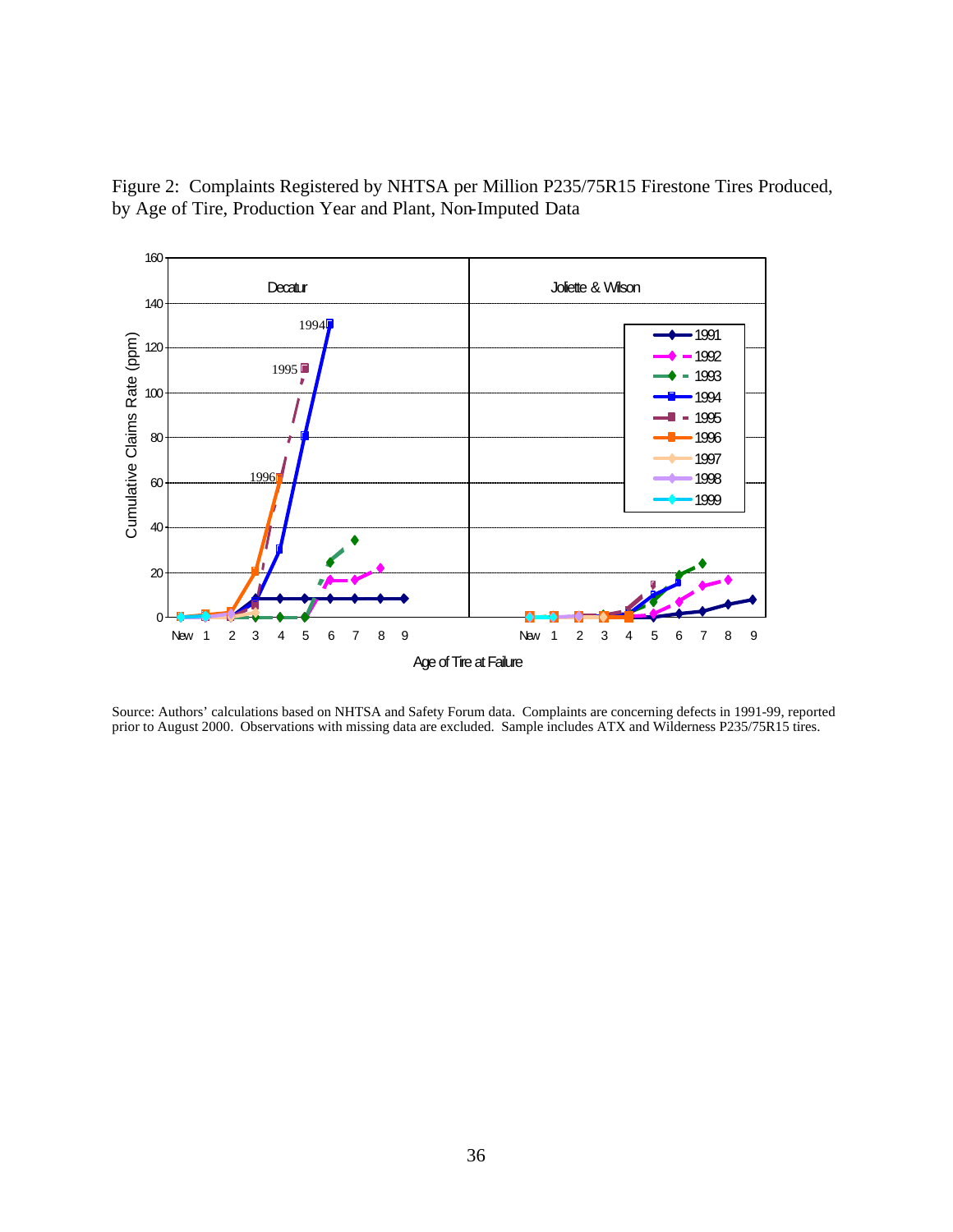



Source: Authors' calculations based on NHTSA and Safety Forum data. Complaints are concerning defects in 1991-99, reported prior to August 2000. See text for explanation of how missing values were allocated. Sample includes ATX and Wilderness P<sub>235</sub>/75R15 tires.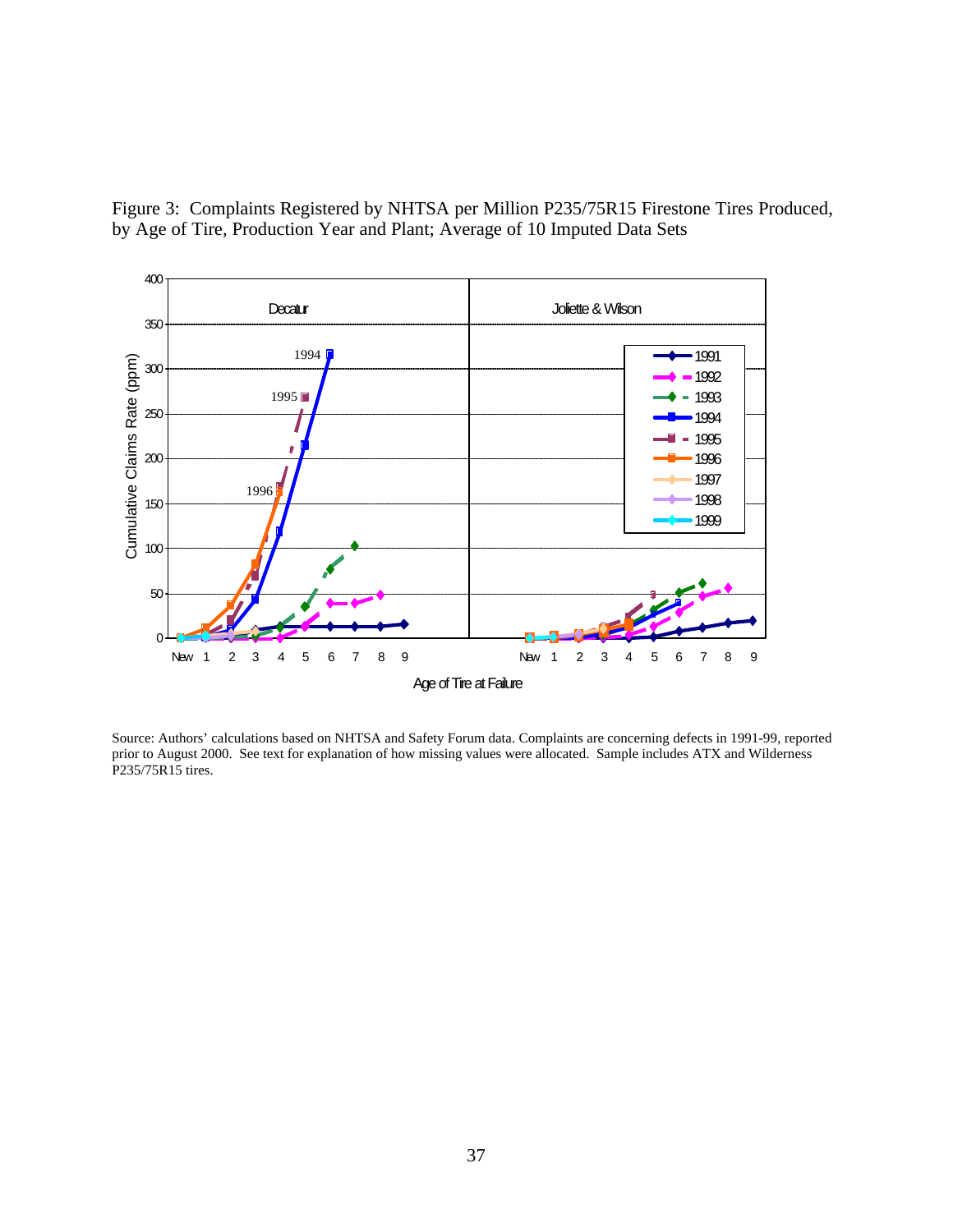Figure 4: Number of Accidents with Fatalities per Million Firestone P235/75R15 Tires Produced by Age of Tire, Production Year and Plant; Average of 10 Imputed Data sets



Source: Authors' calculations based on NHTSA and Safety Forum data. Sample includes ATX and Wilderness P235/75R15 tires. Accidents occurred between 1991 and 1999, and could have been reported at any time after 1991.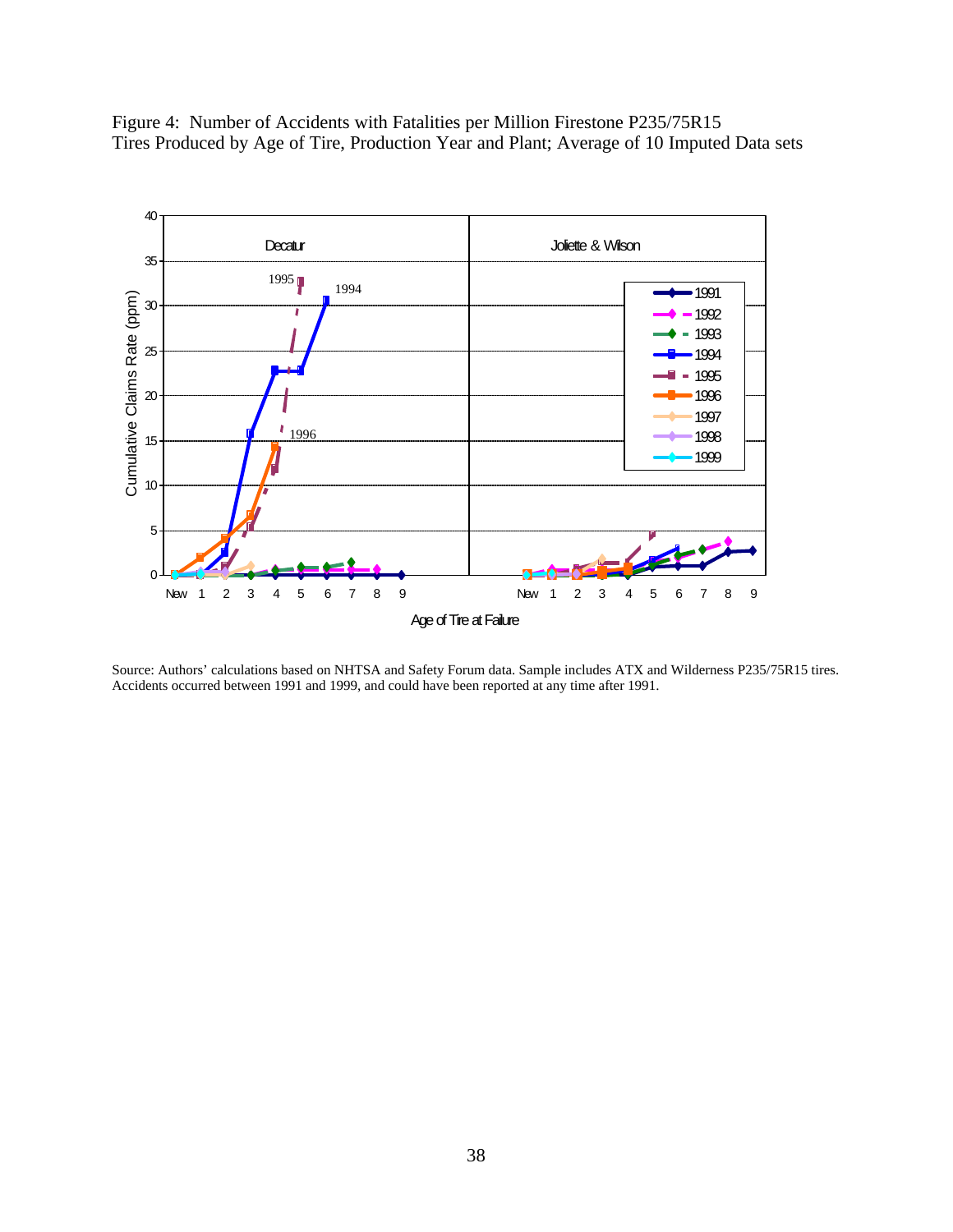

Figure 5: High speed stress tests: Box plots of miles traveled before burst

Source: Authors' calculations from Firestone U1 test data reported to House Committee on Commerce (2001). Tests in this sample were conducted 1995-98. The bottom of each box represents the value at the 25<sup>th</sup> percentile, and the top represents the value at the 75<sup>th</sup> percentile. The middle line indicates the distance traveled before the *median* tire burst. The vertical lines (known as upper and lower adjacent hinges) extend to the first data point encountered within 1.5 times of the interquartile range from the edge of the box. Observations that lie beyond the upper and lower adjacent hinges a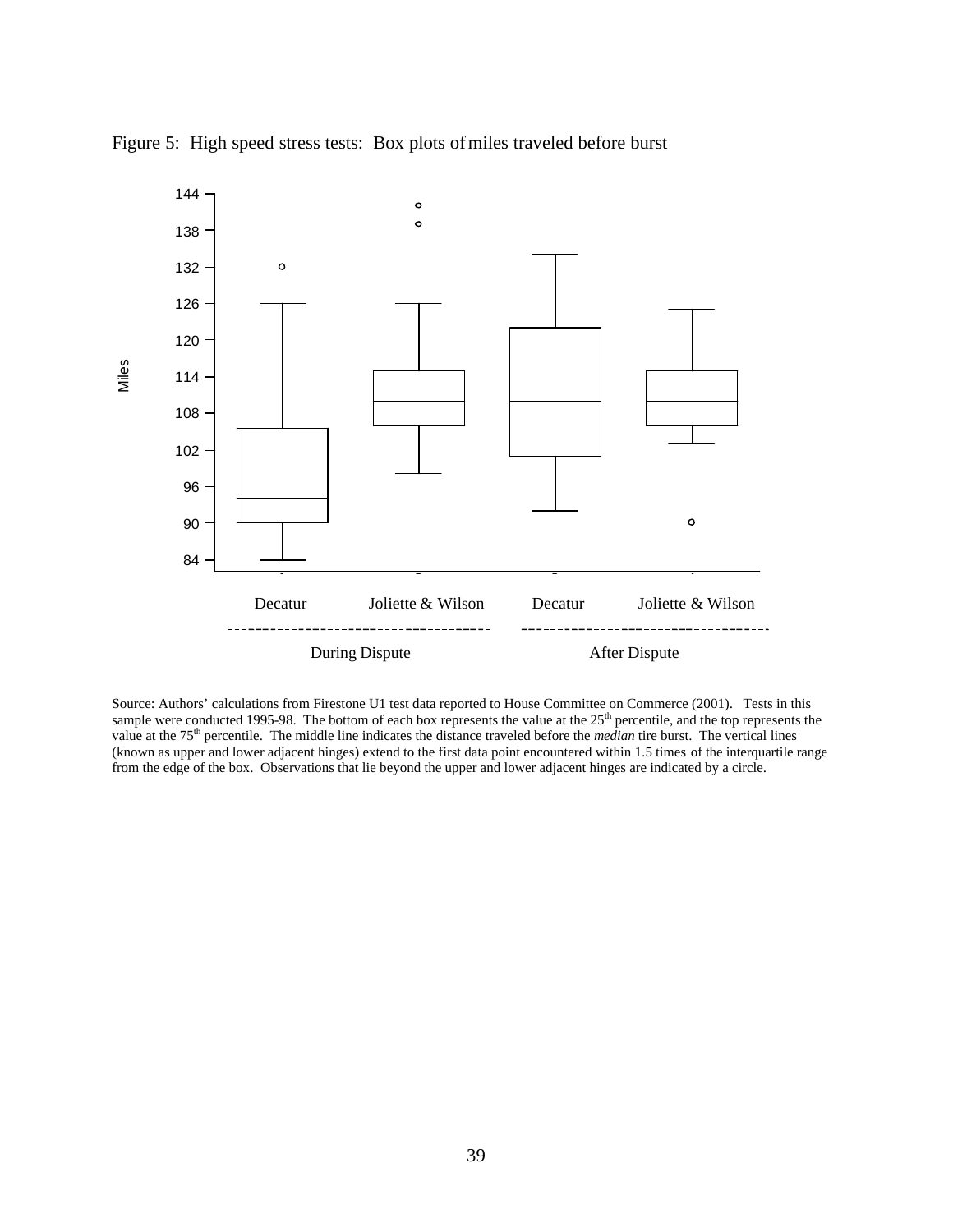



Source: Authors' calculations based on NHTSA complaints data. Records with missing data are excluded.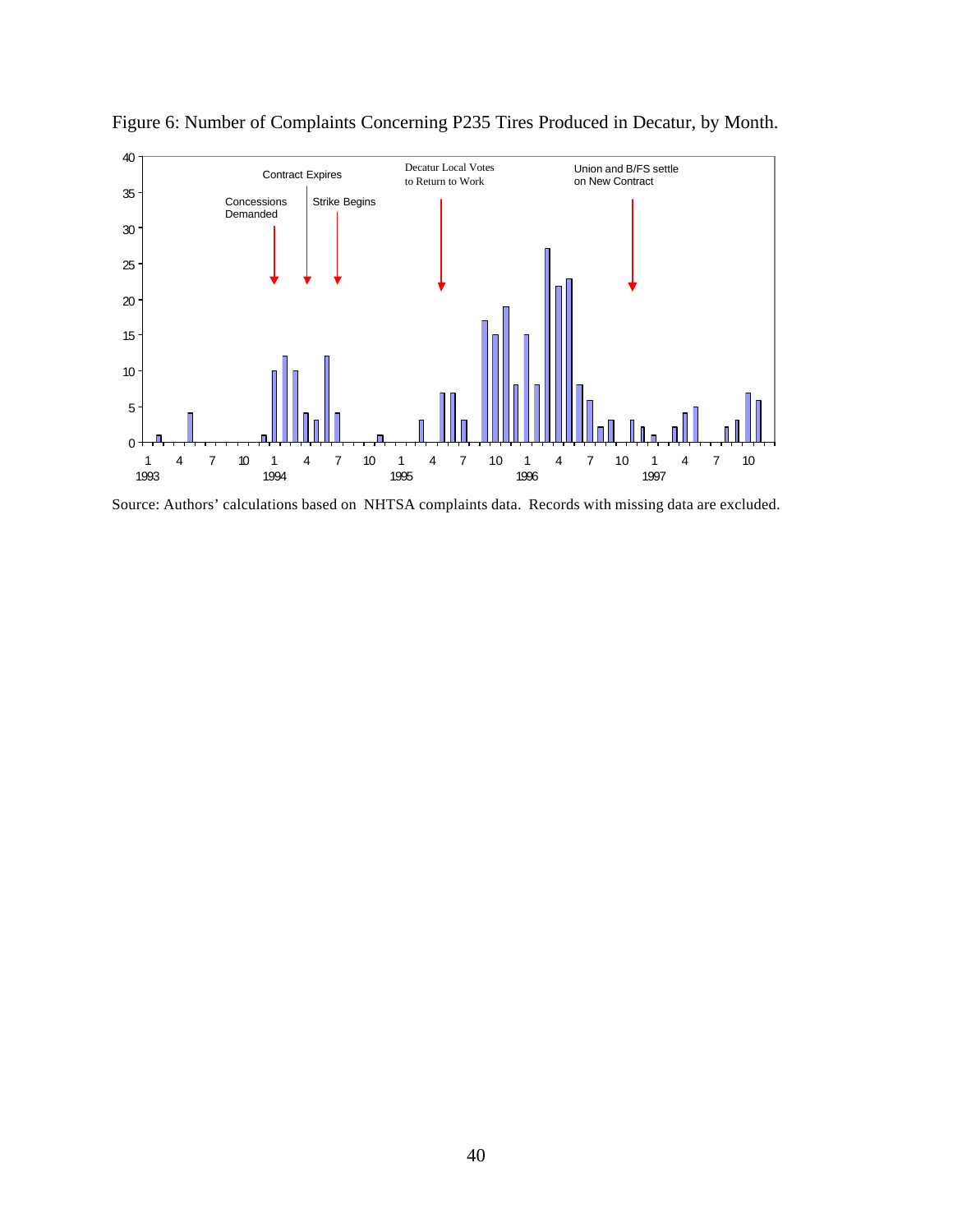

Figure 7: Number of Permanent Workers, Replacement Workers and Estimated Complaints per million tires produced by Month, Decatur Plant.

Source: Authors' calculations based on NHTSA complaints data, estimated monthly production (see Appendix), press reports and Firestone documents submitted to House Committee on Commerce (2001). Dashed lines indicate estimates of employment; blocks indicate specific data points.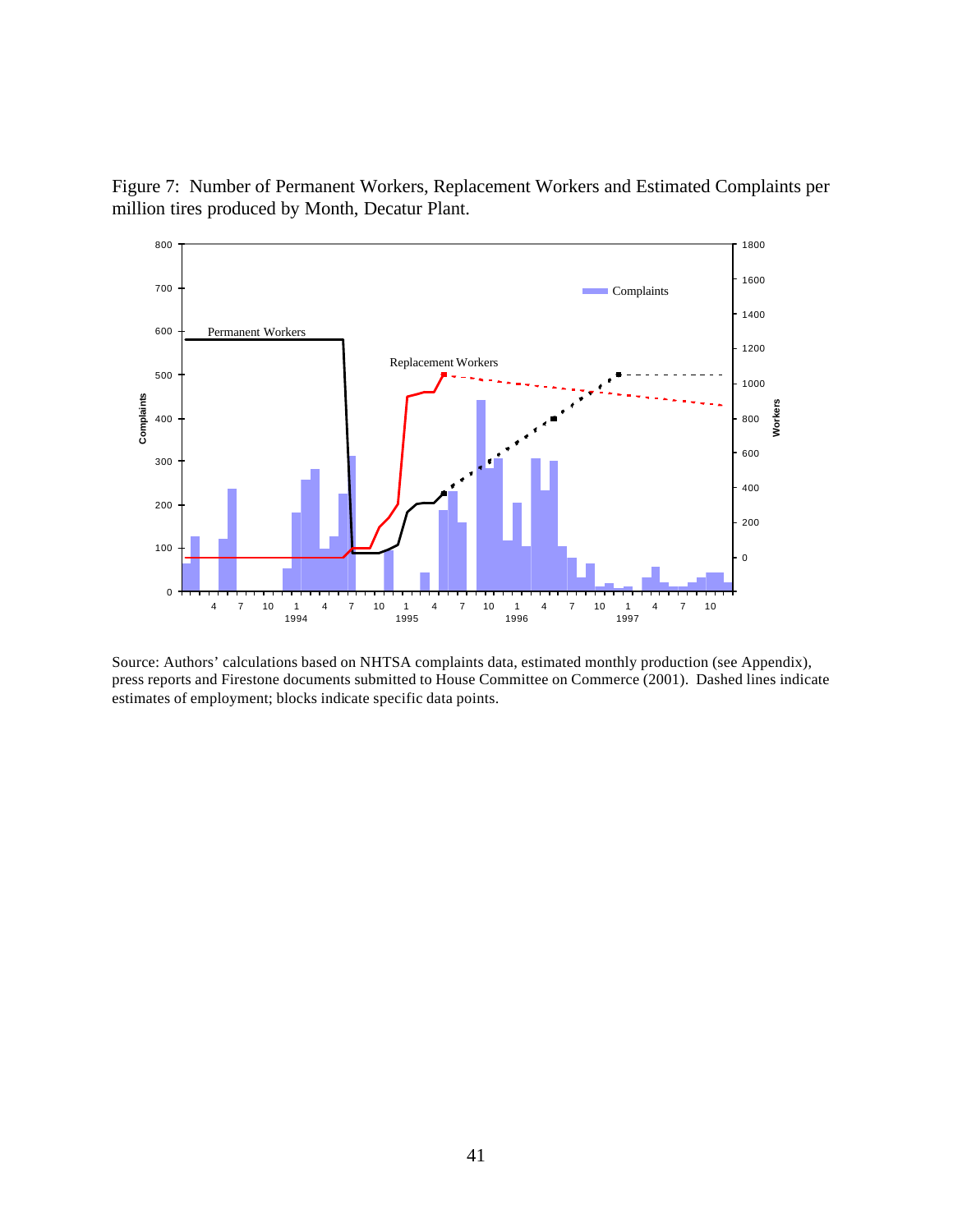Figure 8: Difference in the Number of Complaints per million Tires Produced by Month: Decatur Plant minus Joliette and Wilson Plants.



Source: Authors' calculations based on NHTSA complaints data. Records with missing data are excluded.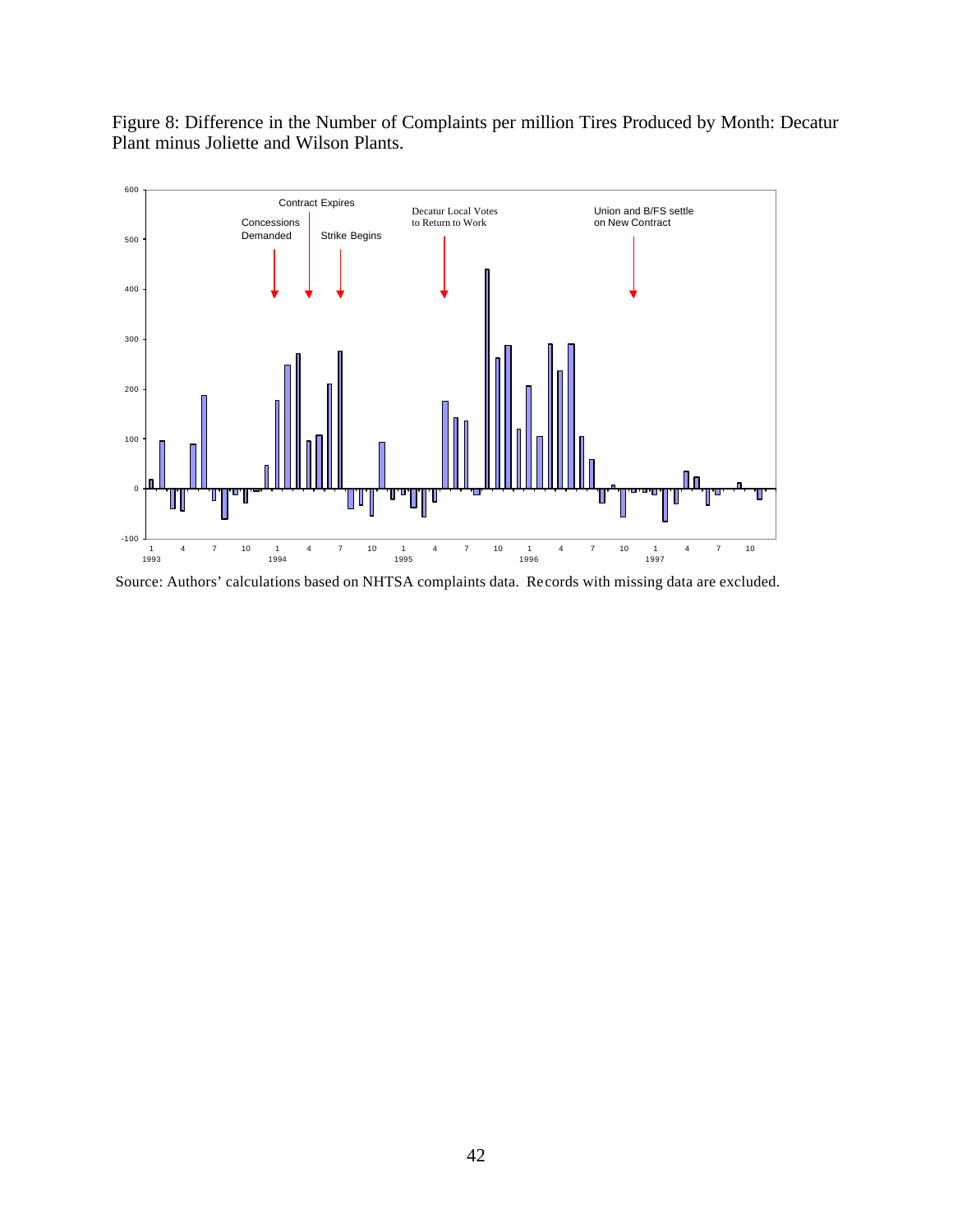Figure 9: Difference in the Number of Claims per million Tires Produced by Month: Decatur Plant minus Joliette and Wilson Plants



Source: Authors' calculations based on Firestone claims data.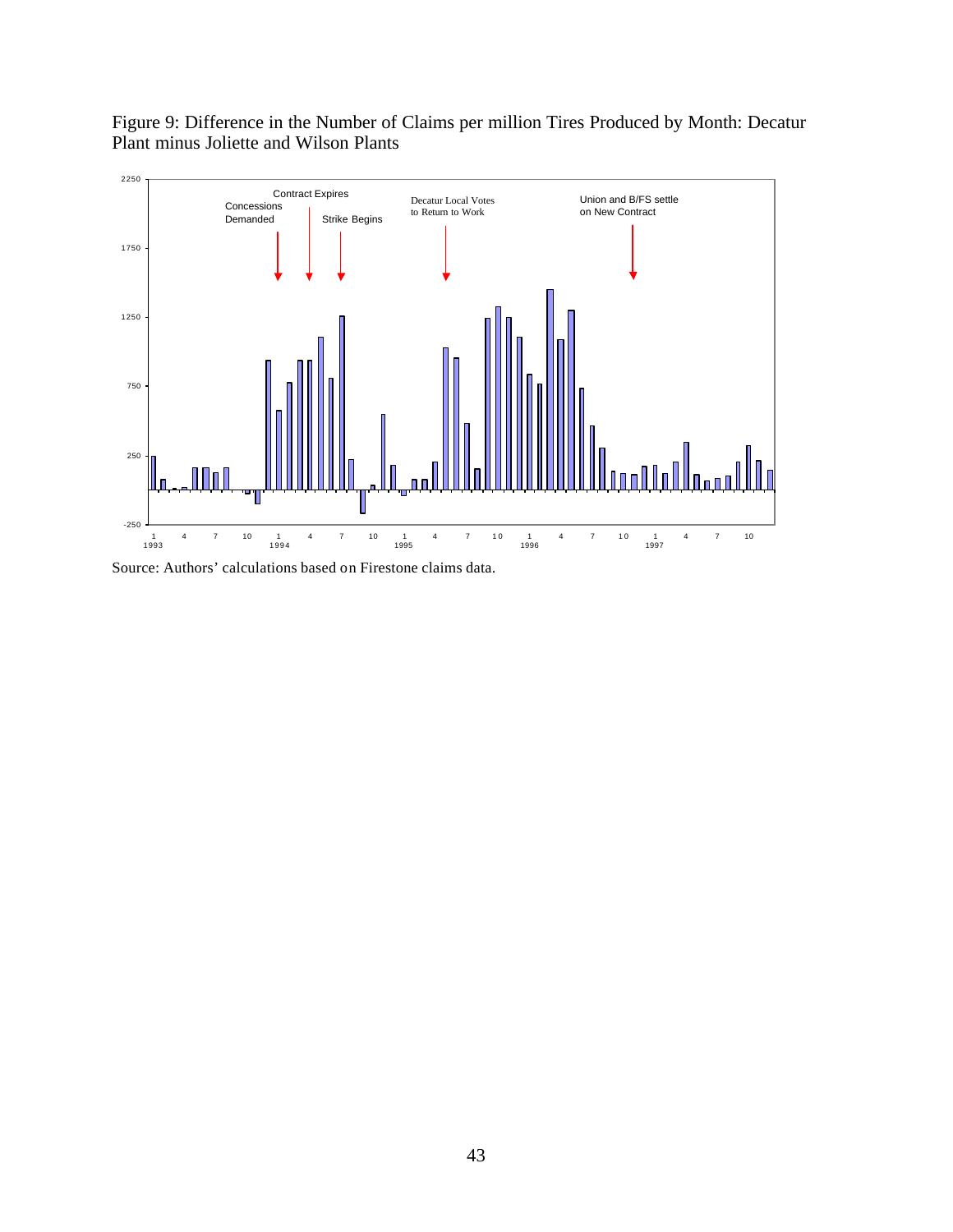| Plant             | Number of ATX &<br><b>Willderness Tires</b> | Percent of Total | Claims per<br>Million ATX<br><b>Tires Produced</b> | <b>Notes</b>                                                               |
|-------------------|---------------------------------------------|------------------|----------------------------------------------------|----------------------------------------------------------------------------|
| Aiken, SC         | 1,442,115                                   | 6.9%             | NA                                                 | Plant began operation in<br>1999                                           |
| Decatur, IL       | 6,408,584                                   | 30.5%            | 356.0                                              | Strike from July 1994 to<br>December 1996;<br>1,048 replacement<br>workers |
| Joliette, Quebec  | 5,638,302                                   | 26.9%            | 58.9                                               | Strike from August 1995<br>to February 1996; no<br>replacement workers     |
| La Vergne, TN     | 455,157                                     | 2.2%             | NA                                                 | No strike                                                                  |
| Oklahoma City, OK | 530,515                                     | 2.5%             | 44.1                                               | Strike from July 1994 to<br>December 1996                                  |
| Wilson, NC        | 6,503,642                                   | 31.0%            | 142.0                                              | Nonunion; no strike                                                        |
| Total             | 20,978,315                                  | 100.0%           |                                                    |                                                                            |

### Table 1: Total Production of Size P235/75R15 Tires, Bridgestone/Firestone Plants, January 1991-March 2000

Notes: P235/75R15 tires include ATX, ATXII and Wilderness AT tires. Aiken produced only Wilderness tires.

Data Sources: Production derived from Safety Forum spreadsheet. Claims per million taken from chart submitted by Firestone to House Committee on Commerce, and pertains to property damage and personal injury claims for ATX size P235/75R15 tires.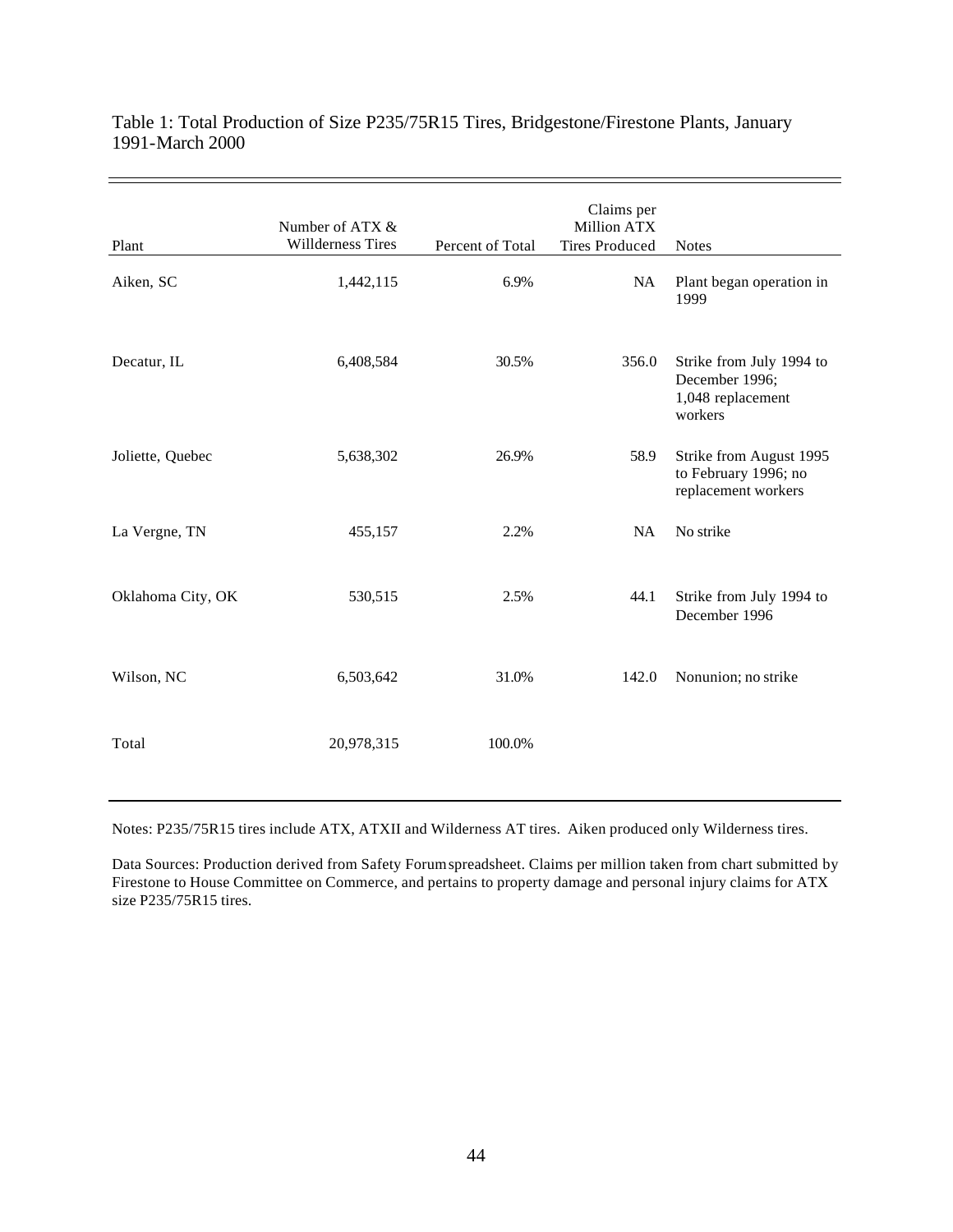|                                   | Claims                                 |         | Complaints (with imputations<br>for missing values) |                              |  |  |
|-----------------------------------|----------------------------------------|---------|-----------------------------------------------------|------------------------------|--|--|
|                                   | Unweighted Means Weighted Means<br>(1) | (2)     | Unweighted Means<br>(3)                             | <b>Weighted Means</b><br>(4) |  |  |
|                                   |                                        |         |                                                     |                              |  |  |
| Number of Claims or<br>Complaints | 12.10<br>[29.37]                       |         | 5.81<br>[10.88]                                     |                              |  |  |
| Log Production                    | 13.11                                  | 13.37   | 13.11                                               | 13.35                        |  |  |
|                                   | [0.71]                                 | [0.56]  | [0.70]                                              | [0.55]                       |  |  |
| Proportion ATX                    | 0.84                                   | 0.90    | 0.84                                                | 0.89                         |  |  |
|                                   | [0.32]                                 | [0.19]  | [0.32]                                              | [0.21]                       |  |  |
| Proportion Original               | 0.62                                   | 0.52    | 0.62                                                | 0.53                         |  |  |
| Equipment                         | [0.24]                                 | [0.28]  | [0.24]                                              | [0.28]                       |  |  |
| Age                               | 2.67                                   | 3.83    | 2.67                                                | 3.55                         |  |  |
|                                   | [2.22]                                 | [1.40]  | [2.22]                                              | [1.54]                       |  |  |
| Age Squared                       | 12                                     | 16.63   | 12                                                  | 15.24                        |  |  |
|                                   | [15.47]                                | [12.02] | [15.47]                                             | [12.21]                      |  |  |
| Decatur dum. (1=yes)              | 0.33                                   | 0.57    | 0.33                                                | 0.53                         |  |  |
|                                   | [0.47]                                 | [0.50]  | [0.47]                                              | [0.50]                       |  |  |
| Dispute period dum., defined      | 0.33                                   | 0.62    | 0.33                                                | 0.63                         |  |  |
| as 1994-96 (1=yes)                | [0.47]                                 | [0.49]  | [0.47]                                              | [0.49]                       |  |  |
| Decatur*Dispute period            | 0.11                                   | 0.50    | 0.11                                                | 0.47                         |  |  |
|                                   | [0.32]                                 | [0.50]  | [0.32]                                              | [0.50]                       |  |  |
| N                                 | 135                                    | 135     | 135                                                 | 135                          |  |  |

Table 2: Means of Data used in Aggregate Analysis of ATX and Wilderness AT P235/75R15 Tires

Notes: Standard deviations in brackets. Weighted means are weighted by the number of claims (column 2) or complaints (column 4), thus giving the average characteristics of tires that failed. In column 2 there were 24 cells with a weight of zero (i.e., no claims), and in column 4 there were 43 cells with a weight of zero (i.e., no complaints.) Source: authors' calculations.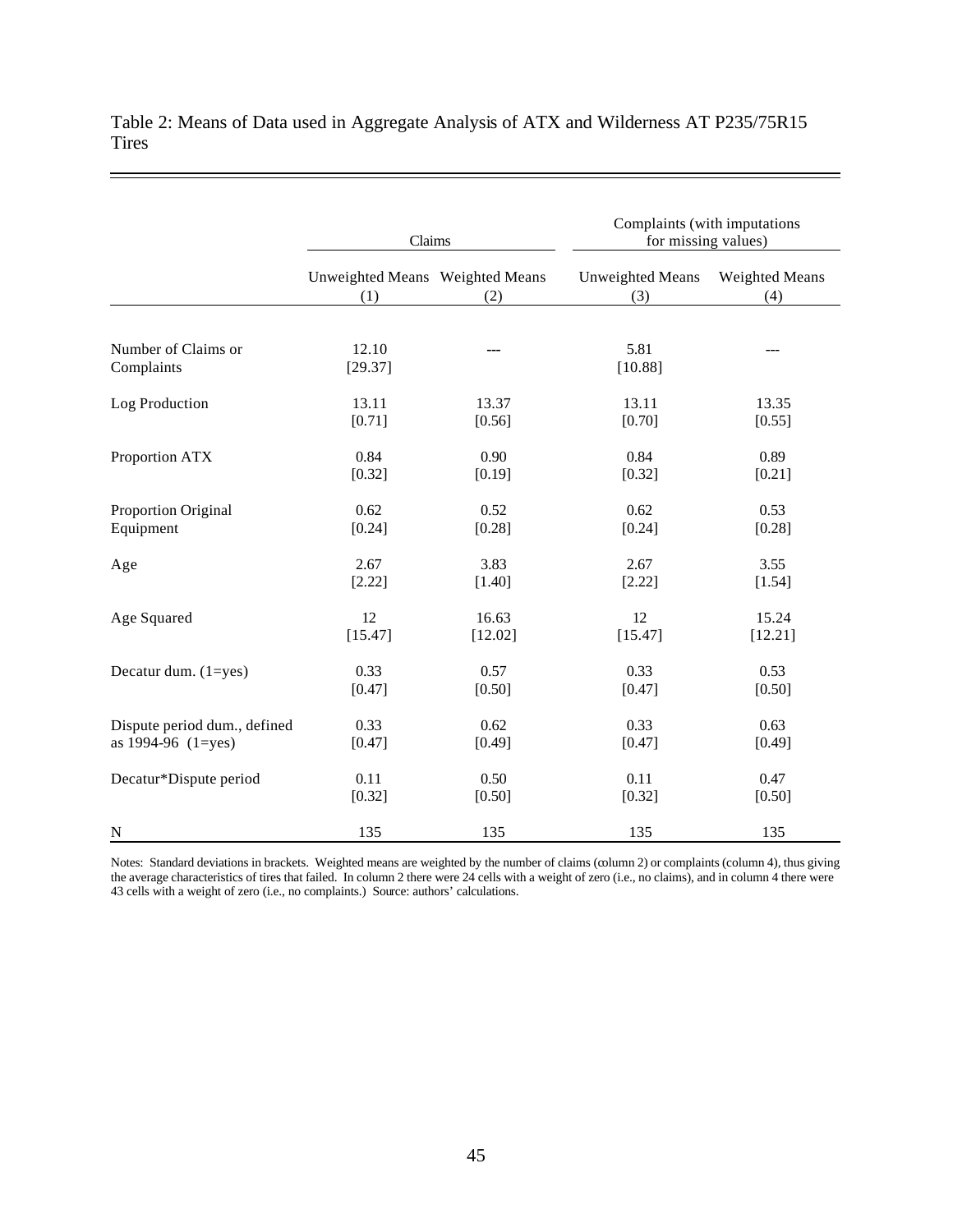|                                  | Dependent Variable: Claims |                   |                   | Dependent Variable:<br>Complaints, with imputations<br>for missing values |                   |                   |
|----------------------------------|----------------------------|-------------------|-------------------|---------------------------------------------------------------------------|-------------------|-------------------|
| <b>Explanatory Variables:</b>    | (1)                        | (2)               | (3)               | (4)                                                                       | (5)               | (6)               |
| Constant                         | $-8.71$                    | $-22.45$          | $-18.69$          | $-8.26$                                                                   | $-15.60$          | $-12.78$          |
|                                  | (2.15)                     | (2.89)            | (3.62)            | (2.34)                                                                    | (1.78)            | (2.17)            |
| Log Production                   | 0.80                       | 1.49              | 1.27              | 0.72                                                                      | 1.08              | 0.92              |
|                                  | (0.16)                     | (0.19)            | (0.23)            | (0.18)                                                                    | (0.12)            | (0.14)            |
| Proportion ATX                   |                            |                   | 0.19<br>(0.85)    |                                                                           |                   | 0.52<br>(0.49)    |
| Proportion Original<br>Equipment |                            |                   | $-1.40$<br>(0.96) |                                                                           |                   | $-1.58$<br>(0.65) |
| Age                              |                            | 2.09<br>(0.28)    | 2.16<br>(0.30)    |                                                                           | 1.17<br>(0.13)    | 1.22<br>(0.13)    |
| Age Squared                      |                            | $-0.21$<br>(0.03) | $-0.21$<br>(0.04) |                                                                           | $-0.11$<br>(0.02) | $-0.11$<br>(0.02) |
| Decatur $(1 = yes)$              | $-0.14$                    | 1.31              | 0.65              | $-0.36$                                                                   | 0.43              | $-0.15$           |
|                                  | (0.36)                     | (0.44)            | (0.58)            | (0.43)                                                                    | (0.30)            | (0.38)            |
| Labor dispute                    | $-0.10$                    | 0.25              | 0.07              | 0.13                                                                      | 0.38              | 0.20              |
| $period (1 = yes)$               | (0.30)                     | (0.31)            | (0.33)            | (0.29)                                                                    | (0.19)            | (0.19)            |
| Decatur*Dispute period           | 2.40                       | 1.39              | 1.48              | 2.29                                                                      | 1.73              | 1.71              |
|                                  | (0.45)                     | (0.48)            | (0.53)            | (0.50)                                                                    | (0.33)            | (0.35)            |
| Mean Dep. Var.                   | 12.10                      | 12.10             | 12.10             | 5.81                                                                      | 5.81              | 5.81              |
| [S.D.]                           | [29.37]                    | [29.37]           | [29.37]           | [10.88]                                                                   | [10.88]           | [10.88]           |
| N                                | 135                        | 135               | 135               | 135                                                                       | 135               | 135               |
| Pseudo $R^2$                     | 0.40                       | 0.81              | 0.82              | 0.42                                                                      | 0.68              | 0.69              |
| Log Likelihood                   | $-1417.21$                 | $-452.82$         | $-436.66$         | $-559.28$                                                                 | $-304.93$         | $-294.43$         |

Table 3: Poisson Regression Models for Number of Defective P235/75R15 Tires by Plant, Production Year and Calendar Year; Aggregate Analysis of ATX and Wilderness AT Tires

Notes: Robust standard errors in parentheses. Standard deviations of dependent variable in brackets. Dependent variable corresponds to incidents per year of production, plant of production and calendar year of failure. Incidents in the NHTSA data set (columns 4-6) correspond to reporting periods prior to August 2000, for failures occurring between January 1991 and December 1999. Incidents in the Firestone Claims data set (columns 1-3) occurred between January 1991 and December 1999 and claims were made before January 2000. Proportion Original Equipment denotes the proportion of tires produced in the cell that were original equipment for Ford, Mercury, or Mazda vehicles. Proportion ATX denotes the proportion of tires produced in the cell that were ATX tires. To adjust for incomplete reporting in the NHTSA data set, missing values were imputed by assigning values from other observations with complete data, conditional on available data. Ten imputed data sets were generated. Reported estimates were obtained by averaging the estimates derived from each imputed data set. Standard errors were calculated by taking the square root of the sum of the average sampling variance across data sets and the variance of the estimates across the ten imputed data sets (to account for variability due to imputation). Other summary statistics reported for columns 4-6 are the average of the estimates across the imput ed data sets.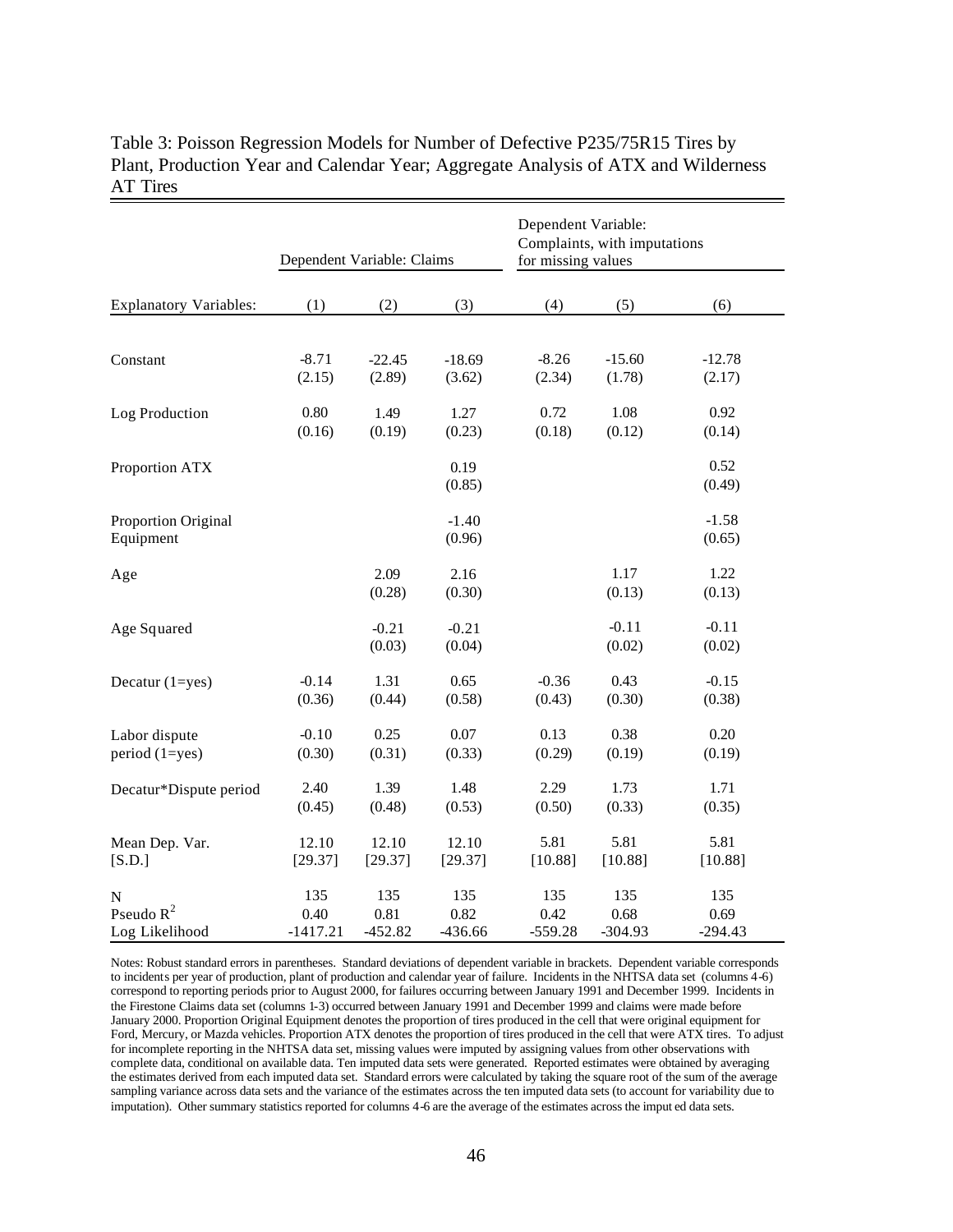|                                  |           | Dependent Variable:<br>Claims |                   | Dependent Variable:<br>Complaints with imputations<br>for missing values |                   |                   |  |
|----------------------------------|-----------|-------------------------------|-------------------|--------------------------------------------------------------------------|-------------------|-------------------|--|
| <b>Explanatory Variables:</b>    | (1)       | (2)                           | (3)               | (4)                                                                      | (5)               | (6)               |  |
| Constant                         | $-2.31$   | $-19.95$                      | $-16.55$          | $-6.50$                                                                  | $-14.86$          | $-11.62$          |  |
|                                  | (2.40)    | (2.11)                        | (2.19)            | (2.24)                                                                   | (1.83)            | (2.12)            |  |
| Log Production                   | 0.35      | 1.34                          | 1.15              | 0.59                                                                     | 1.04              | 0.86              |  |
|                                  | (0.18)    | (0.14)                        | (0.14)            | (0.17)                                                                   | (0.13)            | (0.14)            |  |
| Proportion ATX                   |           |                               | 0.27<br>(0.55)    |                                                                          |                   | 0.42<br>(0.51)    |  |
| Proportion Original<br>Equipment |           |                               | $-1.71$<br>(0.72) |                                                                          |                   | $-1.77$<br>(0.72) |  |
| Age                              |           | 1.91<br>(0.17)                | 2.01<br>(0.18)    |                                                                          | 1.07<br>(0.13)    | 1.14<br>(0.13)    |  |
| Age Squared                      |           | $-0.19$<br>(0.02)             | $-0.19$<br>(0.02) |                                                                          | $-0.10$<br>(0.02) | $-0.10$<br>(0.02) |  |
| Decatur $(1 = yes)$              | $-0.13$   | 1.12                          | 0.37              | $-0.04$                                                                  | 0.43              | $-0.26$           |  |
|                                  | (0.33)    | (0.31)                        | (0.38)            | (0.33)                                                                   | (0.30)            | (0.38)            |  |
| Labor dispute period $(1 = yes)$ | $-0.17$   | 0.24                          | $-0.03$           | 0.23                                                                     | 0.45              | 0.23              |  |
|                                  | (0.29)    | (0.21)                        | (0.23)            | (0.26)                                                                   | (0.19)            | (0.20)            |  |
| Decatur*Dispute period           | 1.32      | 1.46                          | 1.60              | 1.62                                                                     | 1.69              | 1.74              |  |
|                                  | (0.48)    | (0.34)                        | (0.36)            | (0.41)                                                                   | (0.33)            | (0.36)            |  |
| Mean Dep. Var.                   | 12.10     | 12.10                         | 12.10             | 5.81                                                                     | 5.81              | 5.81              |  |
| [S.D]                            | [29.37]   | [29.37]                       | [29.37]           | [10.88]                                                                  | [10.88]           | [10.88]           |  |
| N                                | 135       | 135                           | 135               | 135                                                                      | 135               | 135               |  |
| Pseudo $R^2$                     | 0.02      | 0.23                          | 0.24              | 0.07                                                                     | 0.23              | 0.25              |  |
| 8                                | 43.49*    | $6.30*$                       | $5.81*$           | $8.07*$                                                                  | $1.61*$           | $1.47*$           |  |
| Log Likelihood                   | $-391.44$ | $-307.89$                     | $-303.40$         | $-335.29$                                                                | $-277.30$         | $-270.45$         |  |

Table 4: Negative Binomial Regression Models for Number of Defective P235/75R15 Tires by Plant, Production Year and Calendar Year; Aggregate Analysis of ATX and Wilderness AT Tires

Notes: Standard errors in parentheses. Standard deviations of dependent variable in brackets. Dependent variable corresp onds to incidents per year of production, plant of production and calendar year of failure. Incidents in the NHTSA data set (columns 4-6) correspond to reporting periods prior to August 2000, for failures occurring between January 1991 and December 1999. Incidents in the Firestone Claims data set (columns 1-3) occurred between January 1991 and December 1999 and claims were made before January 2000. Proportion Original Equipment denotes the proportion of tires produced in the cell that were original equipment for Ford, Mercury, or Mazda vehicles. Proportion ATX denotes the proportion of tires produced in the cell that were ATX tires. To adjust for incomplete reporting in the NHTSA data set, missing values were imputed by assigning values from other observations with complete data, conditional on available data. Ten imputed data sets were generated. Reported estimates were obtained by averaging the estimates derived from each imputed data set. Standard errors were calculated by taking the square root of t he sum of the average sampling variance across data sets and the variance of the estimates across the ten imputed data sets (to account for variability due to imputation). Other summary statistics reported for columns 4-6 are the average of the estimates across the imputed data sets. The symbol 8 represents the scaling parameter for the conditional variance in the negative binomial model. The conditional variance of the negative binomial model equals the conditional variance of the Poisson model when 8 equals zero. Starred values of 8 indicate that we can reject the null hypothesis that 8 equals zero at a .05 level with the likelihood ratio test.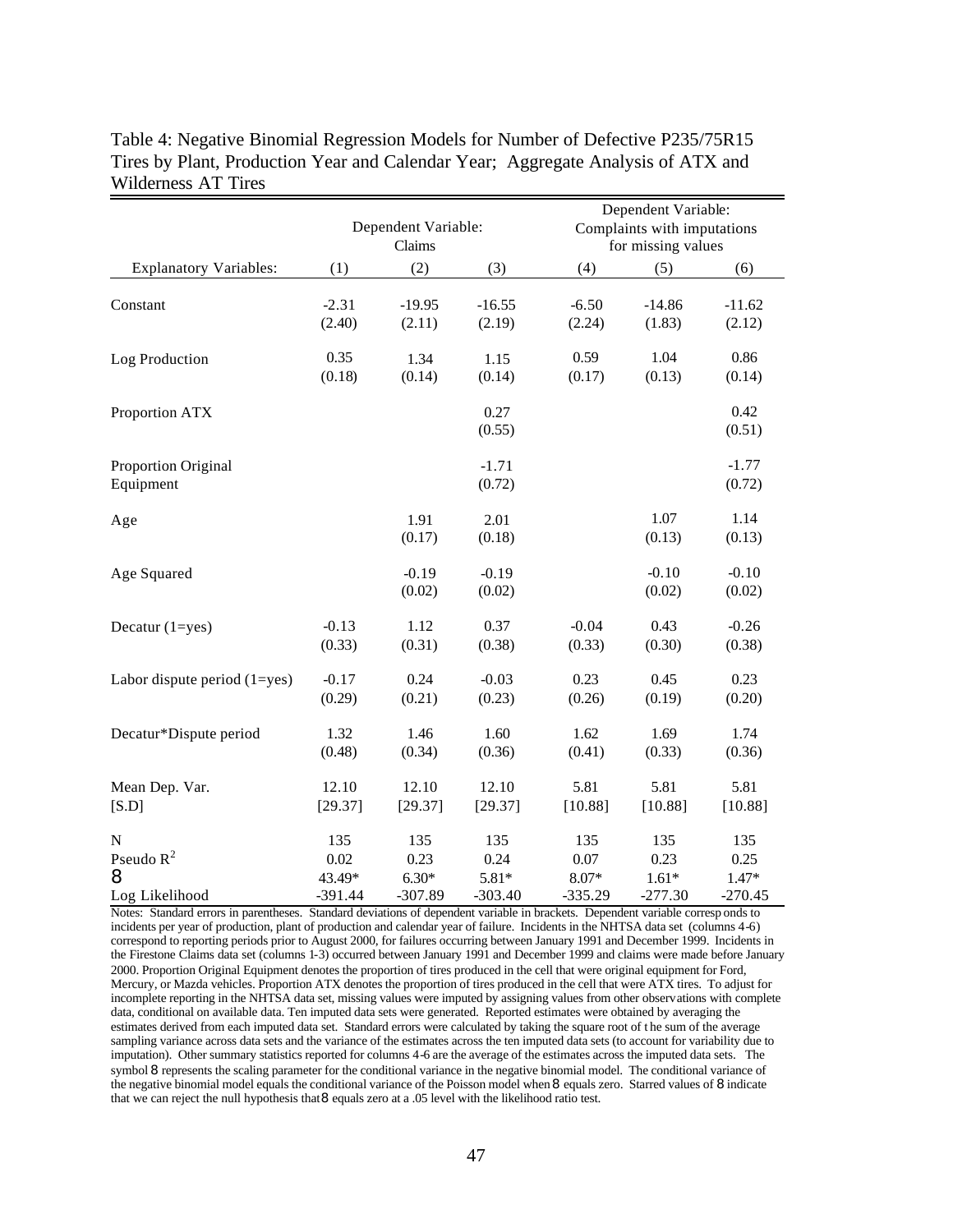|                                  |            | Dependent Variable:<br>Claims |                   | Dependent Variable: NHTSA<br>Complaints with imputations for<br>missing values |                   |                   |
|----------------------------------|------------|-------------------------------|-------------------|--------------------------------------------------------------------------------|-------------------|-------------------|
| <b>Explanatory Variables:</b>    | (1)        | (2)                           | (3)               | (4)                                                                            | (5)               | (6)               |
| Constant                         | $-13.36$   | $-25.57$                      | $-21.09$          | $-9.38$                                                                        | $-13.61$          | $-11.35$          |
|                                  | (2.41)     | (3.31)                        | (1.05)            | (2.52)                                                                         | (2.39)            | (2.01)            |
| Log Production                   | 1.15       | 1.72                          | 1.44              | 0.79                                                                           | 0.94              | 0.80              |
|                                  | (0.18)     | (0.06)                        | (0.25)            | (0.19)                                                                         | (0.17)            | (0.14)            |
| $ATX (1 = yes)$                  |            |                               | 0.57<br>(0.45)    |                                                                                |                   | 0.60<br>(0.29)    |
| Proportion<br>Original Equipment |            |                               | $-1.64$<br>(0.22) |                                                                                |                   | $-1.48$<br>(0.51) |
| Age                              |            | 2.07<br>(0.28)                | 2.12<br>(0.29)    |                                                                                | 1.17<br>(0.16)    | 1.22<br>(0.15)    |
| Age Squared                      |            | $-0.20$<br>(0.01)             | $-0.21$<br>(0.03) |                                                                                | $-0.11$<br>(0.02) | $-0.11$<br>(0.02) |
| Decatur $(1 = yes)$              | $-0.01$    | 1.63                          | 0.87              | $-0.36$                                                                        | 0.29              | $-0.26$           |
|                                  | (0.36)     | (0.13)                        | (0.17)            | (0.45)                                                                         | (0.39)            | (0.39)            |
| Labor dispute period $(1 = yes)$ | $-0.02$    | 0.32                          | 0.12              | 0.13                                                                           | 0.34              | 0.17              |
|                                  | (0.30)     | (0.09)                        | (0.09)            | (0.31)                                                                         | (0.25)            | (0.22)            |
| Decatur*Dispute period           | 2.32       | 1.26                          | 1.25              | 2.27                                                                           | 1.82              | 1.81              |
|                                  | (0.45)     | (0.14)                        | (0.50)            | (0.52)                                                                         | (0.41)            | (0.37)            |
| Mean Dep. Var.                   | 9.96       | 9.96                          | 9.96              | 4.61                                                                           | 4.61              | 4.61              |
| [S.D.]                           | [25.62]    | $[25.62]$                     | [25.62]           | [8.68]                                                                         | [8.68]            | [8.68]            |
| N                                | 164        | 164                           | 164               | 164                                                                            | 164               | 164               |
| Pseudo $R^2$                     | 0.42       | 0.81                          | 0.82              | 0.40                                                                           | 0.66              | 0.67              |
| Log Likelihood                   | $-1483.96$ | $-490.20$                     | $-461.93$         | $-591.45$                                                                      | $-339.36$         | $-323.08$         |

Table 5: Poisson Regression Models for Number of Defective P235/75R15 Tires by Tire Model (ATX or Wilderness), Plant, Production Year and Calendar Year; Pooled Sample

Notes: Robust standard errors in parentheses. Standard deviations of dependent variable in brackets. Dependent variable corresponds to incidents per year of production, plant of production, tire model, and calendar year of failure. Cells corresponding to less than 200 units of production were dropped. Incidents in the NHTSA data set (columns 4-6) correspond to reporting periods prior to August 2000, for failures occurring between January 1991 and December 1999. Incidents in the Firestone Claims data set (columns 1-3) occurred between January 1991 and December 1999, and claims were made before January 2000. Proportion Original Equipment denotes the proportion of tires produced in the cell that were original equipment for Ford, Mercury, or Mazda vehicles. To adjust for incomplete reporting in the NHTSA data set, missing values were imputed by assigning values from other observations with complete data, conditional on available data. Ten imputed data sets were generated. Reported estimates were obtained by averaging the estimates derived from each imputed data set. Standard errors were calculated by taking the square root of the sum of the average sampling variance across data sets and the variance of the estimates across the ten imputed data sets (to account for variability due to imputation). Other summary statistics reported for columns 4-6 are the average of the estimates across the imputed data sets.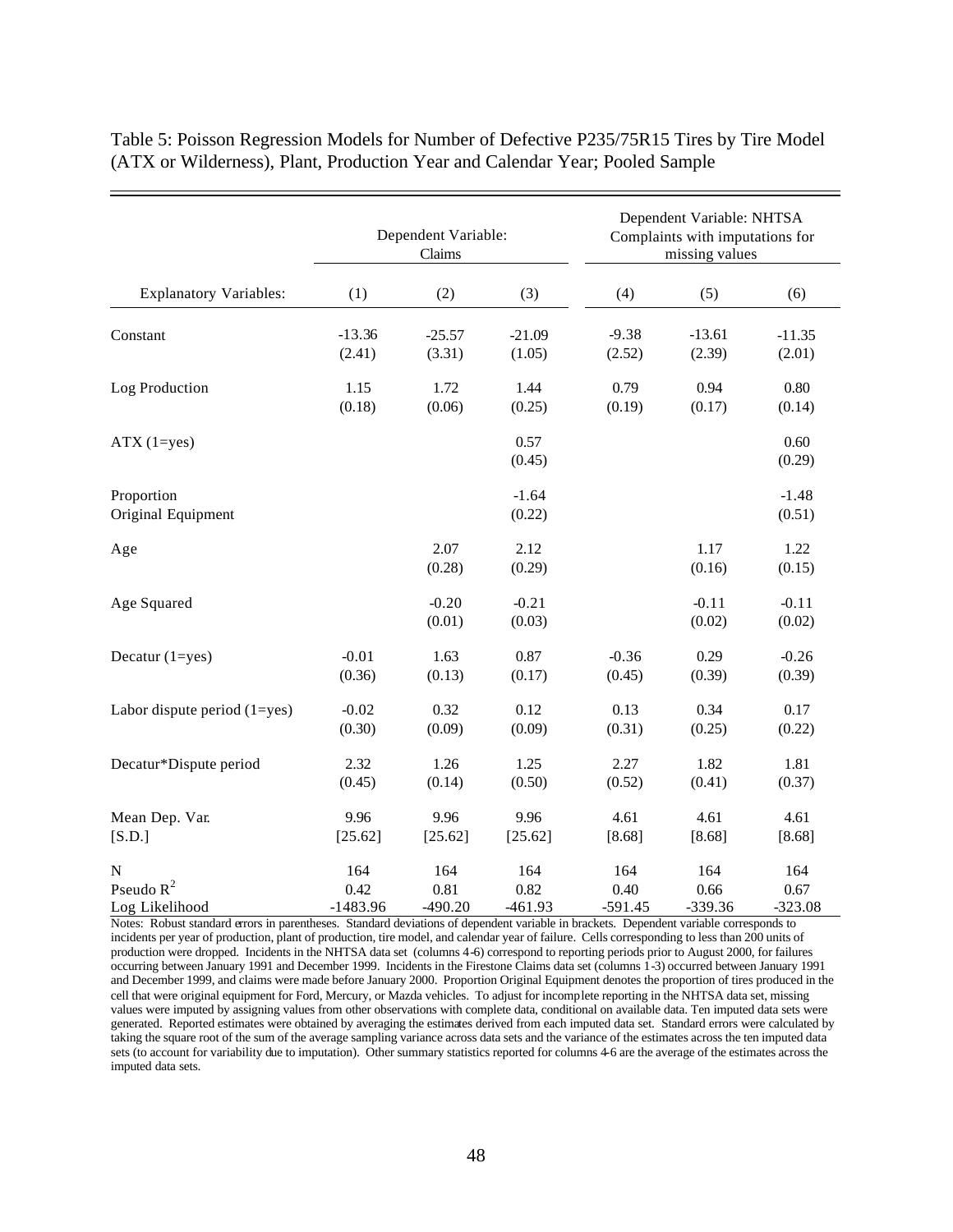|                                     | Dependent Variable:<br>Accident with<br>Fatality |                   | Dependent<br>Variable:<br>Non-fatal Injuries |                   |           | Dependent Variable:<br>Non-Injurious<br>Complaints |           | Dependent Variable:<br>All complaints |
|-------------------------------------|--------------------------------------------------|-------------------|----------------------------------------------|-------------------|-----------|----------------------------------------------------|-----------|---------------------------------------|
| Explanatory<br>Variables:           | (1)                                              | (2)               | (3)                                          | (4)               | (5)       | (6)                                                | (7)       | (8)                                   |
| Constant                            | $-17.33$                                         | $-13.56$          | $-17.98$                                     | $-11.02$          | $-13.55$  | $-8.45$                                            | $-13.61$  | $-8.40$                               |
|                                     | (4.06)                                           | (4.94)            | (3.59)                                       | (3.28)            | (2.04)    | (1.64)                                             | (2.01)    | (1.61)                                |
| Log Production                      | 1.05                                             | 0.84              | 1.15                                         | 0.76              | 1.02      | 0.74                                               | 1.03      | 0.75                                  |
|                                     | (0.29)                                           | (0.33)            | (0.25)                                       | (0.22)            | (0.14)    | (0.11)                                             | (0.14)    | (0.11)                                |
| Proportion<br><b>ATX</b>            |                                                  | $-0.74$<br>(1.25) |                                              | $-1.31$<br>(1.12) |           | $-0.87$<br>(0.41)                                  |           | $-0.91$<br>(0.40)                     |
| Proportion<br>Original<br>Equipment |                                                  | $-0.77$<br>(1.71) |                                              | $-1.72$<br>(1.53) |           | $-1.58$<br>(0.59)                                  |           | $-1.54$<br>(0.58)                     |
| Age                                 | 0.98                                             | 1.08              | 0.95                                         | 1.21              | 0.89      | 1.11                                               | 0.90      | 1.11                                  |
|                                     | (0.30)                                           | (0.32)            | (0.26)                                       | (0.25)            | (0.14)    | (0.11)                                             | (0.14)    | (0.11)                                |
| Age Squared                         | $-0.09$                                          | $-0.10$           | $-0.09$                                      | $-0.10$           | $-0.08$   | $-0.10$                                            | $-0.09$   | $-0.10$                               |
|                                     | (0.04)                                           | (0.04)            | (0.04)                                       | (0.03)            | (0.02)    | (0.01)                                             | (0.02)    | (0.01)                                |
| Decatur                             | $-0.07$                                          | $-0.62$           | 0.82                                         | $-0.22$           | 0.31      | $-0.52$                                            | 0.35      | $-0.48$                               |
|                                     | (1.08)                                           | (1.20)            | (0.55)                                       | (0.60)            | (0.33)    | (0.28)                                             | (0.32)    | (0.27)                                |
| Labor dispute                       | 0.42                                             | 0.27              | 0.17                                         | $-0.13$           | 0.26      | 0.02                                               | 0.26      | 0.02                                  |
| Period                              | (0.56)                                           | (0.60)            | (0.55)                                       | (0.54)            | (0.23)    | (0.19)                                             | (0.22)    | (0.18)                                |
| Decatur*Dispute                     | 2.39                                             | 2.71              | 1.62                                         | 2.22              | 1.67      | 2.05                                               | 1.68      | 2.08                                  |
|                                     | (1.15)                                           | (1.15)            | (0.73)                                       | (0.70)            | (0.38)    | (0.31)                                             | (0.37)    | (0.30)                                |
| Mean Dep. Var.                      | 0.49                                             | 0.49              | 0.88                                         | 0.88              | 9.35      | 9.35                                               | 10.73     | 10.73                                 |
| [S.D.]                              | [1.21]                                           | [1.21]            | [2.08]                                       | [2.08]            | [16.57]   | [16.57]                                            | [19.39]   | [19.39]                               |
| ${\bf N}$                           | 135                                              | 135               | 135                                          | 135               | 135       | 135                                                | 135       | 135                                   |
| Pseudo $R^2$                        | 0.41                                             | 0.43              | 0.42                                         | 0.48              | 0.63      | 0.70                                               | 0.65      | 0.73                                  |
| Log Likelihood                      | $-88.26$                                         | $-85.89$          | $-135.85$                                    | $-120.84$         | $-495.21$ | $-392.18$                                          | $-534.38$ | $-416.42$                             |

Table 6: Poisson Regression Models for Number of Incidents with Defective Tires, By Type of Accident, NHTSA Complaints Data; Full Reporting Period; Aggregate Analysis of ATX and Wilderness AT Tires

Notes: Robust standard errors in parentheses. Standard deviations of dependent variable in brackets. All specifications correspond to NHTSA complaints data. Dependent variable corresponds to incidents per year of production, plant of production and calendar year of failure. Incidents correspond to reporting periods prior to June 2001, for failures occurring between January 1991 and December 1999. Proportion Original Equipment denotes the proportion of tires produced in the cell that were original equipment for Ford, Mercury, or Mazda vehicles. Proportion ATX denotes the proportion of tires produced in the cell that were ATX tires. To adjust for incomplete reporting in the NHTSA data set, missing values were imputed by assigning values from other observations with complete data, conditional on available data. Ten imputed data sets were generated. Reported estimates were obtained by averaging the estimates derived from each imputed data set. Standard errors were calculated by taking the square root of the sum of the average sampling variance across data sets and the variance of the estimates across the ten imputed data sets (to account for variability due to imputation). Other summary statistics reported are the average of the estimates across the imputed data sets.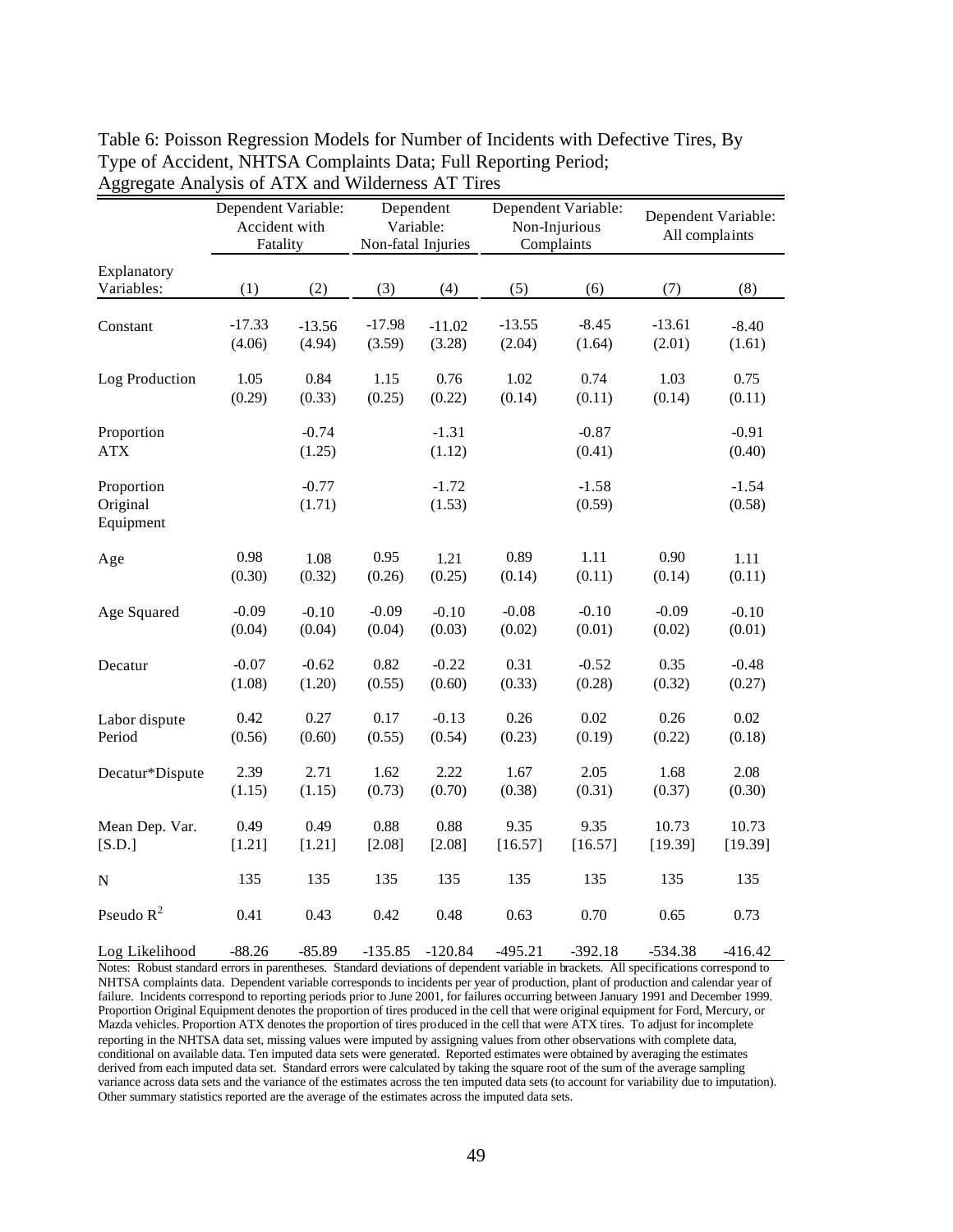## Table 7: High-Speed Stress Test Results: OLS Estimates Dependent Variable: Miles Traveled to Burst

| Explanatory<br>Variables:     | Means:<br>Full Sample | Full Sample        | 1994-1998          | 1995-1998          | No Pre-<br>Production<br><b>Tires</b> | No Pre-<br>Production<br>Tires,<br>1995-1998 |
|-------------------------------|-----------------------|--------------------|--------------------|--------------------|---------------------------------------|----------------------------------------------|
|                               |                       | (1)                | (2)                | (3)                | (4)                                   | (5)                                          |
| Constant                      |                       | 108.83<br>(2.30)   | 110.16<br>(2.65)   | 110.16<br>(2.66)   | 108.83<br>(2.37)                      | 110.16<br>(2.86)                             |
| Decatur $(1 = yes)$           | 0.47<br>[0.50]        | 2.13<br>(3.72)     | 1.57<br>(4.18)     | 1.99<br>(4.22)     | $-0.63$<br>(4.37)                     | $-1.41$<br>(5.25)                            |
| Dispute period<br>$(1 = yes)$ | 0.61<br>[0.49]        | 4.93<br>(3.36)     | 3.74<br>(3.66)     | 4.61<br>(3.92)     | 4.88<br>(3.91)                        | 5.34<br>(4.87)                               |
| Decatur*Dispute<br>period     | 0.30<br>[0.46]        | $-16.85$<br>(4.80) | $-16.34$<br>(5.22) | $-17.29$<br>(5.43) | $-12.63$<br>(5.96)                    | $-13.64$<br>(7.13)                           |
| Pre-Production<br>Models      | 0.35<br>[0.48]        | $-1.19$<br>(2.55)  | $-1.43$<br>(2.64)  | $-2.31$<br>(2.81)  |                                       |                                              |
| Mean Dep. Var.<br>[S.D.]      | 107.28<br>[12.57]     | 107.28<br>[12.57]  | 107.48<br>[12.97]  | 107.07<br>[13.08]  | 107.28<br>[12.35]                     | 107.49<br>[13.37]                            |
| N                             |                       | 105                | 98                 | 90                 | 68                                    | 57                                           |
| $R^2$                         |                       | 0.23               | 0.24               | 0.25               | 0.15                                  | 0.18                                         |
| F-stat                        |                       | 7.40               | 7.31               | 7.00               | 3.90                                  | 3.82                                         |

Notes: Standard errors in parentheses. Standard deviations in brackets. Years refer to years of production.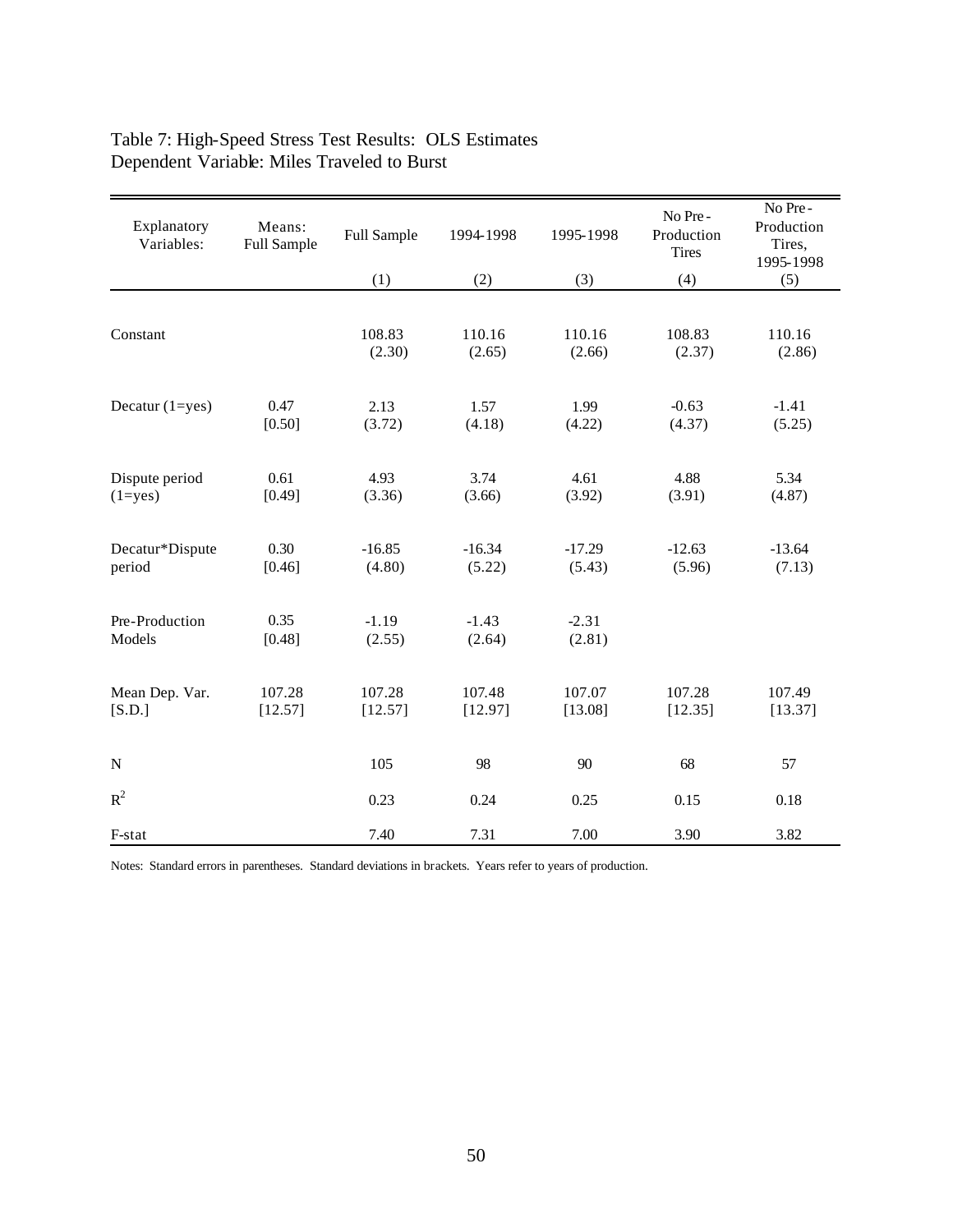| <b>Explanatory Va riables:</b> | Means   | (1)       | (2)          |
|--------------------------------|---------|-----------|--------------|
|                                |         |           |              |
| Constant                       |         | $-38.37$  | $-14.60$     |
|                                |         | (9.21)    | (0.31)       |
| Log Total NonP235              | 15.49   | 2.49      | $1^{\wedge}$ |
| <b>Tires Produced</b>          | [0.45]  | (0.58)    |              |
| Age                            | 2.67    | 0.35      | 0.28         |
|                                | [2.22]  | (0.26)    | (0.26)       |
| Age Squared                    | 12      | $-0.08$   | $-0.08$      |
|                                | [15.47] | (0.05)    | (0.05)       |
| Decatur                        | 0.33    | $-0.87$   | $-1.12$      |
|                                | [0.47]  | (0.57)    | (0.54)       |
| Dispute                        | 0.33    | $-0.48$   | $-0.19$      |
|                                | [0.47]  | (0.39)    | (0.35)       |
| Decatur*Dispute                | 0.11    | 1.98      | 1.34         |
|                                | [0.32]  | (0.80)    | (0.74)       |
| Mean Dep. Var.                 | 2.12    | 2.12      | 2.12         |
| [S.D.]                         | [5.14]  | [5.14]    | [5.14]       |
| $\mathbf N$                    | 135     | 135       | 135          |
| Pseudo $R^2$                   |         | 0.33      | $0.26\,$     |
| Log Likelihood                 |         | $-339.44$ | $-376.79$    |

### Table 8: Poisson Regression Model for Non-P235/75R15 Firestone Tires Under NHTSA EA00- 023 Investigation

Dependent Variable: Number of Complaints with imputations for missing values

Notes: Robust Standard errors in parentheses. Standard deviations of dependent variable in brackets. All specifications use NHTSA complaints data. Dependent variable corresponds to incidents per year of production, plant of production and calendar year of failure. Incidents correspond to reporting periods prior to August 2000, for failures occurring between January 1991 and December 1999. To adjust for incomplete reporting in the NHTSA data set, missing values were imputed by assigning values from other observations with complete data, conditional on available data; tire size was not imputed, however. Ten imputed data sets were generated. Reported estimates were obtained by averaging the estimates derived from each imputed data set. Standard errors were calculated by taking the square root of the sum of the average sampling variance across data sets and the variance of the estimates across the ten imputed data sets (to account for variability due to imputation). Other summary st atistics reported are the average of the estimates across the imputed data sets. The specifications in column (2) constrains the coefficient of log production to one.

^Coefficient constrained to one.